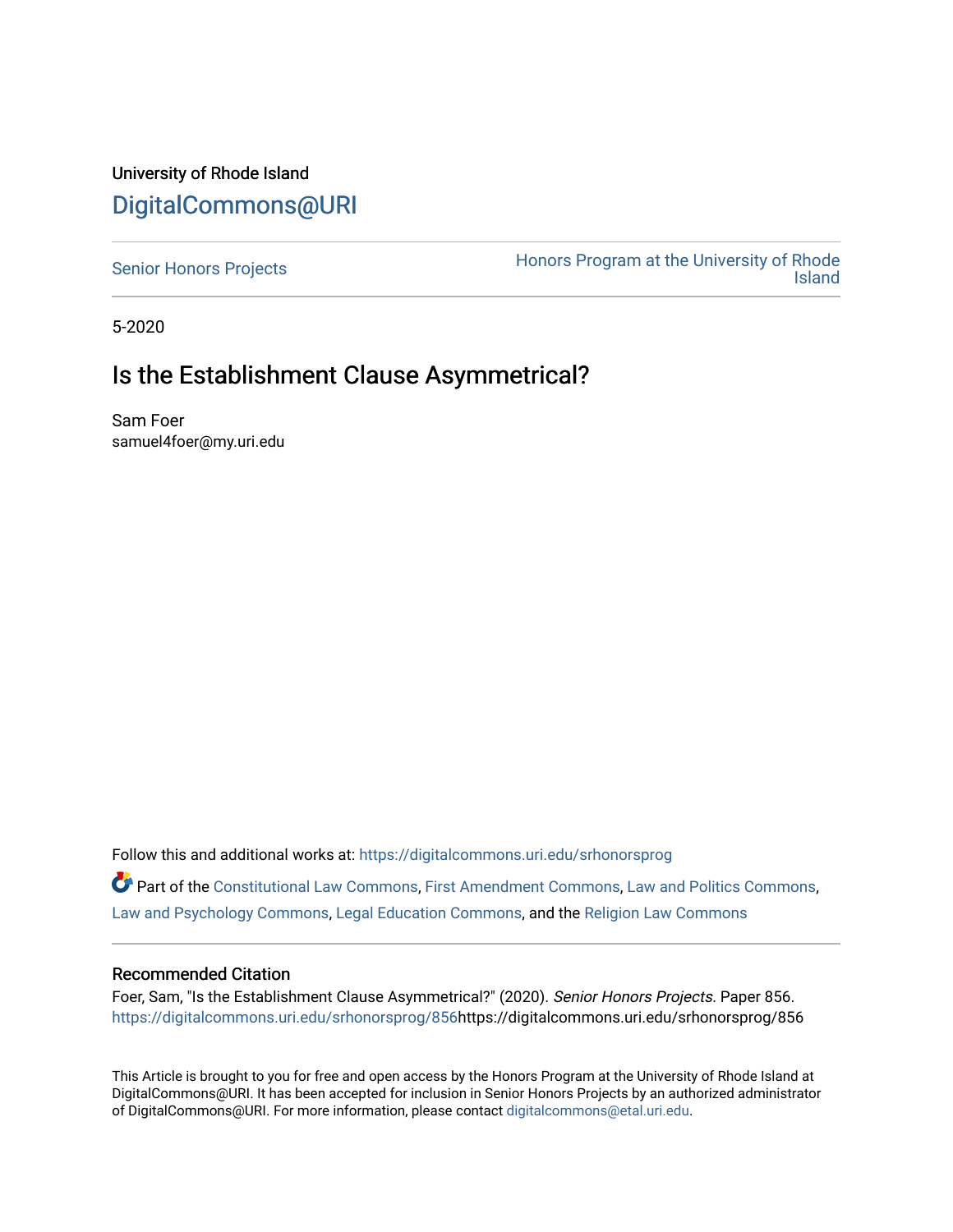# **Is the Establishment Clause**

# **Asymmetrical?**

Analyzing the First Amendment's Prohibition on Religious, but not Political or Ideological Instruction in Public Education.

By Sam Foer<sup>1</sup>

<sup>&</sup>lt;sup>1</sup> A special thanks to Shanna Pearson-Merkowitz for being a fantastic Honors Project advisor!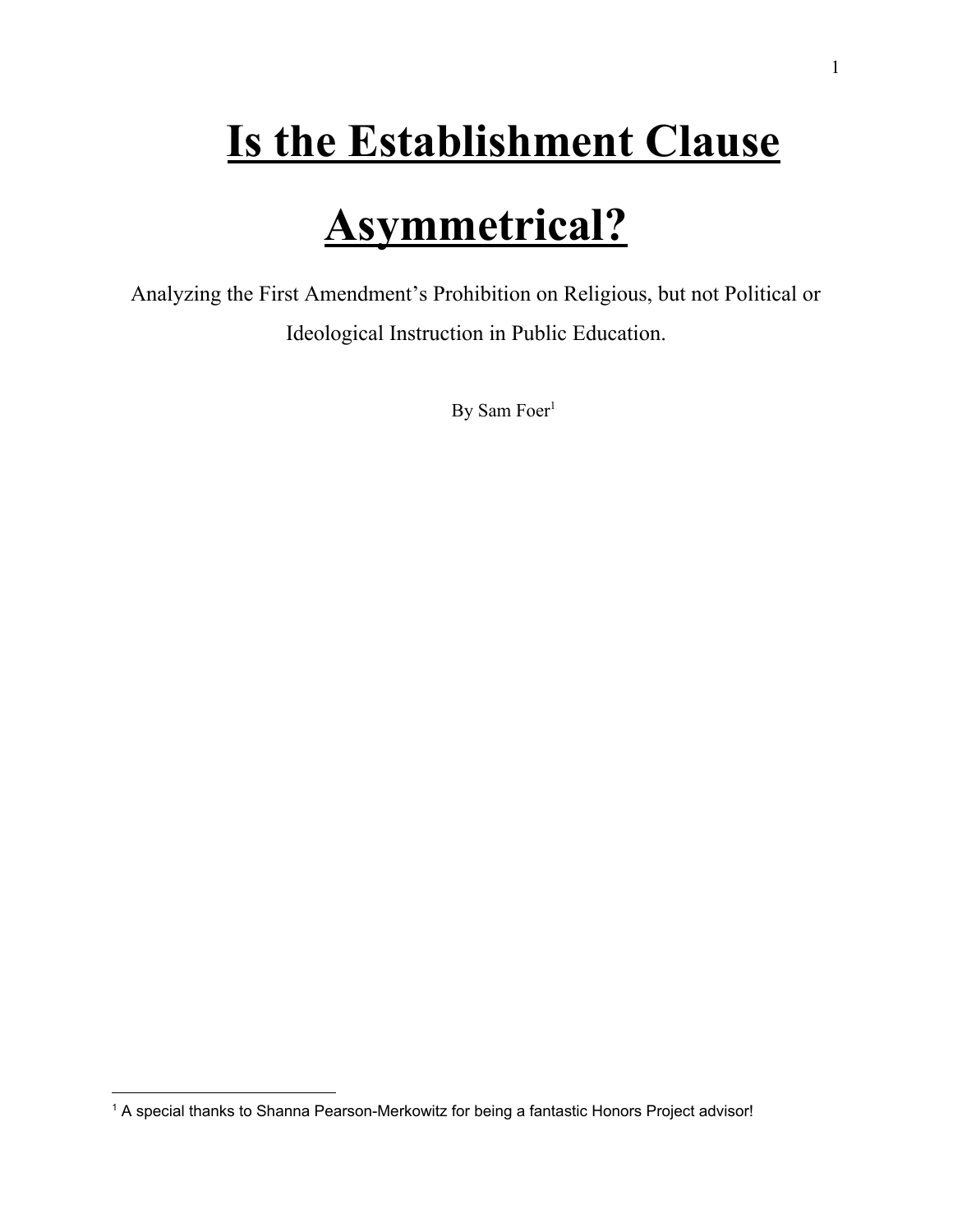# **Religion, Politics, and Ideology as Coequal within the Public Educational Setting**

It does not require a stretch of the imagination or philosophical gymnastics to group religion, politics, and ideological beliefs and values together with respect to their proper and improper places in public education. These concepts, especially religion and ideology, are extremely elusive constructs, $2 \text{ making it difficult to arrive at a perfect and comprehensive}$ definition of either. My thesis rests on the premise that because religion, politics, and ideology are interwoven and acted upon through values and morals, they all ultimately concern matters of conscience, personal conviction, and the private sphere. This is apparent for religion, which deals with articles of faith, belief, worship, and divinity, and is ultimately, according to one of the Oxford definitions, "a pursuit or interest to which someone ascribes supreme importance." Even though the Supreme Court has no codified definition of religion, $3$  nor has it ever, it has grounded much of the application of the Religion Clauses<sup>4</sup> within the protection of freedom of conscience. The Court views freedom of conscience as one of the most important if not *the* most important pillars for justifying the constitutional protection of religious freedom and separation of Church and State. It conceives of freedom of conscience as the individual right to not be subject to harm by an external imposition or invasion of another's conscience which has become, for the Court, a near absolute right.<sup>5</sup>

'Politics' is defined as "the activities associated with the governance of a country or other area, especially the debate or conflict among individuals or parties having or hoping to achieve power" and "a particular set of political beliefs or principles," which in this paper will encompass policy, preference for policies, preferences for political actors, and any kind of

<sup>2</sup> JOST, J. T. ET. AL SOCIAL AND PSYCHOLOGICAL BASES OF IDEOLOGY AND SYSTEM JUSTIFICATION 4 (2015).

<sup>3</sup> Ben Clements, *Defining Religion in the First Amendment: A Functional Approach,* 74 Cornell L. Rev. 532 (1989).

<sup>4</sup> The Religion Clauses consist of the Establishment Clause (Congress Shall Make no Law Respecting an Establishment of Religion), and the Free Exercise Clause, which immediately follows with (or Prohibiting the Free Exercise Thereof).

<sup>5</sup> Patrick Weil, *Freedom of Conscience, But Which One? In Search of Coherence In The U.S. Supreme Court's Religion Jurisprudence*, 318.

<sup>6</sup> Oxford English Dictionary 2020.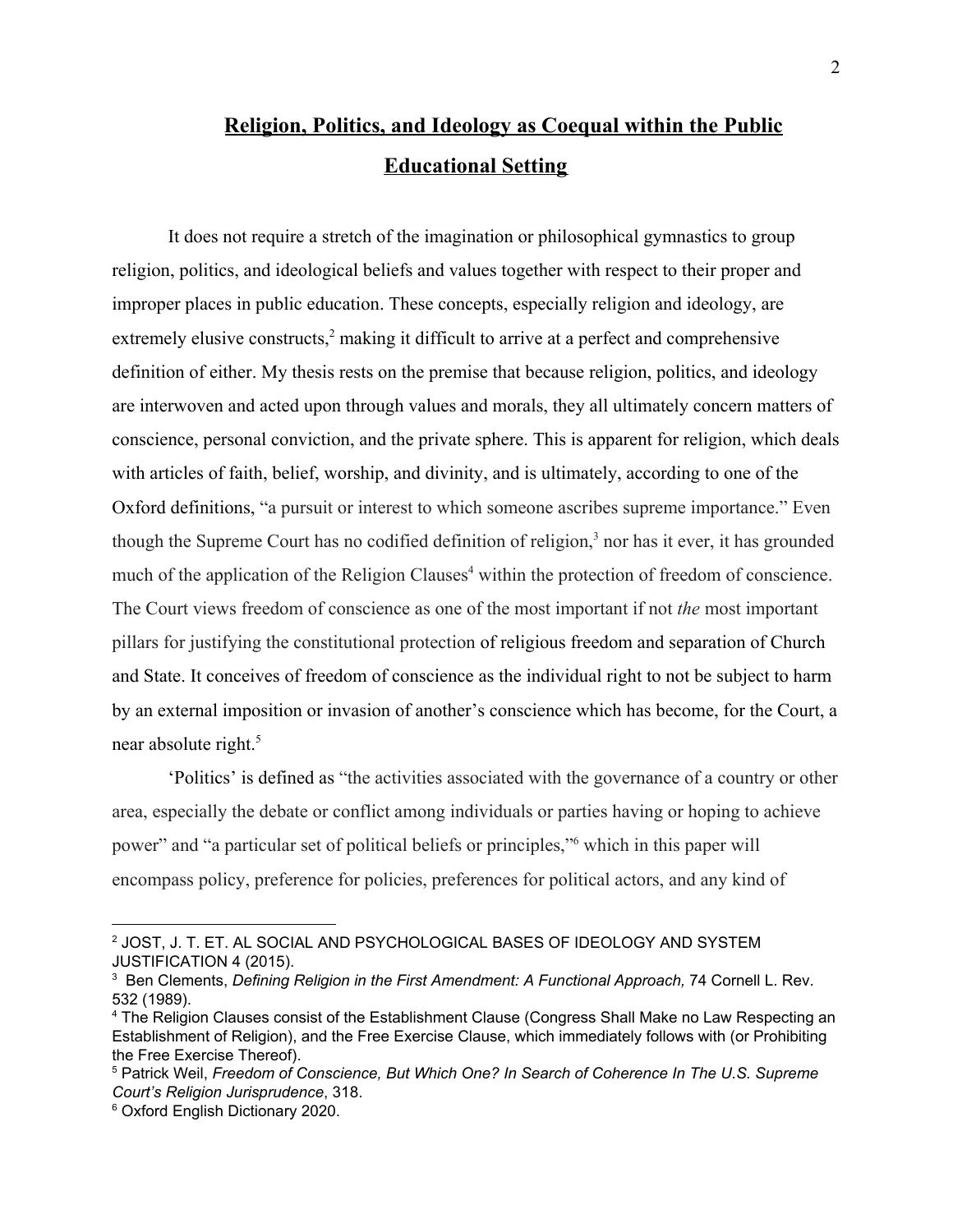support for political parties. While ideology and politics can and for many people do become pursuits or interests to which someone ascribes supreme importance, it is not this specific potential or characteristic alone that makes them coequal to religion with respect to their proper place in public education. Instead, as it concerns my thesis, politics and ideology, just like religion, are forms of value structures and systems that help to constitute the individual's belief-based personal identity, which guide their religious, political, and ideological activities and engagements - the beliefs that govern not just how the world works, but the values that govern how it *should* work. At its deepest level ideology is "the underlying set of values, myths, ideas, attitudes, beliefs and doctrine that shape the behavioural approach to political, economic, social, cultural and/or ecological activities of an individual or organisation,"<sup>7</sup> and particular ideologies such as Liberalism and Marxism, Communism, Fascism, among others, sprout from these depths.

At the heart of an individual's personal ideological makeup are subjective convictions that ultimately revolve around values and morals which become nested in different layers of the psychological operating system, from unconscious to conscious,<sup>8</sup> and manifest in different ways such as attitude, opinion, political and social affiliation, etc. Whether or not the individual has a sophisticated belief system with a perfectly coherent personal philosophy is not important to the fact that at the center of their religious, ideological, and political actions and convictions are values and morals. Political, religious, and ideological beliefs and action presuppose personal adherence to value and moral systems.

The axis and residence of any value and moral is the realm of mind, or 'conscience,' as the Court has termed it with respect to the Religion Clauses's protection of religious activity and beliefs. Religious beliefs, values, and activities can come from different sources, ranging from parental and communal upbringing and inculcation to conscious wrestling with one's personal articles of faith. The same is true for ideology and politics because they ultimately concern matters of conscience - values and morals. Thus, religious beliefs and values, and those that

<sup>7</sup> Robert J. Burrowes, *The Psychology of Ideology and Religion,*

http://www.ipsnews.net/2016/07/the-psychology-of-ideology-and-religion/ (last visited April 15th 2020). <sup>8</sup> JOST, J. T. ET. AL SOCIAL AND PSYCHOLOGICAL BASES OF IDEOLOGY AND SYSTEM JUSTIFICATION xiv (2015).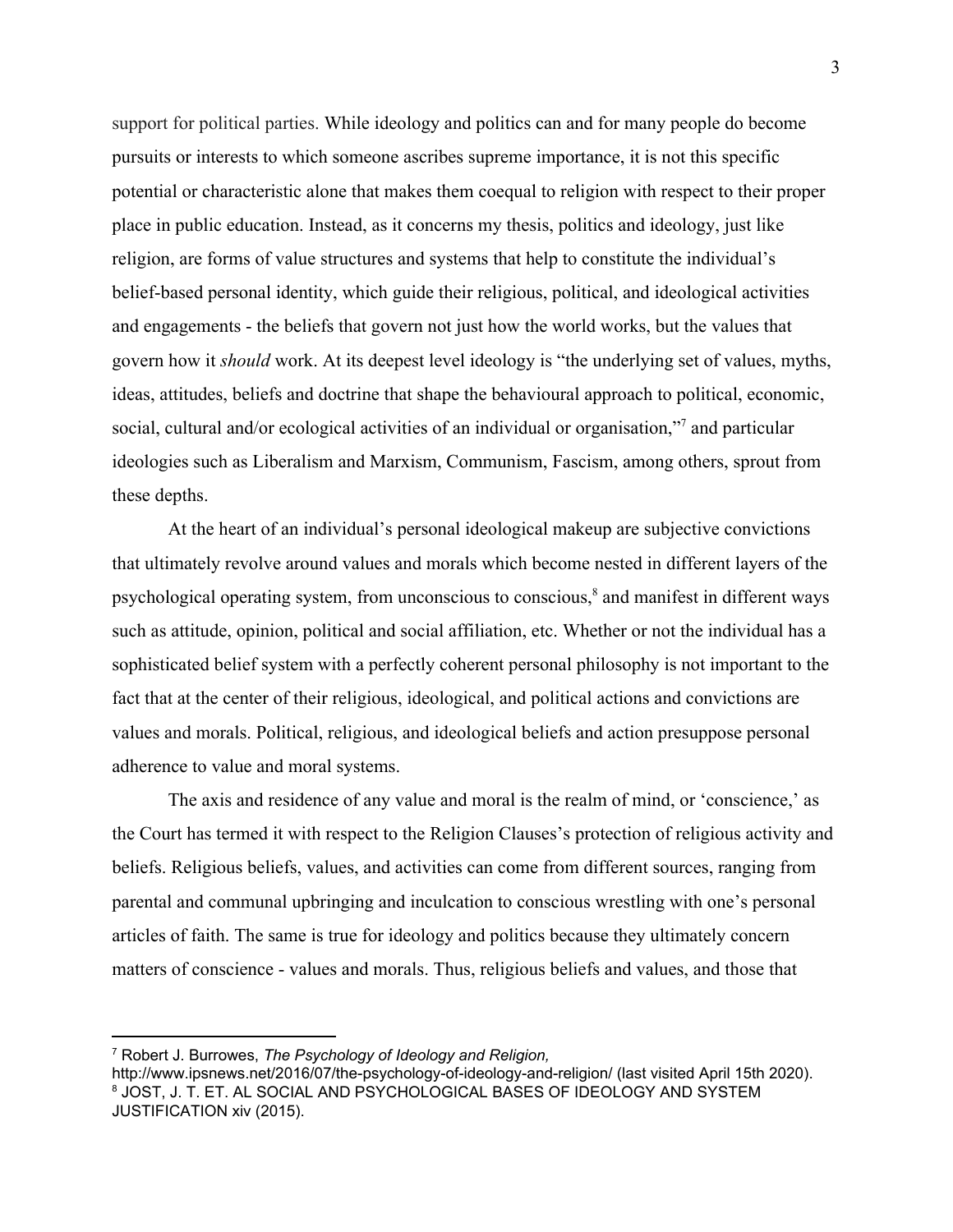concern ideology and politics, whether or not each specific one comes from the same source, are coequal in terms of the significance of the faculty of mind that houses them.

Issues of facts, data and science cannot bludgeon the ideological (in the broadest sense of the term) *values* and *morals* that undergird religious, political, and ideological activity and belief. No amount of convincing data presented to argue that the right to own guns is the cause of mass shootings can collide with what is viewed as the intrinsic value or moral of a right to self-defense that manifests politically as support for policies and politicians that affirm and advocate for this [perceived] right. Values and facts exist in two fundamentally different camps. Data can implicate the question of what the best methods are to achieve a value-driven goal, such as understanding how the government works in order to advocate for a given policy, but it cannot implicate the value itself, or the type of policy that stems from and coincides with the value. Information and data cannot collide with values, even when they conflict with beliefs about facts. The Logical Positivist axiom, derived from David Hume's *naturalistic fallacy* (Hume's Razor, Is/Ought distinction fallacy) that science can help explain why someone values something, but it cannot explain that someone should or should not value it,<sup>9</sup> will be one of the guiding philosophical forces of this thesis for the purpose of separating what can be taught in public schools and what cannot be per the Supreme Court's interpretation of the Establishment Clause. In other words, we must presuppose that facts and values exist in different domains if we are to agree that teachers have the ability to separate them, which is further presupposed if we think teachers *should* separate them during instruction.

Along the ideological spectrum, "conservatives" and "liberals" have more than just different beliefs. The structure of their beliefs rests on different views of the world and different morality derived reasoning.<sup>10</sup> Even if the scientific community reaches consensus that life or personhood begins at conception, or that it does not begin until a later time, liberals and conservatives will almost invariably continue to approach the abortion debate and its associated policies and politics from their respective value lenses. Liberals would likely continue to value bodily autonomy over the status of the fetus, and vice versa for conservatives. Thus, even if the

<sup>9</sup> KWAME ANTHONY APPIAH, COSMOPOLITANISM: ETHICS IN A WORLD OF STRANGERS 20 (2006).

<sup>10</sup> JOST, J. T. ET. AL SOCIAL AND PSYCHOLOGICAL BASES OF IDEOLOGY AND SYSTEM JUSTIFICATION 387 (2015).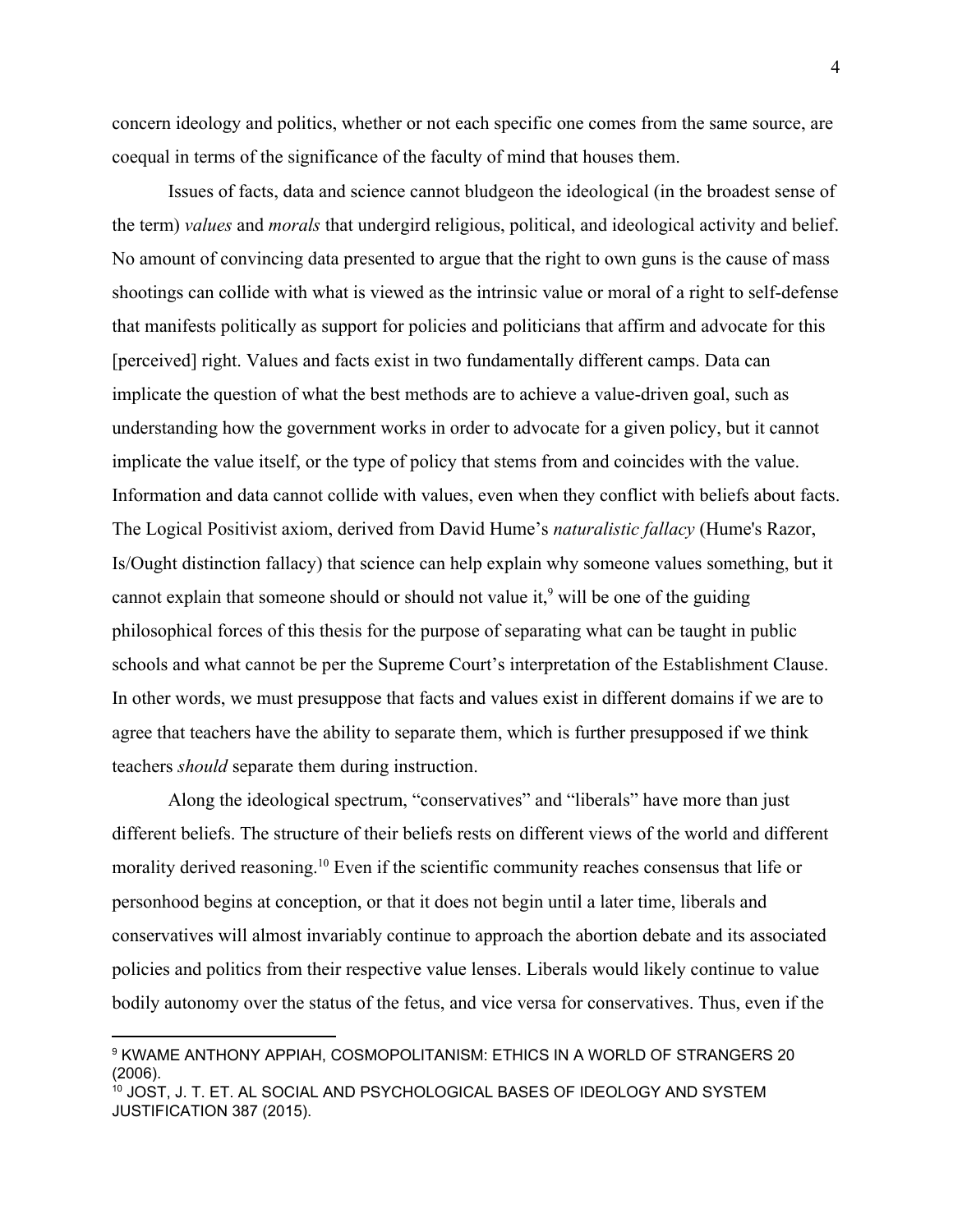scientific community reaches consensus on the topic, the politics and policies that orbit this subject remain up for philosophical debate. Support for politicians and policies are typically, if not invariably catalyzed by ideological values and morals that form worldviews in the same meaningful way religion does as explained above. Indeed, the abortion debate is often framed in terms of fulfilling divinely commanded moral obligations vs. the liberal (as in liberalism) value of bodily autonomy.

Even if scientific consensus were reached on matters implicating abortion, public schools would still be expected to instruct the science, remaining incapable of legitimately instructing any related normative morality or politics. Government and civics teachers would continue to be responsible for instructing the facts of the debate, and maybe facilitate class discussion surrounding the issue, without pushing students to adopt the value and its corresponding policy prescriptions for either side. Their job would not shift from remaining impartial to the values to inculcating students with the morality that they believe corresponds to the relevant science.

Similarly, a Marxist and a capitalist have fundamentally different underlying philosophies which implicate fundamental values and morals that guide their subscription to their political economics. Likewise, fascists and liberals have fundamentally different views about the role of the State.<sup>11</sup> It is impossible to prove fascism, or any role of the State for that matter, because its existence is predicated on values, not facts. Whether equality or liberty, two frequently conflicting liberal political and ideological values, is "better" or "more important" than the other ultimately comes down to matters of personal conviction grounded in values and morals that return to their home of conscience. Thus the politics and policies that circles around them do not exist within the realm of fact and must not be taught as such. While values and morals do catalyze sociological activity (religious, political, ideological involvement), they are ultimately private matters, distinct from the realm of facts, which enables them to exist in what can legally be considered a private sphere - the sphere of conscience.<sup>12</sup>

<sup>&</sup>lt;sup>11</sup> I am not claiming that all politics are metaphysically relativistic (equally valid). It may be the case that certain values are superior to others. This paper claims neither position. Rather, for the sake of proper public education, values must be treated as relative. The paradox here is that educators must adhere to teaching methods that treat values and ideas as equal without explicitly advancing the idea that all values are equal, for doing so would negate the method itself.

<sup>12</sup> Alberto Giubilini, 3.2 Conscience As a Faculty for Direct Moral Knowledge, *Conscience*, Stanford Encyclopedia of Philosophy (last visited April 15th 2020).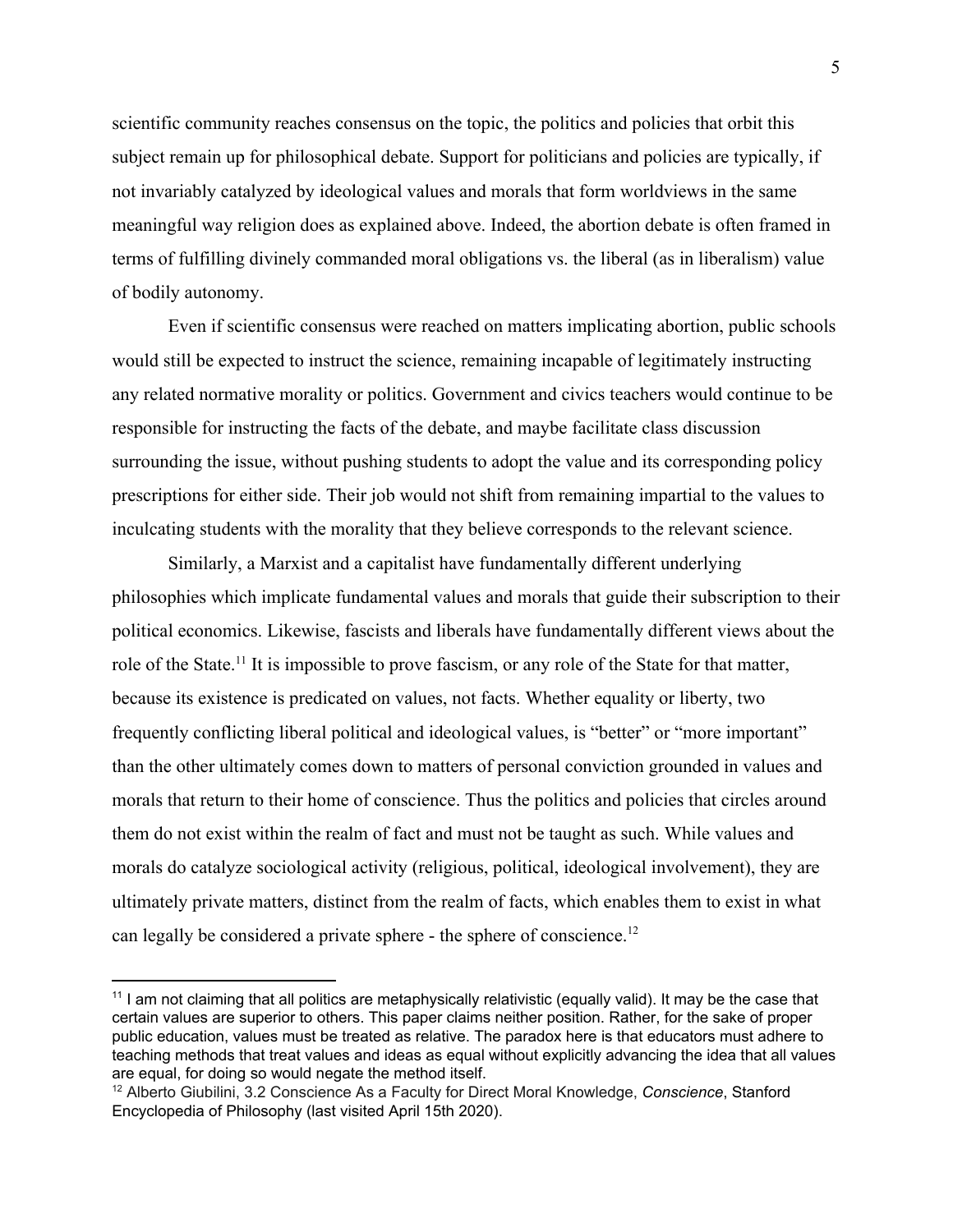Values fundamentally color the way people view the world and reason about it, which is largely what makes competing politics and differing religious and ideological beliefs so divisive.  $<sup>13</sup>$  Fundamental values and morals make it extremely difficult to see eye to eye with someone</sup> who has a fundamentally different view of how the world works and *should* work. Thus, I argue that if religious, political, and ideological convictions stem from the same substrate and consist of the same dimension - values - which are housed in the (private) realm of conscience, they are equally deserving of conscientious and neutral treatment in publicly funded schools.

It is important to note that I am not claiming that religion, politics, and ideology are meaningfully the same. Rather, what is common among them with respect to *at least* the K-12 public educational setting per the Court's language and arguments organically coalesces to demonstrate that there is no meaningful difference between *why* religion, and politics and ideology should not be advanced or denigrated in public schools in at least the same way that the Constitution prohibits religion from being advanced or denigrated. The mechanics of this premise will be further uncovered in the analysis section of this article, wherein the language in the relevant cases will be analyzed to illustrate the coequality of these areas within the public educational setting.

The moral egregiousness and unconstitutionality of public educators advancing their religion in the classroom have for the most part been absorbed into the public consciousness. It is also generally accepted that when a public school teacher attempts to inculcate their students with particular political views, or proselytize ideological or political ideals and positions in the classroom, they are behaving unprofessionally. The student is not attending public school to become a political agent of the teacher or school, or to have their fundamental values altered. When personal views stemming from these areas are imposed on students by teachers, we say that someone is being instructed *what to think* rather than *how to think*, constituting an attempt at indoctrination. Indeed, the National Education Association,<sup>14</sup> the Association of American

<sup>13</sup> JONATHAN HAIDT, THE RIGHTEOUS MIND: WHY GOOD PEOPLE ARE DIVIDED BY POLITICS AND RELIGION (2013).

<sup>14</sup> According to the National Education Association's Code of Ethics, http://www.nea.org/home/30442.htm the educator "Shall not unreasonably deny the student's access to varying points of view" and "Shall not on the basis of race, color, creed, sex, national origin, marital status, political or religious beliefs, family, social or cultural background, or sexual orientation, unfairly--

<sup>1.</sup> Exclude any student from participation in any program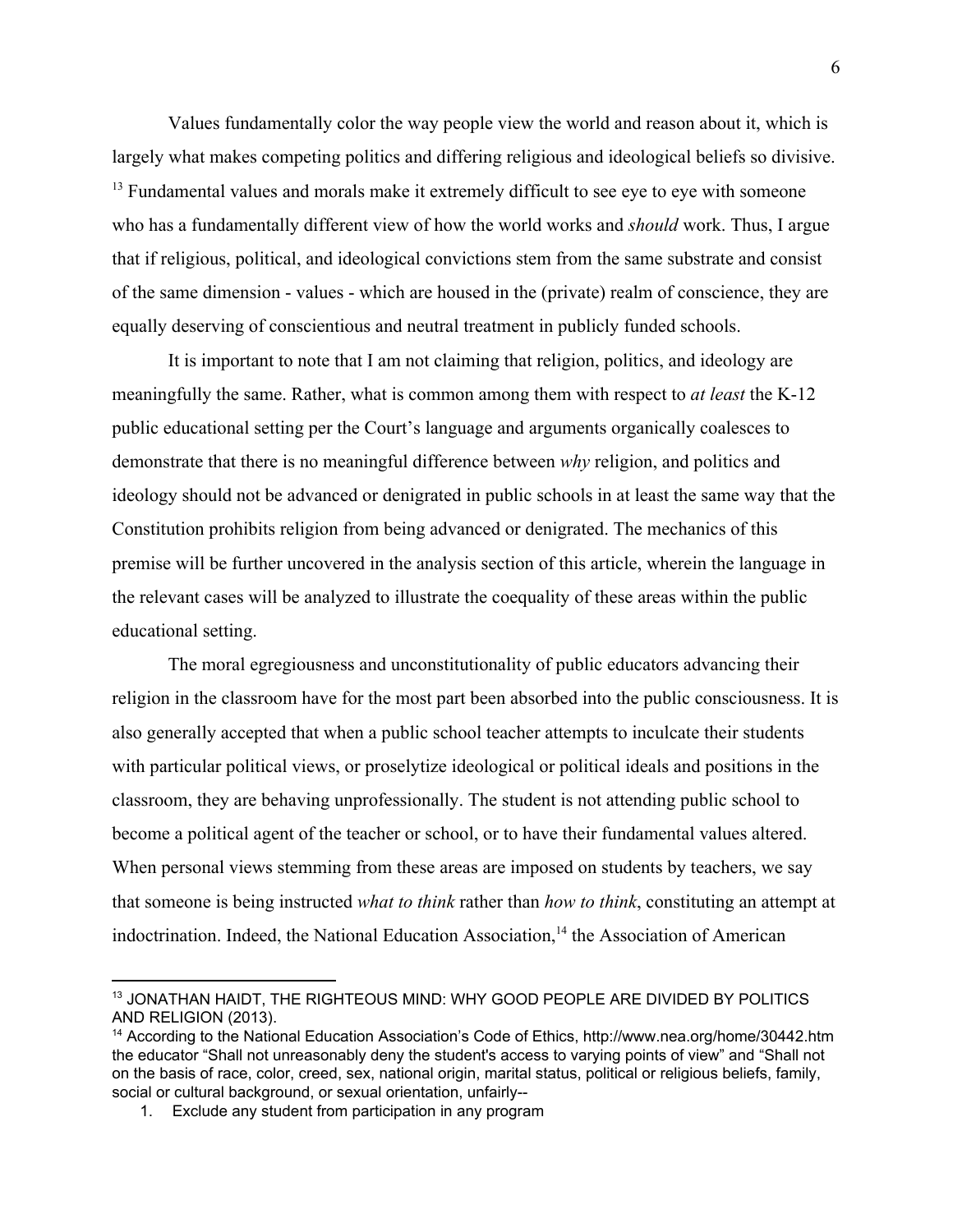Educators,  $15$  among other national, local, and state K-12 associations and departments have made explicit in their teacher code of ethics variations that it is the responsibility of the educator to *understand* the values and beliefs of their students and not to inject prejudice and bias into instruction or the teaching of fact.<sup>16</sup> This reflects what is generally agreed upon societally: that the inculcation of religious, political, and ideological values should be either left up to the parents or a parochial school or both - the private sphere of the domain of education, corresponding to the private sphere of conscience. However, the Court has only applied the Religion Clauses to religion, even though, upon examination, the arguments the Court uses to justify the Establishment Clause prohibition on public schools instructing or advancing religion are extricable from religion, and can apply in equal philosophical force to politics, and ideology. This is the asymmetry that I am working to reveal.

# **The Evolution of the Supreme Court's Interpretation of the Establishment Clause: A Review of the Cases**

Before an analysis of the relevant Court language and arguments can be conducted to draw an equivalence between the Court's reasoning concerning the constitutional prohibition on the advancement of religion in public educational settings and politics and ideology, a review of the relevant cases must be performed. In this section, I provide a review of the most relevant Court cases to this thesis - the ones that govern the very problem of asymmetry that I analyze. The majority of the relevant cases that build the asymmetry fall within the jurisdiction of the Establishment Clause, as they concern the constitutional limitations on the State's religious

<sup>15</sup> According to the Association of American Educators' Code of Ethics for Educators, https://www.aaeteachers.org/index.php/about-us/aae-code-of-ethics "The professional educator endeavors to present facts without distortion, bias, or personal prejudice," and "The professional educator does not use institutional or professional privileges for personal or partisan advantage."  $16$  It is important to note that I am not not reducing the public educational setting to the instruction of mere fact, nor claiming that it should be reduced to such instruction.

<sup>2.</sup> Deny benefits to any student

<sup>3.</sup> Grant any advantage to any student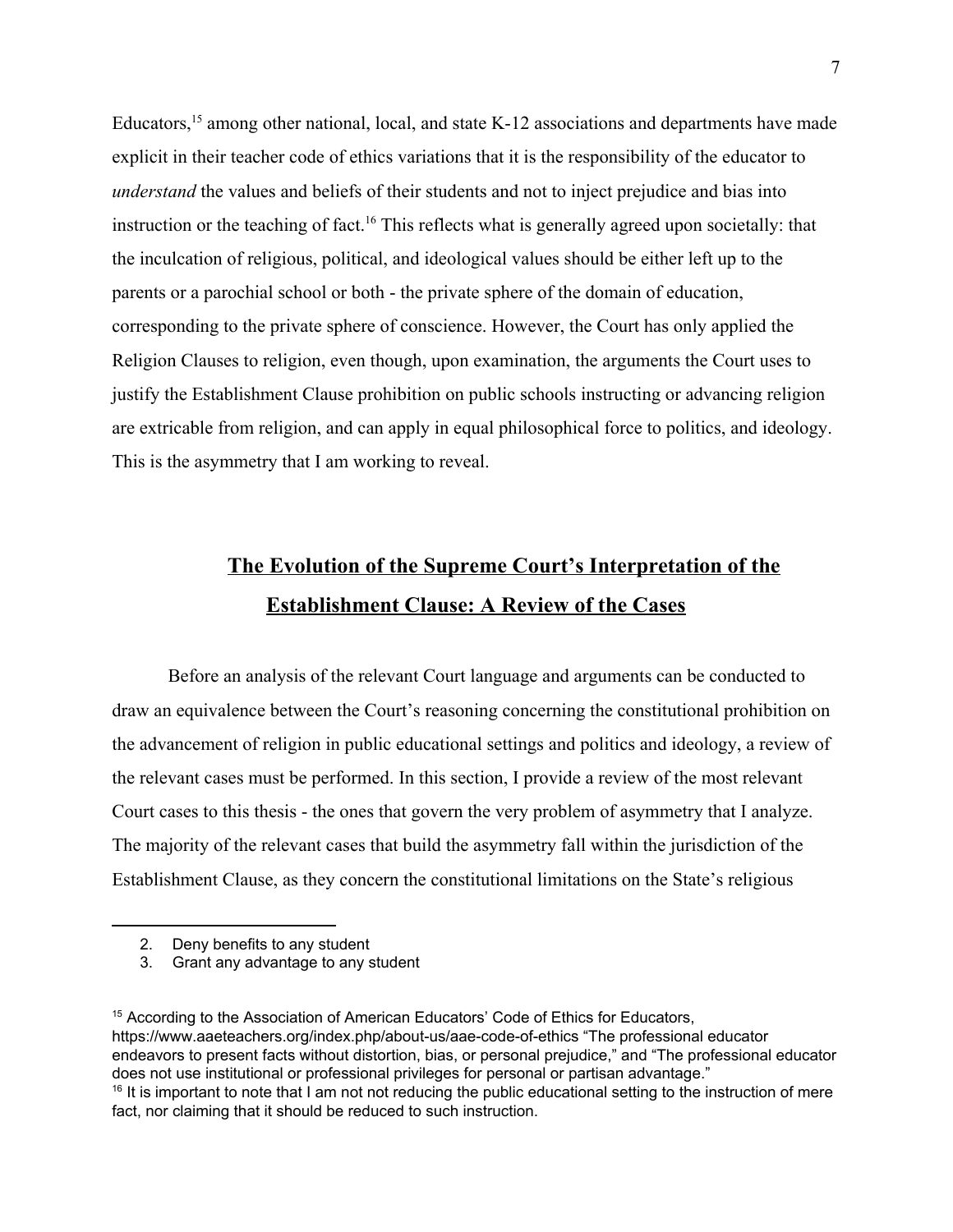activity and involvement within the public educational setting. This includes relevant cases that seem to explicitly create the asymmetry, fortifying, at least for the time being, a wall between politics and religion within the boundaries of the clause that animates the constitutional prohibition of religious proselytization in public schools. I first review *West Virginia Board of Education v. Barnette*, because it is the only Free Speech Clause case that is specifically relevant to understanding the asymmetry argument. Next, I review the relevant Establishment Clause cases.

# *Minersville School District v. Gobitis (1940)* and *West Virginia Board of Education v. Barnette (1943)*

In *Minersville School District v. Gobitis*, <sup>17</sup> decided in 1940 just three years prior to *West Virginia Board of Education v. Barnette*, the Supreme Court upheld a Pennsylvania law that compelled public school students to salute the United States flag during the school's daily recitation of the Pledge of Allegiance. In *Minersville*, the Court claimed that the State's interest in "national cohesion," being the "basis for national security" was categorically superior to all other legal values in the legal "hierarchy." Thus, the First and Fourteenth Amendments did not protect the individual against the compulsion of speech and personal performance when the bases of national security were at all implicated, no matter to what degree. Justice Stone's lone dissent, however, paved the way for the reversal of *Minersville* in *Barnette*, in which he wrote that "the very essence of liberty is the freedom of the individual from compulsion as to what he shall think and what he shall say."<sup>18</sup>

In a rare and amazingly quick reversal, the 1943 Court overturned *Minersville* with a conception of the scope of the First Amendment that has led the Court through decades of First Amendment cases with proclamations and language that resonate with the nation's understanding of the First Amendment. As in *Minersville*, the Court was faced with another instance of a state compelling public school students to salute the flag. The children in a family

<sup>17</sup> Minersville School District v. Gobitis, 310 U.S. 586, 595, 604 (Stone, Harlan dissenting) (1940).

<sup>18</sup> West Virginia State Board of Education v. Barnette*,* 319 U.S. 624 629 (Justice Jackson reviewing the facts of the penalties for not conforming to the compelled Pledge recitation policy), 641, 642, 637, 640 (1943).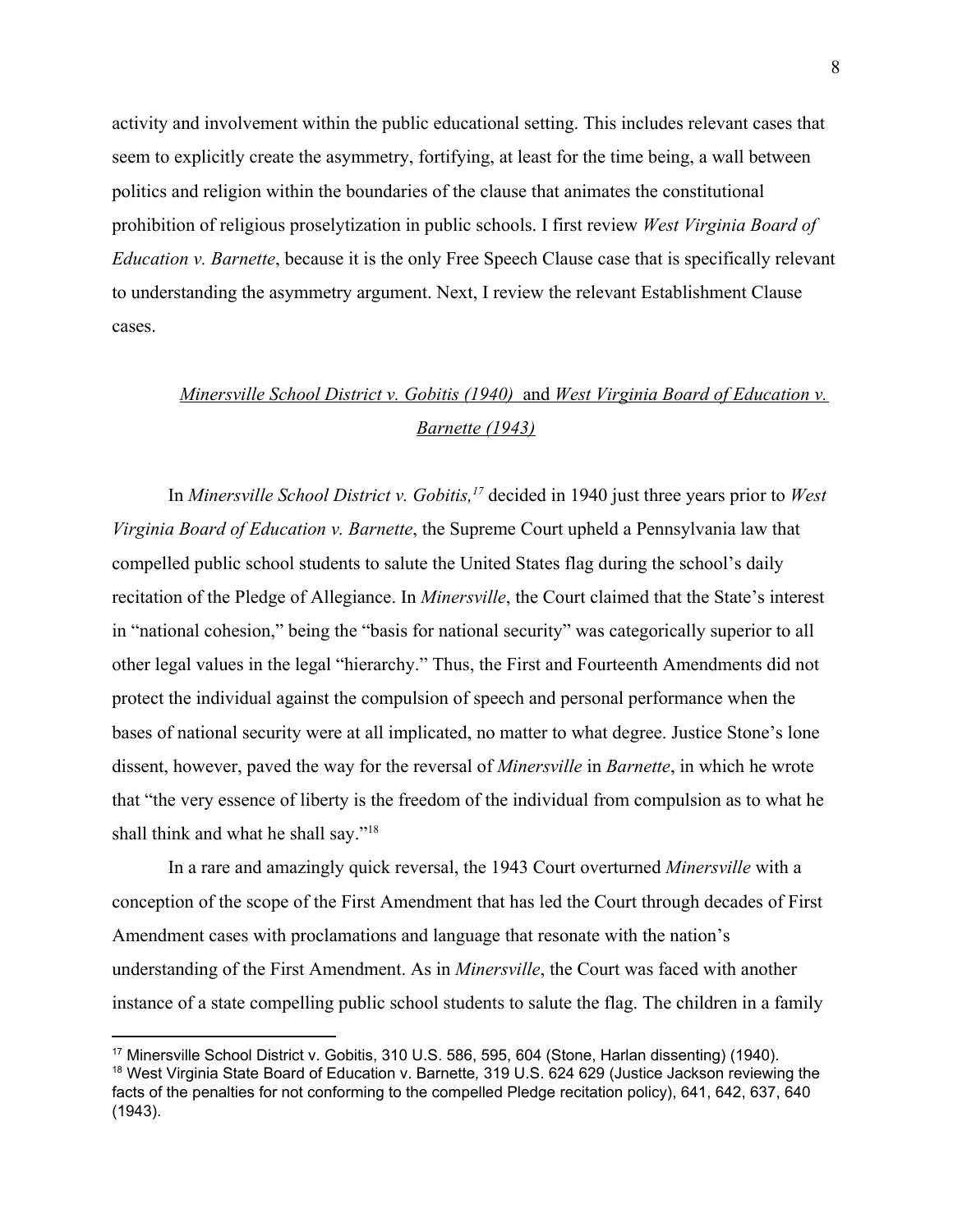of Jehova's Witnesses refused to comply with the West Virginia Board of Education policy. They were sent home as punishment and threatened with mandatory transfers to schools for criminally active children, while their parents faced charges for causing juvenile delinquency. To strike this policy down and overturn the notion that First Amendment concerns are categorically inferior to national security, and can legitimately be curtailed by simply raising the concern of "national cohesion," the Court articulated the anti-authoritarian importance of the "freedom to differ" and deemed it violative for public opinion to be "controlled" by "authority." It established that compelled expression concerning opinion for the purpose of national unity "invades the sphere of intellect and spirit which it is the purpose of the First Amendment to our Constitution to reserve from all official control." Importantly, the Court took special note of the responsibility of free public education to "not be partisan or enemy of any class, creed, party, or faction" if it is to remain "faithful to the ideal of secular instruction and political neutrality." The Court also cited the responsibility of public education to educate "the young for citizenship," which calls for "scrupulous protection of Constitutional freedoms of the individual, if we are not to strangle the free mind at its source." This is one of many instances of the Court's examination and articulation of the purposes and responsibilities of public education and public educators. However, the Court explicitly discredited an otherwise possible contention: that "national unity, as an end which officials may foster by persuasion and example, is" "in question."

#### *McCollum v. Board of Education (1948)*

Five years after *Barnette*, the Court ruled on *McCollum v. Board of Education*, in which an Illinois county board of education authorized a "released time" program wherein public schools deliberately carved out time during school hours for religious instruction. The religious instructors were hired by private third parties, and provided non-mandatory classes once per week. Claiming that the religious instruction violated the Fourteenth Amendment's Equal Protection Clause and the Establishment Clause, McCollum, a parent of a student, sued the school board $19$ 

<sup>19</sup> McCollum v. Board of Education, 333 [U.S.](https://supreme.justia.com/cases/federal/us/333/203/) 203 *see* 206, 207, 209, 210, 211, 217, 216, 231 (1948).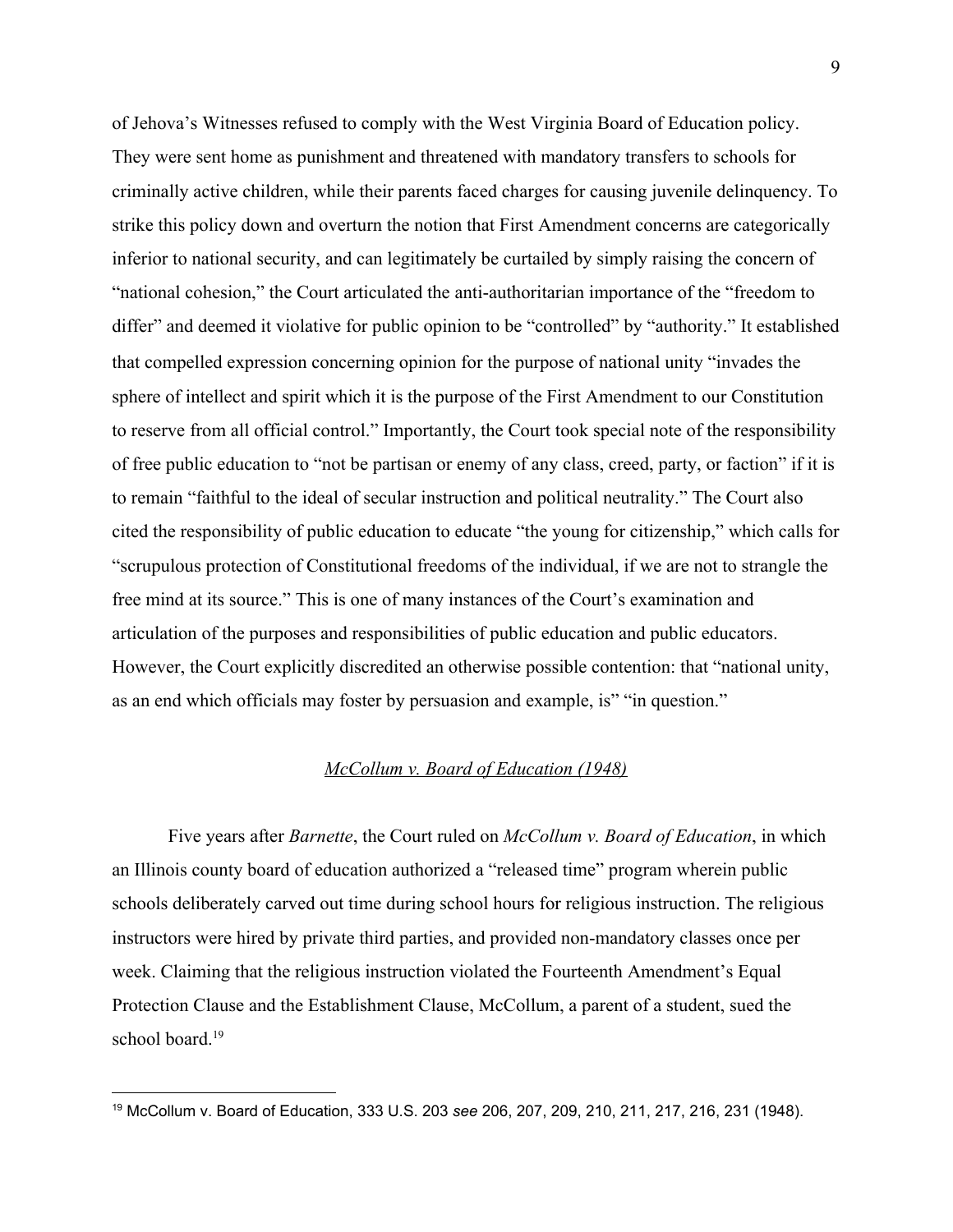Justice Black's opinion reasoned that the "tax supported property for religious instruction and the close cooperation between the school authorities and the religious council in promoting religious education" "assists in and is integrated with" the sectarian religious instruction taking place. Justice Black claimed that because students are "compelled by law to go to school for secular education," non-mandatory religious instruction releases them "in part from their legal duty upon the condition that they attend the religious classes." According to the Court, this undoubtedly utilized "the tax-established and tax-supported public school system to aid religious groups to spread their faith, thereby" violating the Establishment Clause's "wall of separation between Church and State," found in *Everson v. Board of Education,* which was decided only one term prior.<sup>20</sup>

Reinforcing the "wall of separation" finding, the *McCollum* decision further articulated the purposes and responsibilities of public education as it concerns the Establishment Clause, expanding and expounding upon the Constitution's implications in this realm of public life in a manner highly consistent with the language concerning public education expressed in *Barnette*. In the context of the Establishment Clause, the Court discussed the responsibility of secular public education to "serve as perhaps the most powerful agency for promoting cohesion among a heterogeneous democratic people." Effectively, this meant that "the public school must keep scrupulously free from entanglement in the strife of sects," which requires "strict confinement of the State to instruction other than religious" in order to preserve "the community from divisive conflicts." In *McCollum,* the Court advanced the notion that schools are uniquely situated in our democracy as public facilities tasked with fostering democratic citizenship, which requires that they do not participate in activities, especially and particularly tax-utilized, that jeopardize the very cohesion between disagreeing people that schools are responsible for fostering. "In no activity of the State is it more vital to keep out divisive forces than in its schools, to avoid confusing, not to say fusing, what the Constitution sought to keep strictly apart."

#### *Wieman v. Updegraff (1952)*

<sup>20</sup> Everson v. Board of Education, 330 [U.S.](https://supreme.justia.com/cases/federal/us/330/1/) 1 (1947).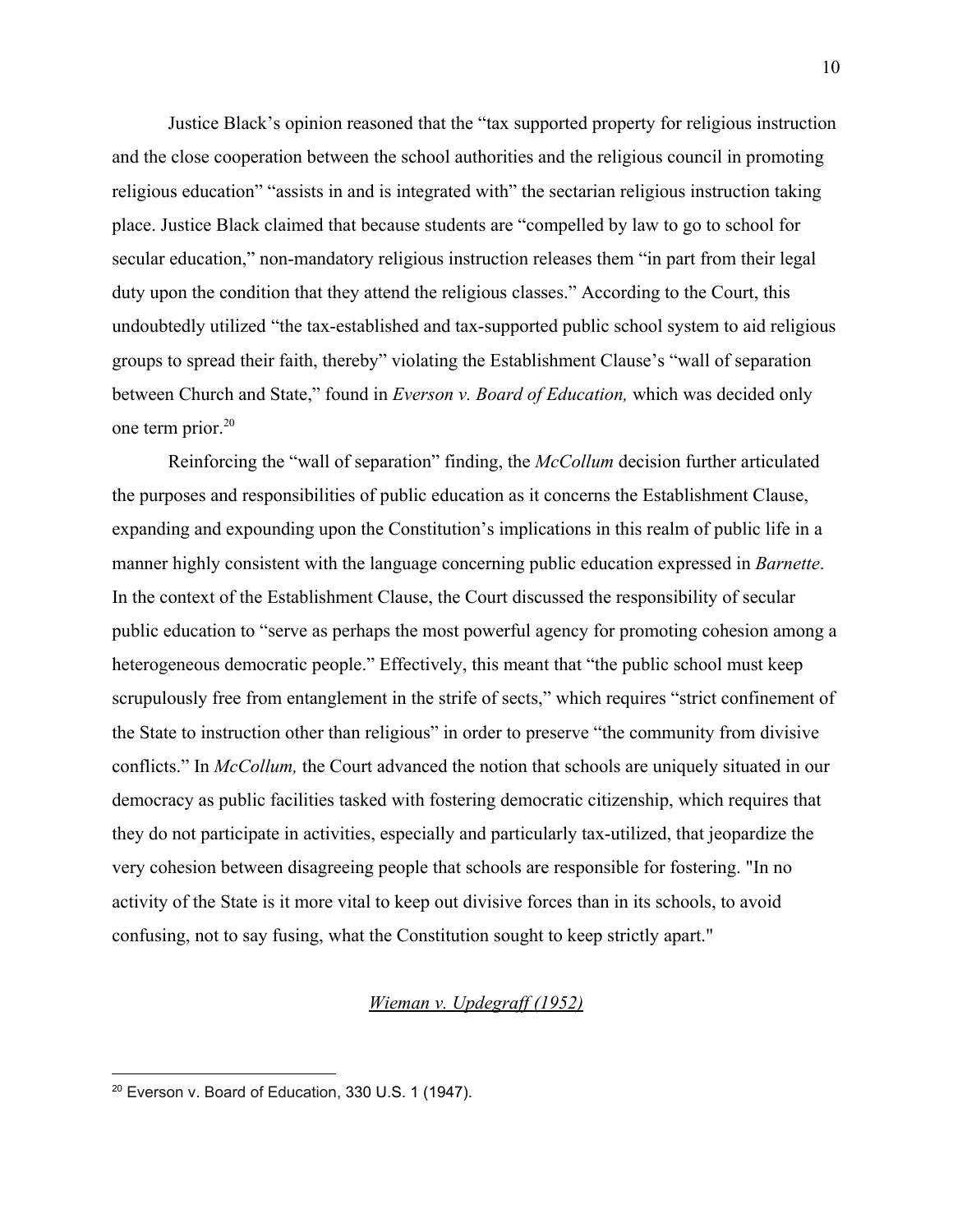Four years following the *McCollum* decision, the Court expounded on its conception of public education and the responsibility of public educators, this time under a Fourteenth Amendment Due Process Clause claim in *Wieman v. Updegraff*.<sup>21</sup> An Oklahoma law required that, as a condition of employment, state workers must swear by oath that they were not nor had been for the last five years members of any organization deemed 'subversive' by the United States Attorney General. Individuals could be excluded from employment regardless of whether the members knew about the activities or purposes of the organization to which they belonged. Employees of a public college failed to take the oath within the required timeframe, and were subject to a loss of compensation, upon which they filed a lawsuit against the state officials tasked with delivering payment. The Court unanimously struck the Oklahoma law down, reversing the State Supreme Court's decision. Justice Clark's majority opinion ruled that the Act violated the Due Process Clause of the Fourteenth Amendment when it excluded "persons solely on the basis of organizational membership, regardless of their knowledge concerning the organizations to which they had belonged" thereby "presuming disloyalty" of those who failed to complete the oath.

While the Court determined that the Act violated the Due Process Clause, Justices concurring in the ruling decided to use the case's relationship to public education as an opportunity to elaborate on the purposes of public schooling and the conditions necessary to fulfill its roles and responsibilities. Justice Frankfurter delivered a concurring opinion emphasizing that "democracy ultimately rests on" "disciplined and responsible" "public opinion" which requires that public schools cultivate "habits of open-mindedness and" "critical inquiry" in "the formative years of [our] citizens ." Justice Frankfurter was so convinced that the perdurance of democracy depends on properly performing the responsibilities of public education that he regarded teachers "in our entire educational system, from the primary grades to the university" as the "priests of our democracy," bound to the responsibility to "fulfill their function" of fostering "habits of open-mindedness and critical inquiry which alone make for responsible citizens." "By

<sup>&</sup>lt;sup>21</sup> Wieman v. Updegraff, 344 U.S. 183 190, 196 (Justice Frankfurter's concurring opinion expounding on the purposes of public education and the responsibilities of the educator), (1952).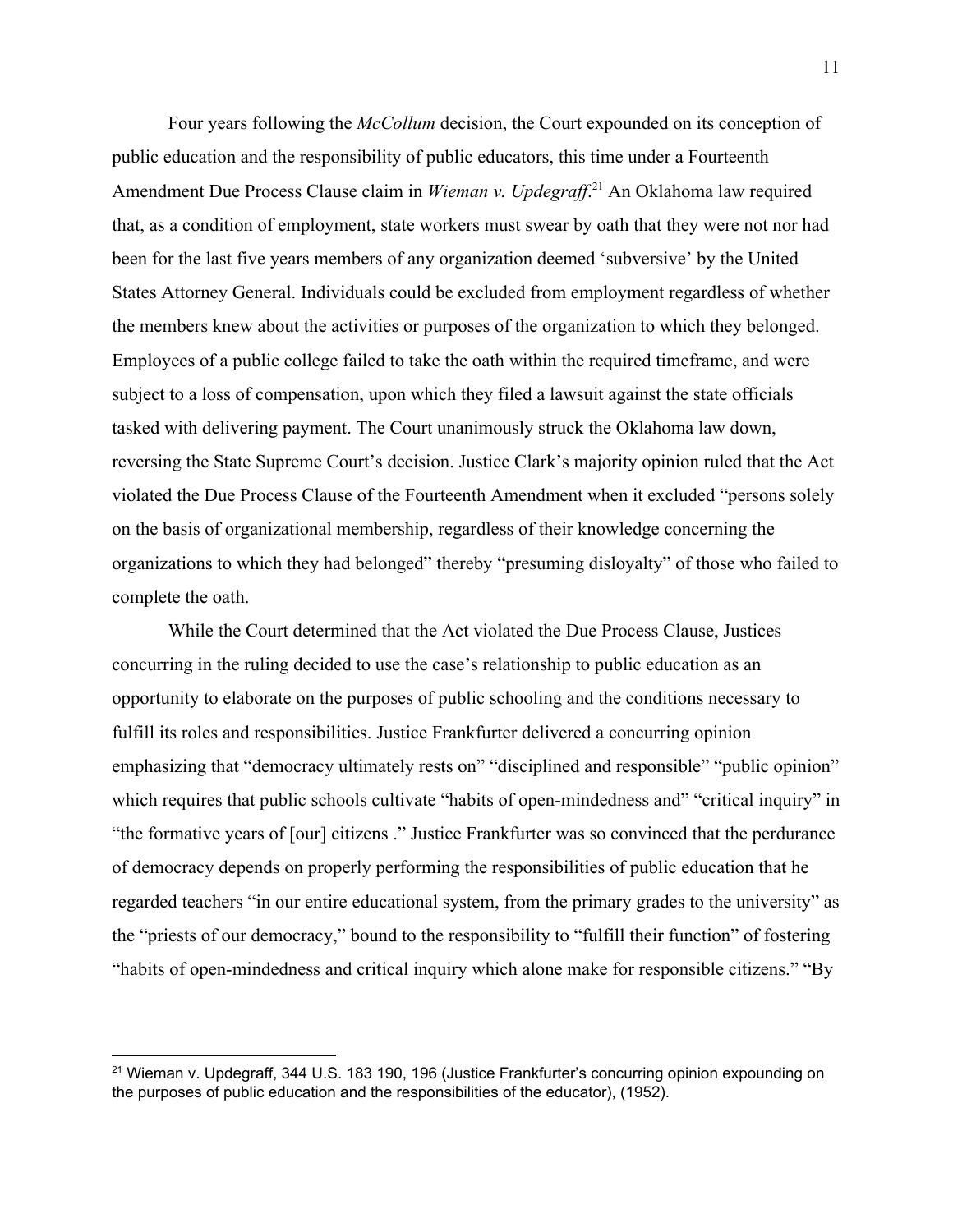the very atmosphere which they generate; they must be exemplars of open-mindedness and free inquiry" themselves.

Indeed, in order for teachers to generate that most crucial atmosphere to the persistence of democracy and carry out their noble responsibilities, they themselves "must have the freedom of responsible inquiry, by thought and action, into the meaning of social and economic ideas, into the checkered history of social and economic dogma" and to "sift evanescent doctrine" so that they can cultivate in their pupils the same abilities, which make for responsible citizens. To Justice Frankfurter, it was the student and the responsibility and function of public education to cultivate the psychological and intellectual conditions for the persistence of democracy that based the public educator's right to associate freely without consequential government disapproval.

#### *School District of Abington Township, Pennsylvania v. Schempp (1963)*

With *McCollum* affirming *Everson's* ruling that taxes are not to be used to aid or denigrate religion,<sup>22</sup> and *Wieman* elaborating on the purposes and responsibilities of public education, the Court took up another Establishment Clause case concerning religion in schools, namely, *School District of Abington Township, Pennsylvania v. Schempp*<sup>23</sup> A Pennsylvania law required that public schools read from the bible at the start of every school day, and the school district of Abington attempted to enforce the statute. Even after the statute was amended to allow students to excuse themselves from bible readings, a district court ruled that the law violated the Establishment Clause. When the Supreme Court took the Pennsylvania case, it included a similar case that challenged a Maryland city rule that provided for bible readings during school hours.

The Court reaffirmed and honed-in on the particulars and import of the separation of Church and State, especially as it concerns public education. The majority opinion, authored by Justice Clark, concluded that because the laws in question required religious exercises, they violated the Establishment Clause. The concurring Justices again delivered opinions that

 $22$  Everson v. Board of Education, 330 [U.S.](https://supreme.justia.com/cases/federal/us/330/1/) 1 (1947) (Holding that "Although the Establishment Clause does require governments to avoid excessive entanglement with religion, it is permissible for a state to reimburse the costs of transportation for students in parochial schools.")

<sup>&</sup>lt;sup>23</sup> School Dist. of Abington Tp. v. Schempp, 374 [U.S.](https://supreme.justia.com/cases/federal/us/374/203/) 203, 230 (Justice Douglas, concurring), (1963)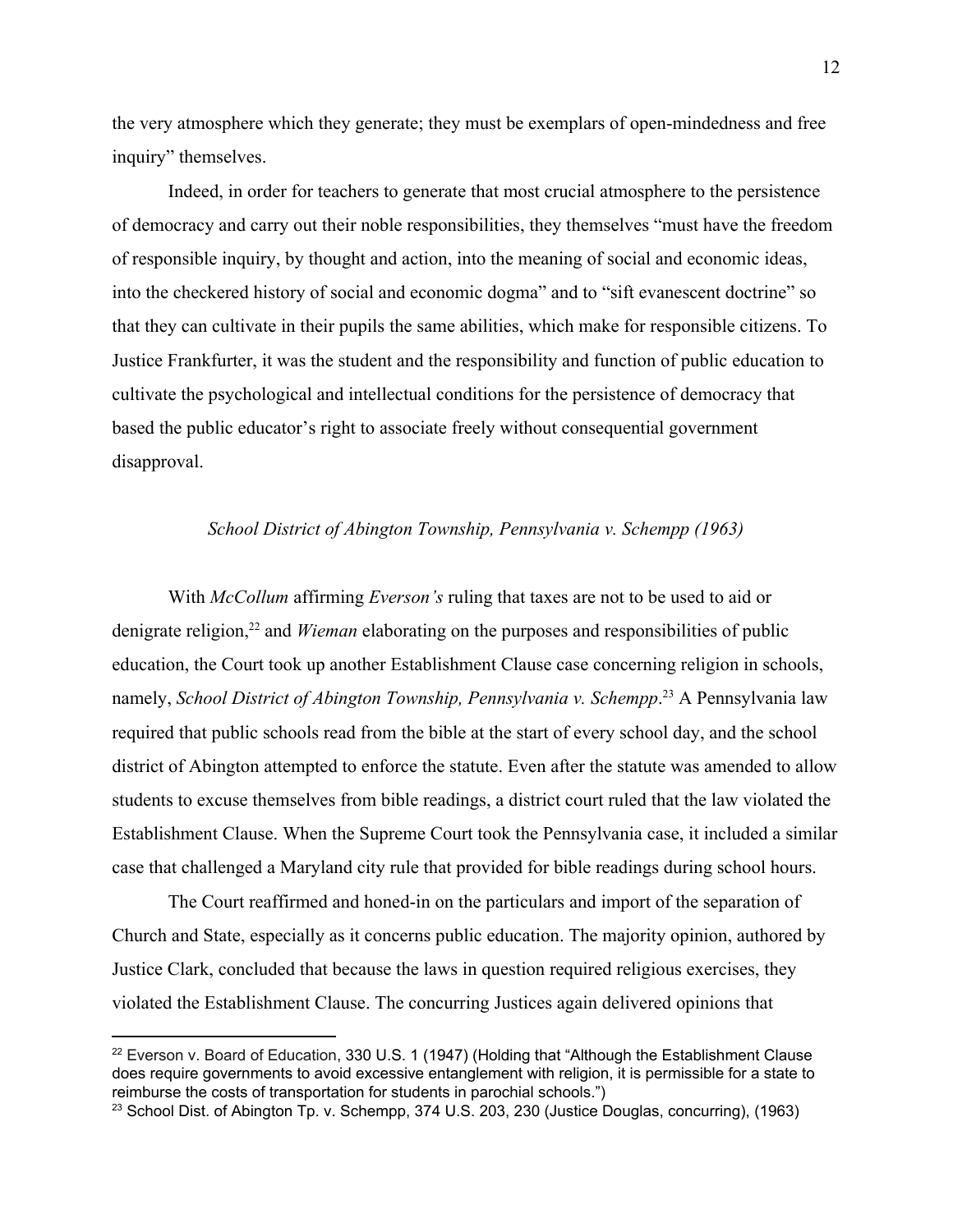expanded upon the majority opinion to further elaborate on the responsibilities of institutions of public education with respect to the Establishment Clause. Advancing the lineage of *Everson,* Justice Douglas exclaimed that "What may not be done directly may not be done indirectly" without the "Establishment Clause becoming a mockery." Therefore, public funds may not be contributed for the purposes of religious instruction "even in a minor degree without violating the Establishment Clause."

Justice Brennan, echoing Justice Frankfurter's concurring opinion in *Wieman*<sup>24</sup> wrote that "Americans regard the public schools as a most vital civic institution for the preservation of a democratic system of government. It is therefore understandable that the constitutional prohibitions encounter their severest test when they are sought to be applied in the school classroom." Additionally, Justice Brennan concluded that the Free Exercise Clause mandates that the freedom of conscience is a right not to be interfered with even by "the gentlest touch of government hand," and as such, articles of faith and worship are to be "left to the conscience of the citizen." Further echoing Justice Frankfurter in *Wieman,* Justice Brennan remarked that because "public schools serve a uniquely public function," they must be free of "parochial, divisive, or separatist influences of any sort" so that "an atmosphere in which children may assimilate a heritage common to all American groups and religions" can be facilitated. With respect to children, choices of faith and worship, per the Constitution, are left "to the individual parent." Indeed, Justice Brennan remarked that the "system of free public education forfeits its unique contribution to the growth of democratic citizenship when" choices of faith and worship "cease[s] to be freely available to each parent." To ensure that public schools could still instruct students about religion without violating the Establishment Clause, Justice Goldberg distinguished between the "teaching *of* religion and teaching *about* religion,"<sup>25</sup> and cited "religious and political harmony" as one of the primary functions of the separation of Church and State.

#### *Lemon v. Kurtzman (1971)*

<sup>24</sup> *Abington*, 374 U.S. at 230-31, 241-42 (Justice Brennan, concurring)

<sup>25</sup> *Abington*, 374 U.S. at 305-06 (Justice Goldberg and Justice Harlan concurring)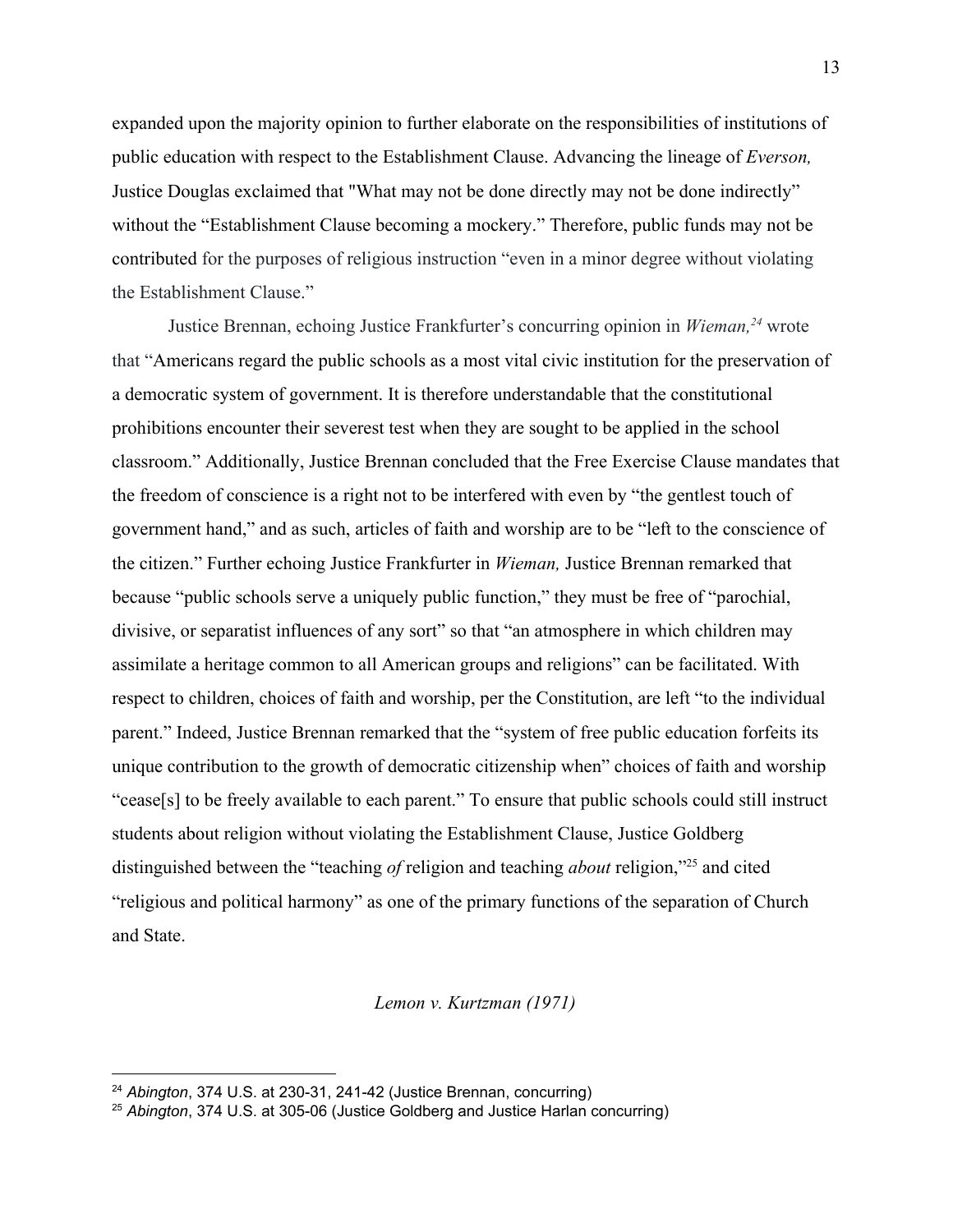While *Abington* established that indirect entanglements of State and religion are as equally violative of the Establishment Clause as direct entanglements, the Court did not specify or define the parameters of violative indirect Church-State activity. The question of whether teachers, acting on their own accord without the imprimatur of the State, can advance their own religion in the classroom was yet to be explicitly answered. While Justice Brennan's concurrence in *Abington* probably would have answered this question in the negative, his opinion was not binding. *Lemon v. Kurtzman* made it official.<sup>26</sup> In order to pass the Lemon test, a law must have legitimate secular purpose, not have the primary effect of either advancing or inhibiting religion, and not result in an excessive entanglement of government and religion.

Pennsylvania and Rhode Island both had statutes that provided their respective states to pay for non-secular, non-public education, in which private elementary school teachers' salaries and instructional material including textbooks came from Pennsylvanian taxpayer dollars, while Rhode Island supplemented 15% of private school teachers' salaries. The Court ruled that the laws clearly violated the Establishment Clause on the basis that it failed the 'excessive entanglement' prong of the Court's newly devised Lemon test.

Chief Justice Burger, writing the majority opinion, cited the potential for any entanglement of State with religion to foment political divisions along religious lines. However, he acknowledged that "ordinarily, political debate and division, however vigorous or even partisan, are normal and healthy manifestations of our democratic system of government, but political division along religious lines was one of the principal evils against which the First Amendment was intended to protect."<sup>27</sup> Further, although the case in question emanated from state laws, Justice Burger made explicit what was merely implicit in preceding cases; that "the State must be certain, given the Religion Clauses, that subsidized teachers do not inculcate religion." Thus, the Court established that because public educators are the recipients of taxpayer dollars and are functionaries of the State, they violate the Establishment Clause when they inculcate or proselytize religion even without the imprimatur of a statute. By virtue of being a State functionary, public teachers indirectly entangle the State with religion when they act in

<sup>26</sup> Lemon v. Kurtzman, 403 [U.S.](https://supreme.justia.com/cases/federal/us/403/602/) 602 (1971)

*<sup>27</sup> Lemon*, 403 [U.S.](https://supreme.justia.com/cases/federal/us/403/602/) 622-23, 619.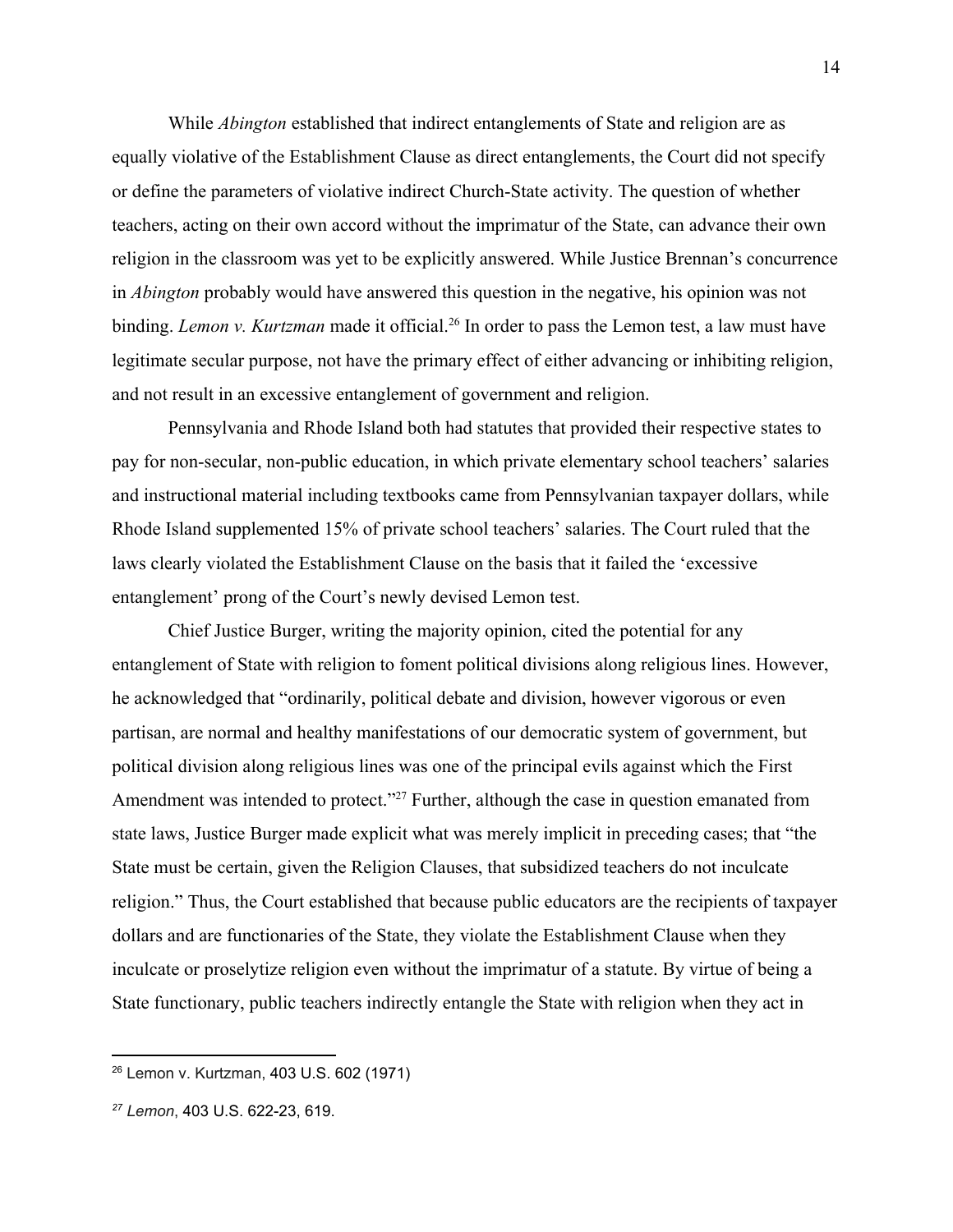ways that the State itself is likewise prohibited. Per Justice Douglas in *Abington*, indirect involvements with religion are just as violative as direct involvements.<sup>28</sup>

#### *Lynch v. Donnelly (1984)*

With the Court developing its conception of the Establishment Clause public education in *Lemon*, *Lynch v. Donnelly* provided an opening for the Court to further articulate the responsibilities of the State when dealing with religious content.<sup>29</sup> The Court ruled that Rhode Island's nativity scene display, erected in the city of Pawtucket's shopping district, did not violate the Establishment Clause. In a 5-4 decision, Chief Justice Burger concluded that the display had "legitimate secular purposes," and within the context of the holiday season, did not purposefully or effectively advocate a particular religious message, nor pose a threat of establishing a religion, thereby passing the three prongs of the Lemon test. Justice O'Connor, as part of her concurring opinion and in proposing a new Establishment Clause test to resolve the Lemon test's lack of clarity, elaborated on the crucial considerations of the State when it finds itself involved in matters wherein religion is implicated.<sup>30</sup> She argued that

"The Establishment Clause prohibits government from making adherence to a religion relevant in any way to a person's standing in the political community." "The second and more direct infringement is government endorsement or disapproval of religion. Endorsement sends a message to nonadherents that they are outsiders, not full members of the political community, and an accompanying message to adherents that they are insiders, favored members of the political community. Disapproval sends the opposite message."<sup>31</sup>

Justice O'Connor expanded her synthesis of the political concerns of the Establishment Clause, explaining that political divisiveness "may be evidence that institutional entanglement is excessive or that a government practice is perceived as an endorsement of religion. But the constitutional inquiry should focus ultimately on the character of the government activity that might cause such divisiveness, not on the divisiveness itself," thereby reorienting the 'effect' prong of the Lemon Test to apply to any government activities that "intentionally or

<sup>28</sup> *Abington*, 374 U.S. 230.

<sup>29</sup> Lynch v. Donnelly, 465 [U.S.](https://supreme.justia.com/cases/federal/us/465/668/) 668, 681, 680, (1984)

<sup>30</sup> Patrick Weil, *Freedom of Conscience, But Which One? In Search of Coherence In The U.S. Supreme Court's Religion Jurisprudence*, 323. <sup>31</sup> *Id*. at 687–92,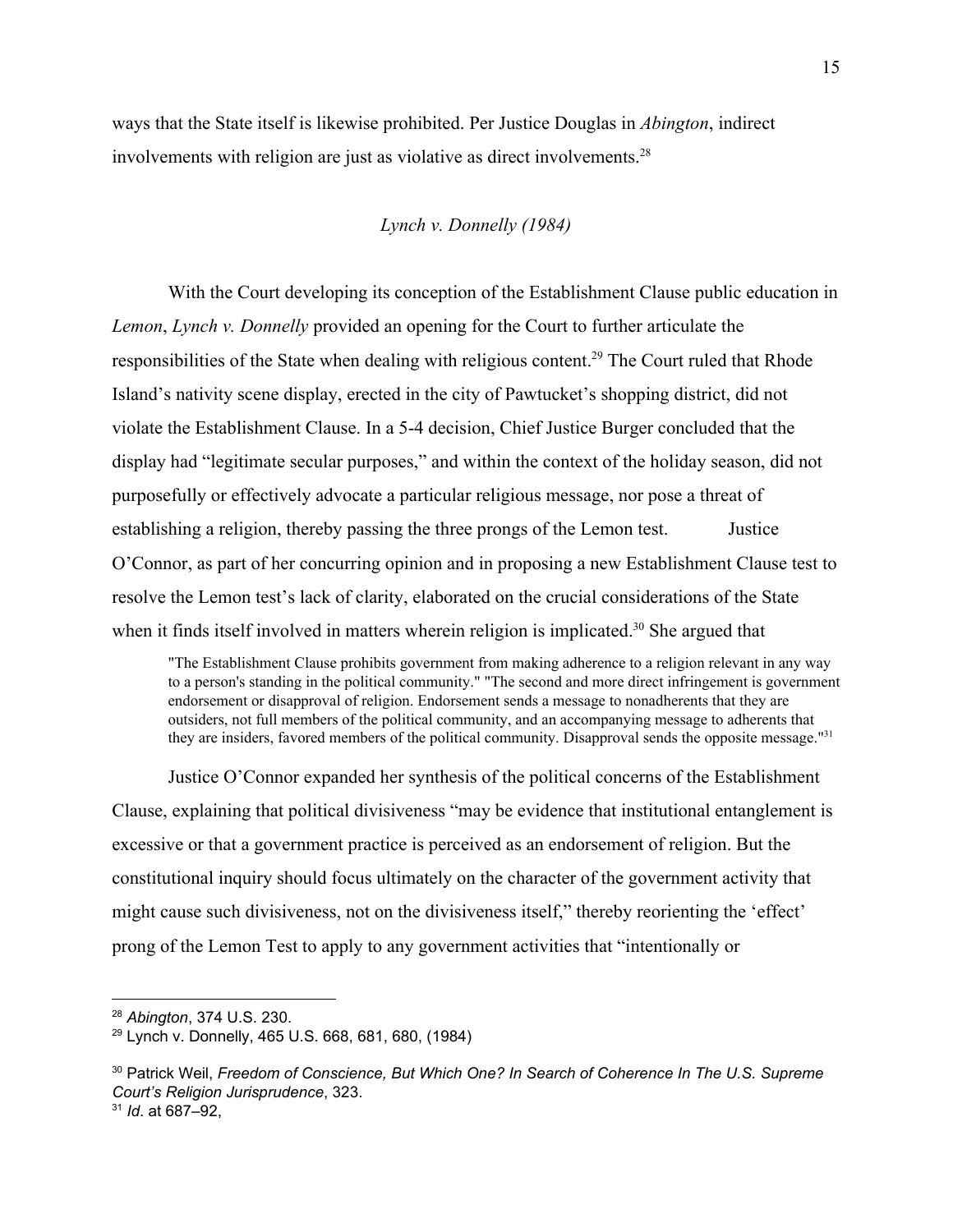unintentionally" "make religion relevant, in reality or public perception, to status in the political community."<sup>32</sup> Justice O'Connor, echoing the importance of keeping the community free from divisive conflicts as articulated in *McCollum,* advanced the idea noted in *Abington* and *Lemon* that one of the purposes and primary interests of the Establishment Clause is to prevent political divisions along religious lines. It was not long after *Lynch* that Justice O'Connor's endorsement test was put to use in another Supreme Court case.

#### *Wallace v. Jaffree 1985*

Just one year after Justice O'Connor proposed the endorsement test in *Lynch*, the Court took up *Wallace v. Jaffree,* a case in which an Alabama statute permitted public school teachers to run religious prayer services during school hours.<sup>33</sup> To strike down the law in question, Justice Stevens focused on the right and freedom of the individual "to choose his own creed" which he claimed "is the counterpart of his right to refrain from accepting the creed established by the majority." "The individual freedom of conscience protected by the First Amendment embraces the right to select any religious faith or none at all," $34$  and religious prayer during school hours clearly endorses the religion that the prayer is centered around, thereby coercing impressionable minds to adopt religious beliefs. Justice Stevens cited Justice O'Connor's concurrence in *Lynch* to argue that the law in question made adherence to religion relevant to the complainant's standing in the political community.<sup>35</sup> Meanwhile, Justice O'Connor reaffirmed the Court's longstanding intolerance towards "government-sponsored religious exercises" that "are directed at impressionable children who are required to attend school" since this type of "endorsement is much more likely to result in coerced religious beliefs."<sup>36</sup> Justice Stevens' and Justice O'Connor's opinions brought freedom of conscience to the center stage of Establishment Clause concerns with respect to public education.

- <sup>35</sup> *Id.* at 69.
- <sup>36</sup> *Id.* at 81.

<sup>32</sup> *Id.* at 689-92

<sup>33</sup> Wallace v. Jaffree, 472 [U.S.](https://supreme.justia.com/cases/federal/us/472/38/) 38 (1985).

<sup>34</sup> *Id*. at 52.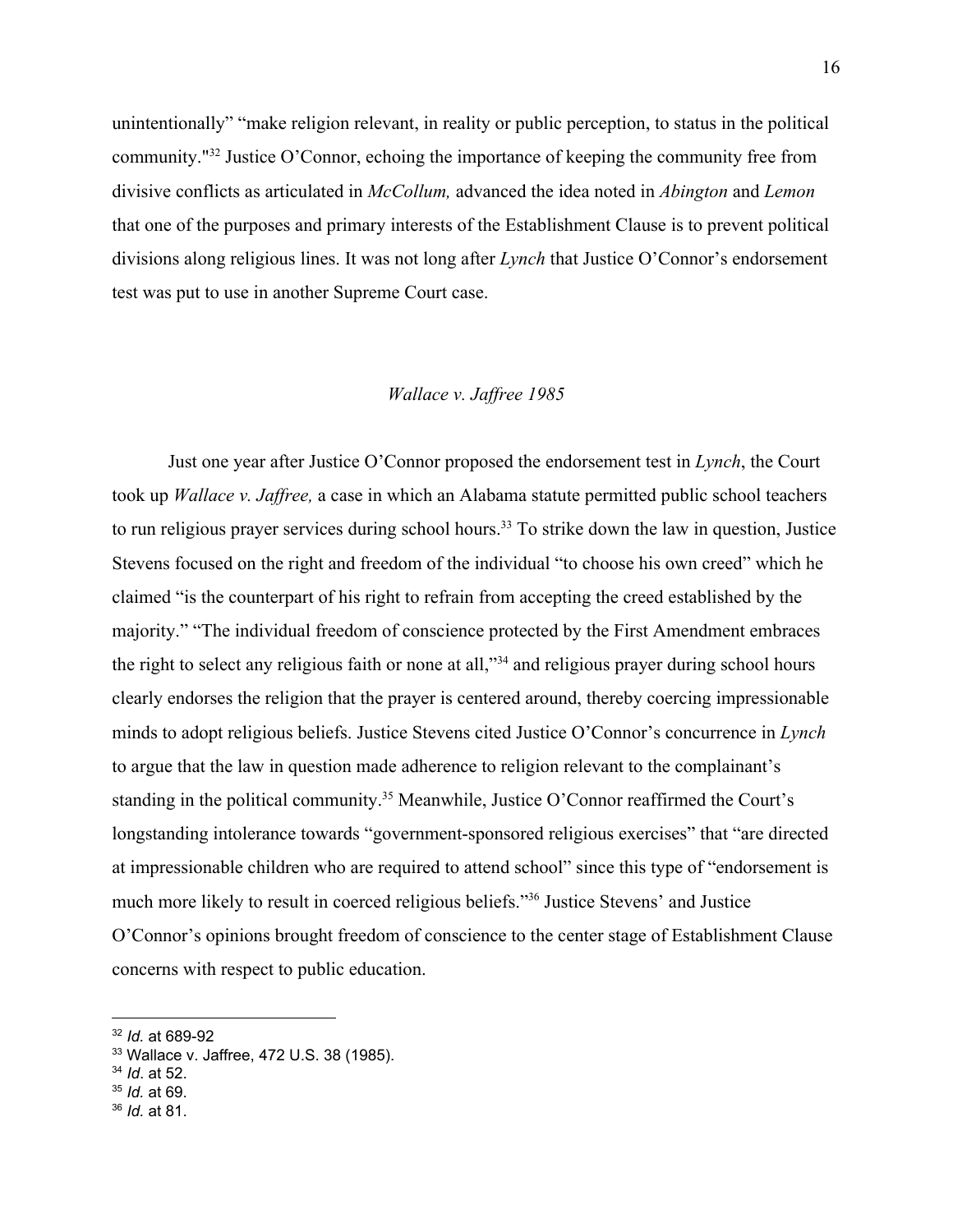#### *Grand Rapids School District v. Ball 1985*

In the same year as *Wallace*, the Court took up *Grand Rapids School District v. Ball*, a case in which residents of Grand Rapids, Michigan sued the school district and state officials for implementing two programs that provided private school students secular instruction using public funds, one called "Shared Time" and the other "Community Learning."<sup>37</sup> Shared Time program teachers were full-time public school educators, while Community Learning instructors were part-time public school employees, and many also had part-time positions at private schools. Classes offered by both programs were leased by private schools. The plaintiff's alleged that the programs violated the Establishment Clause by using taxpayer dollars to pay for private instruction.

In a 5-4 decision, the Court ruled that the programs failed to pass the Lemon test, concluding that they had the effect of advancing religion and entangling the State with religion. Justice Brennan's majority opinion reasoned that the programs alone symbolically linked State and religion,  $38$  which is "likely to influence children of tender years,"  $39$  echoing Justice Stevens and Justice O'Connor's central point in *Wallace.* This furthered the notion that the Court has the utmost responsibility to continue to apply its recognition of one of the purposes of the Establishment Clause in protecting impressionable minds. It also upheld the majority opinion writer's own remark in *Abington* that "constitutional prohibitions encounter their severest test when they are sought to be applied in the school classroom." $40$  To Justice Brennan, the impressionable nature of school children was reason enough to conclude that the programs generate the effect of making religion relevant in public perception, thereby failing Justice O'Connor's endorsement test. Justice Brennan recapitulated that religious indoctrination "would have devastating effects on the right of each individual voluntarily to determine what to believe (and what not to believe) free of any coercive pressures from the State,"<sup>41</sup> which unequivocally

<sup>37</sup> Grand Rapids Sch. Dist. v. Ball, 473 [U.S.](https://supreme.justia.com/cases/federal/us/473/373/) 373 (1985)

<sup>38</sup> *Id.* at 385.

<sup>39</sup> *Id*. at 390.

<sup>40</sup> *Abington*, 374 U.S. 203, *see* 231.

<sup>41</sup> *Grand Rapids*, 473 U.S. 373, *see* 385.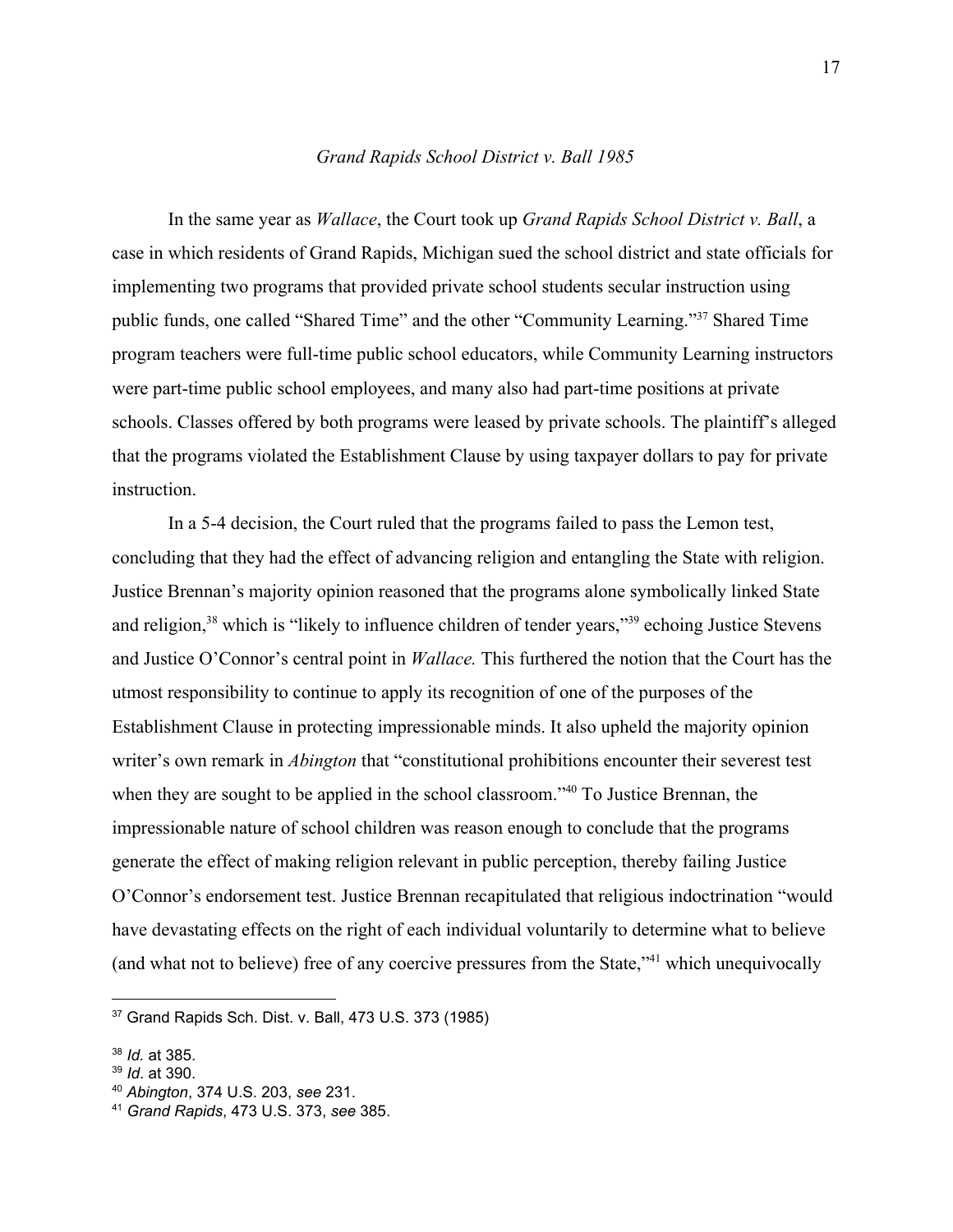violates the Establishment Clause's protection of freedom of conscience and prohibition on coercion of religion.

#### *Edwards v. Aguillard (1987)*

Two years after the Court struck down laws that permitted public funds to support religious instruction in *Ball*, the Court struck down a Louisiana law that required public schools to teach the Biblical theory of creation science if the school decided to instruct the theory of evolution. In *Edwards v. Aguillard*, the law in question, called the "Balanced Treatment for Creation-Science and Evolution-Science in Public School Instruction Act," did not force schools to teach either theory, but did require that if one was taught, the other must be as well.<sup>42</sup> Justice Brennan again delivered the majority opinion, and wrote that "the State exerts great authority and coercive power through mandatory attendance requirements, and because of the students' emulation of teachers as role models and the children's susceptibility to peer pressure."<sup>43</sup> In this one sentence, Justice Brennan condensed two of the Court's longstanding considerations when assessing the introduction of religion into public schools, further articulated the reasoning of Justice Burger's declaration in *Lemon* "that subsidized teachers do not inculcate religion,"<sup>44</sup> and introduced a concern for the effects of peer pressure. According to Brennan and echoing past rulings, it is not merely the fact that subsidized teachers are State functionaries which bars them from inculcating religion. It is additionally because of their position's relationship to impressionable minds that enables teachers to easily become forces of coercion, which is especially egregious in an environment that is mandatory for students to attend. Further reiterating the Court's concern for protecting the right of the student and parents to arrive at their own religious beliefs without the influence or interference of the State, Justice Brennan wrote,

"the Court has been particularly vigilant in monitoring compliance with the Establishment Clause in elementary and secondary schools. Families entrust public schools with the education of their children, but

<sup>42</sup> Edwards v. Aguillard, 482 [U.S.](https://supreme.justia.com/cases/federal/us/482/578/) 578 (1987).

<sup>43</sup> *Id.* at 584 (citing *Bethel School Dist. No. 403 v. Fraser, supra,* at [478](https://supreme.justia.com/cases/federal/us/478/675/case.html#683) U. S. 683; *Wallace v. Jaffree, supra,* at [472](https://supreme.justia.com/cases/federal/us/472/38/case.html#81) U. S. 81 (O'CONNOR, J., concurring in judgment). <sup>44</sup> *Lemon*, 403 U.S. 602, *see* 619 (1971).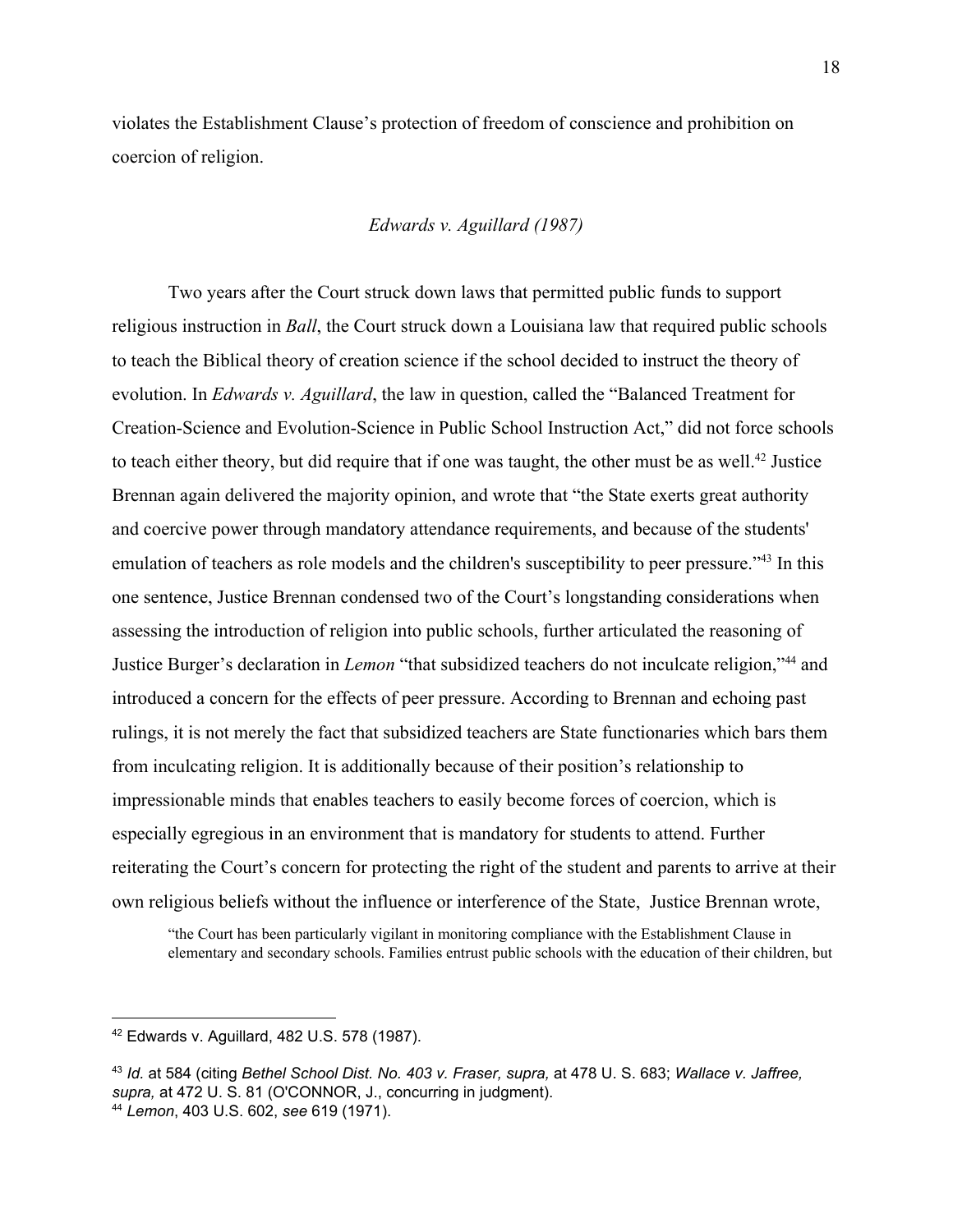condition their trust on the understanding that the classroom will not purposely be used to advance religious views that may conflict with the private beliefs of the student and his or her family." 45

Justice Brennan's opinion captured what the Court had been finding throughout the 20th Century in cases that concern the Establishment Clause in public schools.

#### *Lee v. Weisman (1992)*

In *Aguillard*, Justice Brennan introduced another argument to the mix of why it is especially violative of the Establishment Clause to advance religion in public schools: peer pressure. With vehement disagreement, this argument was officially added to the list in *Lee v. Weisman*, wherein the father of a student at a Rhode Island middle school filed for a permanent injunction barring Providence school officials from inviting clergy to deliver religiously infused speeches at graduation ceremonies.<sup>46</sup> This action was inspired by his daughter's school inviting a rabbi to speak at her graduation. The principal of the school appealed to the Supreme Court after the Appeals Court affirmed a District Court's ruling against the school.

In a 5-4 decision, Justice Kennedy's majority opinion advanced Justice Brennan's 'peer pressure' concerns voiced in *Aguillard*, writing that "the State may not place the student dissenter in the dilemma of participating or protesting" because "adolescents are often susceptible to peer pressure, especially in matters of social convention."<sup>47</sup> Therefore, the State would be using "social pressure to enforce orthodoxy"<sup>48</sup> when putting students in such a dilemma, which is as violative of the Establishment Clause as using direct means. The Court reinforced its notion that primary and secondary school students can reasonably perceive that the State is forcing her "to pray in a manner her conscience will not allow" thereby violating both her freedom of conscience, and advancing religion in public perception.<sup>49</sup> "What matters is that, given our social conventions, a reasonable dissenter in this milieu could believe that the group exercise signified her own participation or approval of it."<sup>50</sup> Peer pressure to conform to

<sup>45</sup> *Edwards*, 482 U.S. 578, *see* 583-84 (1987).

<sup>46</sup> Lee v. Weisman, 505 U.S. 577 (1992).

<sup>47</sup> *Id.* at 593.

<sup>48</sup> *Id.* at 594.

<sup>49</sup> *Id*. at 593.

<sup>50</sup> *Id*. at 593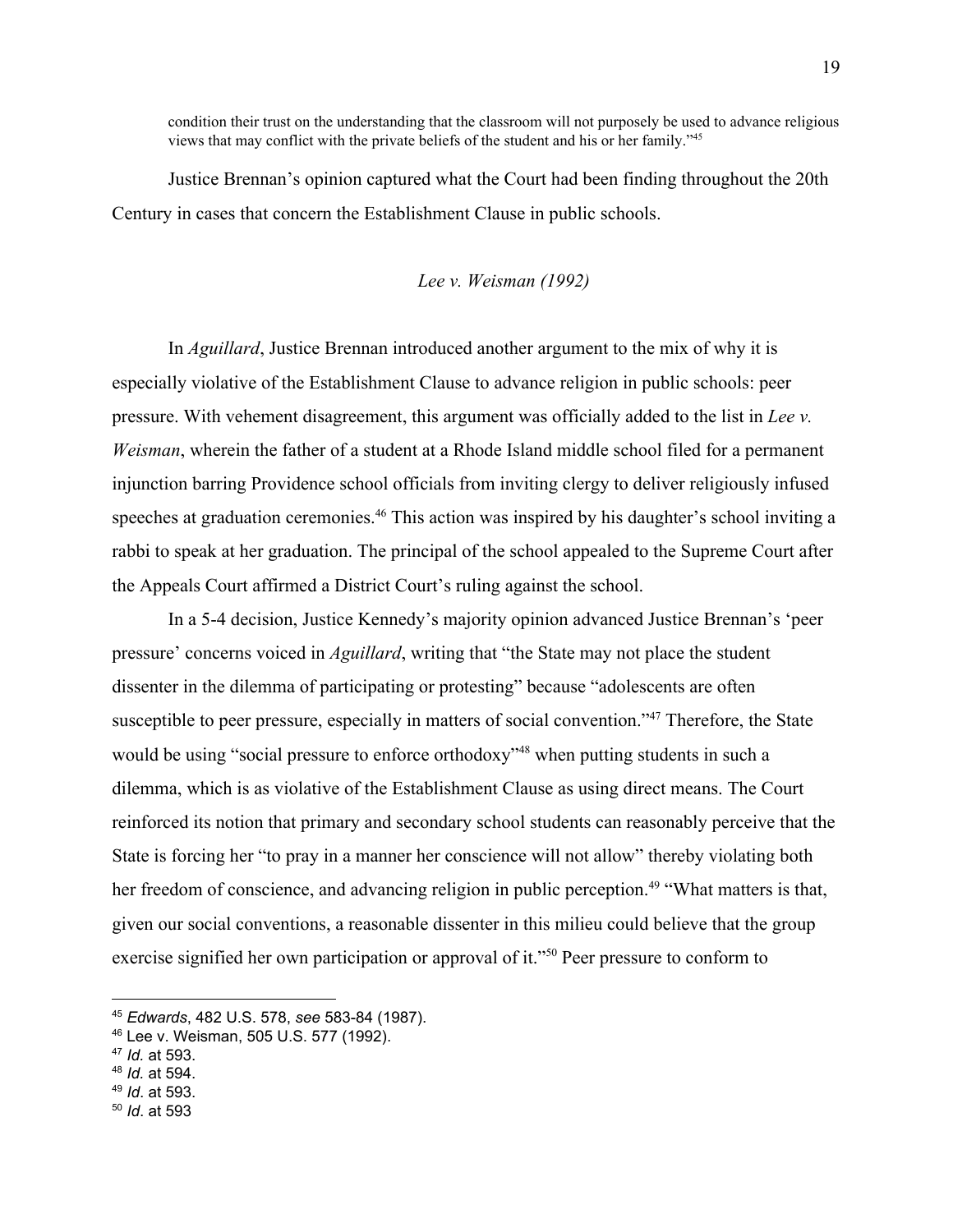participate in activities that one's conscience does not permit, alongside the reasonable perception that the State is forcing the student to participate, had the combined force of violating the Establishment Clause. According to the concurring Justices, "Government pressure to participate in a religious activity is an obvious indication that the government is endorsing or promoting religion."<sup>51</sup> The concurring Justices furthered Justice Kennedy's majority opinion, writing that "even subtle pressure diminishes the right of each individual to choose voluntarily what to believe," $52$  returning to the primary importance of freedom of conscience and declaring that these pressures constituted government coercion.

## **Analysis of the Arguments that Create the Asymmetry**

The cases in the preceding section each contribute to the creation of the asymmetry within the Court's interpretation of the Establishment Clause's application. This section will analyze how the arguments and ideas formulated in those cases satisfy and affirm the notion that religion, politics, and ideology are coequal when it comes to their proper and improper place in the public educational setting. While this section will argue that the Court has implicitly affirmed the coequality of these areas with respect to their proper and improper place in public education, it will not make a *legal* case for the extension of the Establishment Clause or the First Amendment to politics and ideology. Rather, it will demonstrate that the language, ideas, and arguments that the Court uses to establish the unconstitutionality of advancing religion in the public educational setting also applies to politics and ideology. Taken together, the Court's relevant language, ideas, and arguments collect as ingredients to form an apparent and decisive conclusion that these areas are indeed coequal in this setting. These arguments include but are not limited to: freedom of conscience, the purposes and responsibilities of public education and educators, mandatory attendance, etc. To illuminate this conclusion, this section will expose the coequality of the areas by analyzing each core argument articulated by the Court that contributes to the asymmetry.

<sup>51</sup> *Id.* at 604, (Justice Blackmun, along with Justice Stevens and Justice O'Connor, concurring). <sup>52</sup> *Id.* at 605.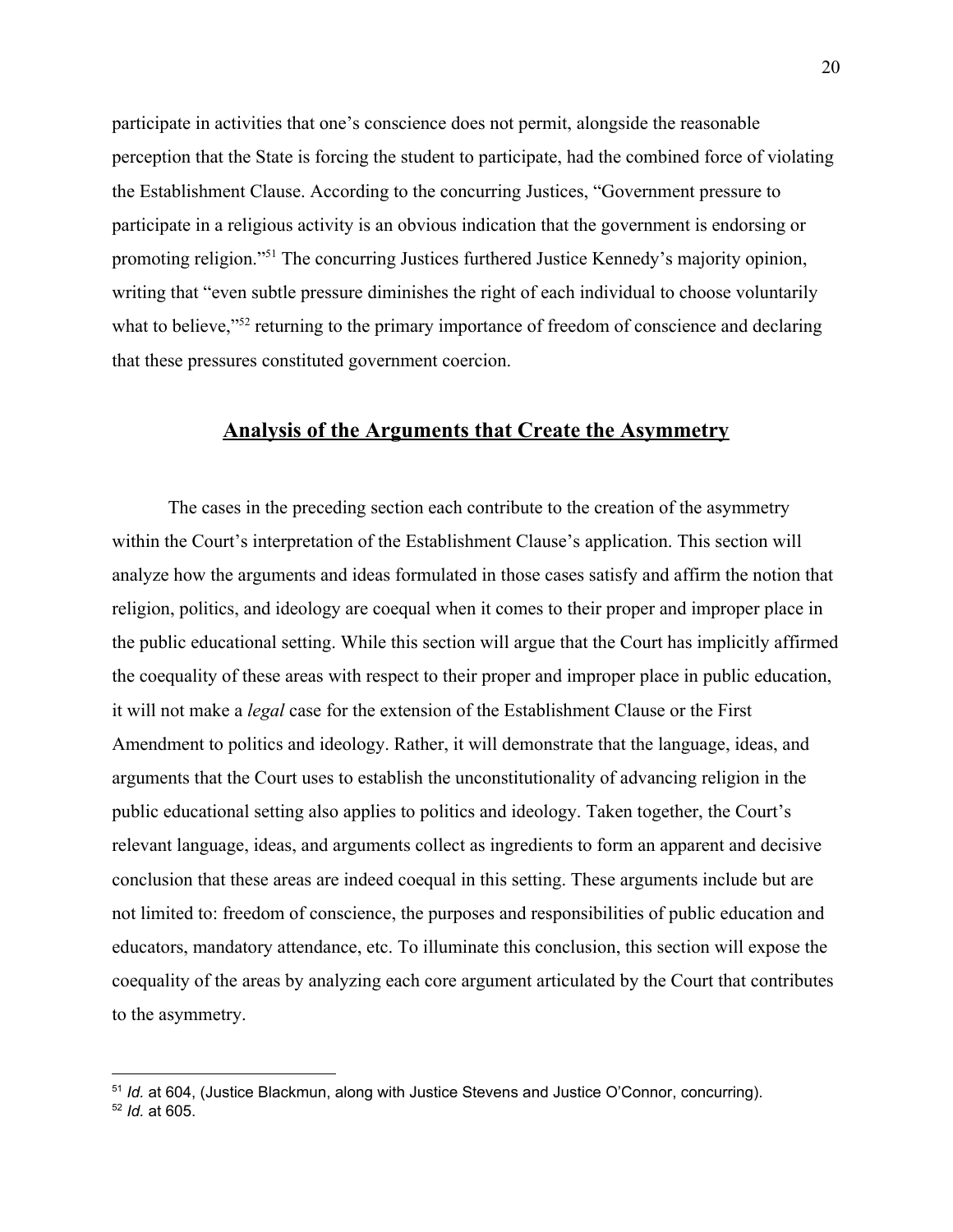## The Purposes and Responsibilities of Public Education

As this section will demonstrate, the purposes of public education according to the Court, intersect with and partially consist of many other constitutive arguments. However, the significance of the Court's conception of public education's purposes and responsibilities must first be analyzed independently of the other arguments that affirm the coequality of the relevant areas in order to provide an understanding of the setting in question.

*West Virginia Board of Education v. Barnette (1943)* introduced a brief but highly important responsibility of public education. "Free public education, if faithful to the ideal of secular instruction and political neutrality, will not be partisan or enemy of any class, creed, party, or faction,"<sup>53</sup> implies that, embedded in the institution of public education is an eternal ideal of secular instruction and political neutrality. The first clause of this statement outlines the responsibility, while the second clause lists the non-religious categories to which public education must remain impartial. The Court declared this responsibility outside of the holding, and as such, it is not legally binding, which is an early indication that public education is incredibly important to the Court beyond what the Constitution can apply to legally. Without elaborating on this responsibility, the Court remarked on something profoundly important: politically relevant areas off limits to the partiality of public education includes *creed* - the ideological equivalent to religious belief. Creed is defined as 'a set of beliefs or aims which guide someone's actions.<sup>54</sup> Per the context, the Court is referring to non-religious creed.

"That they are educating the young for citizenship is reason for scrupulous protection of Constitutional freedoms of the individual."<sup>55</sup> The Court here articulates that one of the most important functions and ends of public education is the cultivation of citizenship, one that necessitates constitutional protections on individual freedoms. If the Court recognizes that public education has a responsibility to remain impartial to politics due to its very structure, while also cultivating citizenship, it would appear that the Court is making an implicit connection between

<sup>53</sup> West Virginia State Bd. of Educ. v. Barnette, 319 [U.S.](https://supreme.justia.com/cases/federal/us/319/624/) 624, 637 (1943).

<sup>54</sup> Oxford English Dictionary 2020.

<sup>55</sup> *Id.* at 637.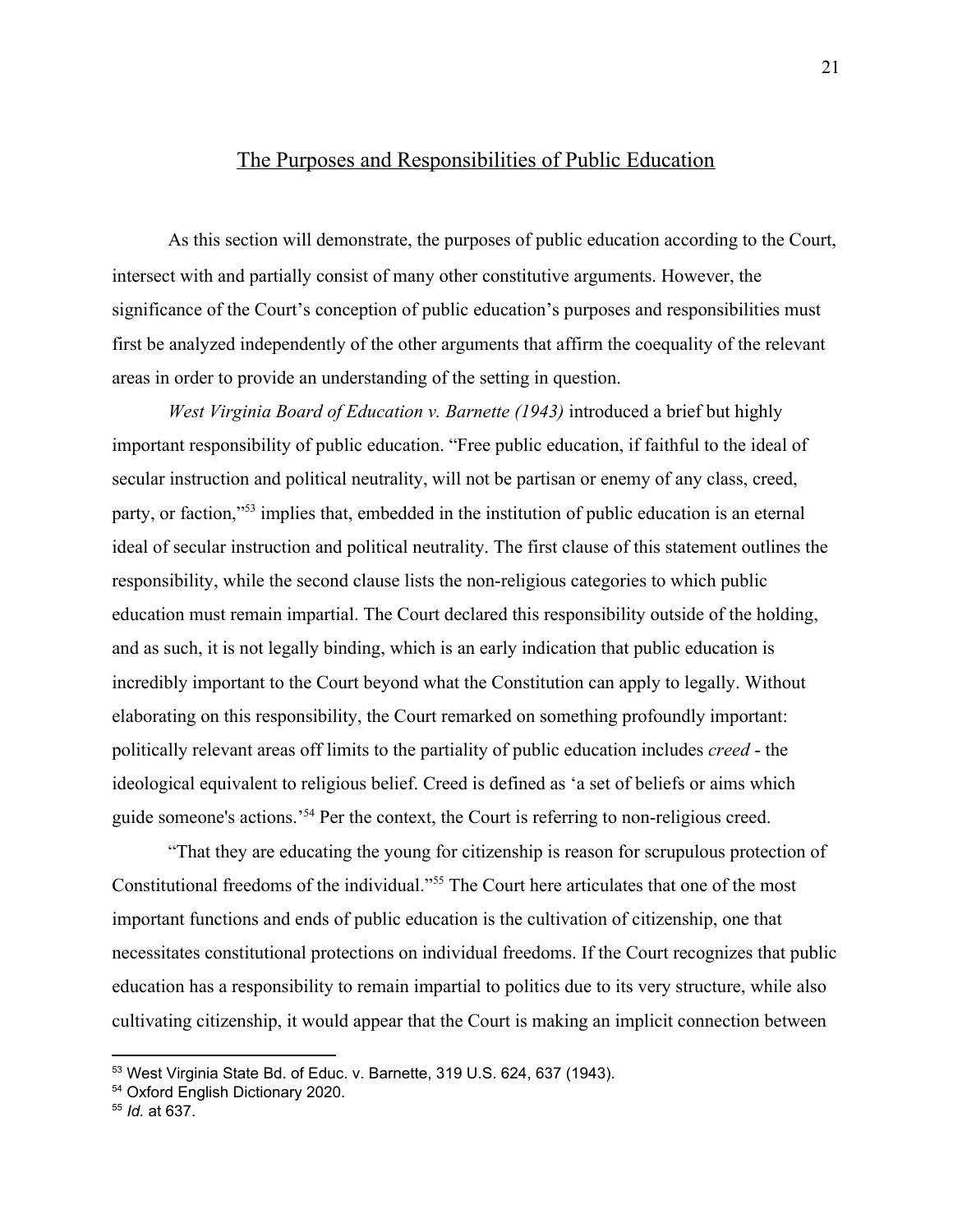fostering citizenship and remaining impartial to politics. *McCollum* weaves them into inseparability.

In *McCollum*, the Court began explicitly articulating the purposes of public education. "Designed to serve as perhaps the most powerful agency for promoting cohesion among a heterogeneous democratic people, the public school must keep scrupulously free from entanglement in the strife of sects."<sup>56</sup> According to the *McCollum* Court, not only does public education develop "the young for citizenship,"<sup>57</sup> it is *designed* for the purpose of generating cohesion among innumerable differences between people for the end of preserving democracy. It is because of this purpose, and its power to fulfill it, that public education must not become entangled in sectarian issues, for cohesion among heterogeneous groups is undermined by partiality.

The premise upon which the *McCollum* Court concluded the need for public education to remain free from sectarian entanglement employs the same reasoning that the Court used in *Barnette*. Because public schools are agents for promoting and preserving democracy, they have a responsibility to remain impartial to that which causes division. The only difference is that *McCollum* could only apply to religion due to its Establishment Clause jurisdiction, and therefore uses language that ignores non-religious areas of divisiveness. However, that religion, politics, and ideology each share the characteristic of being potentially highly divisive areas needs no elaboration. Indeed, these areas undergird and constitute much of the heterogeneity that create the responsibilities and purposes of public education to promote cohesion in order for the perdurance of democracy to occur according to the *McCollum* Court.

In *Wieman* the Court began articulating the function, purpose, and responsibilities of public school teachers. "To regard teachers -- in our entire educational system, from the primary grades to the university -- as the priests of our democracy is therefore not to indulge in hyperbole. It is the special task of teachers to foster those habits of open-mindedness and critical inquiry which alone make for responsible citizens, who, in turn, make possible an enlightened and effective public opinion."<sup>58</sup> Again, the Court returns to the vitally essential role of public

<sup>56</sup> *McCollum*, 333 U.S. 203, *see* 216 (1948).

<sup>57</sup> *Barnette*, 319 U.S. 624, *see* 637 (1943).

<sup>58</sup> *Wieman*, 344 U.S. 183, *see* 196, (1952).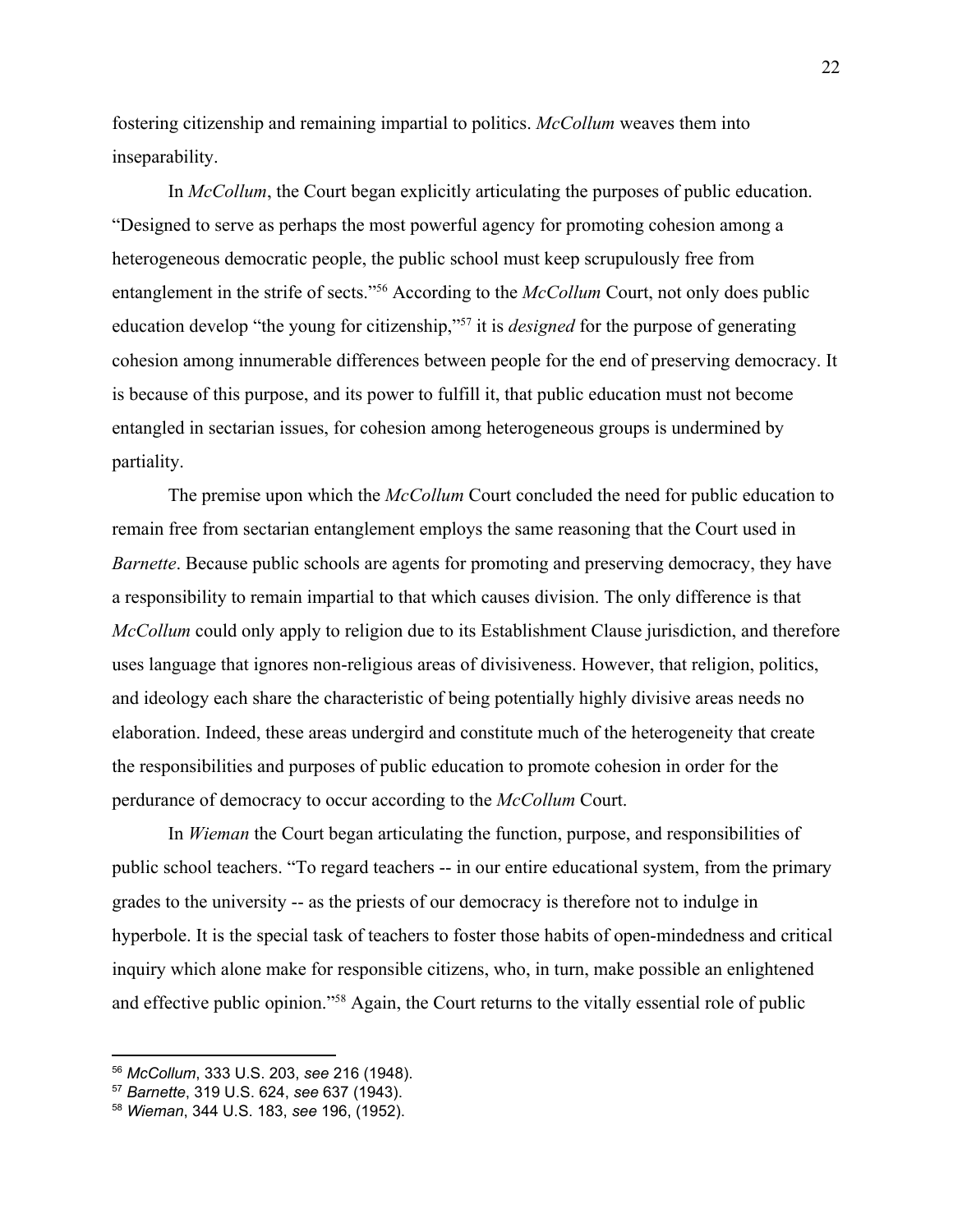education in the preservation of democracy. According to the Court, it is not just the institutions themselves that play this role, but their functionaries - the *teachers* - who are responsible for cultivating responsible citizens that perpetuate democracy.

While democracy remains the essential point of concern and ultimate end for the Court's conception of the responsibilities of public education, a new mechanism for achieving its perdurance is clarified and introduced. "Habits of open-mindedness and critical inquiry" "alone make for responsible citizens," which must be "acquired in the formative years of our citizens." "Teachers must fulfill their function by precept and practice, by the very atmosphere which they generate; they must be exemplars of open-mindedness and free inquiry."<sup>59</sup> According to the Court, therefore, when a teacher behaves in a way that disrupts or prevents open-mindedness, they are responsible for the degradation of democracy and have violated what is perhaps their most crucial role as a functionary of the State in the capacity of their profession.

As Justice Clark remarked, "The functions of educational institutions in our national life and the conditions under which alone they can adequately perform them are at the basis of these limitations upon State and national power."<sup>60</sup> The Court implies that the student and his relationship to the continuation of democracy predicates the responsibilities and functions of public educators, thereby grounding the right of the teacher to perform activities that are essential to cultivating habits of open-mindedness in their students, one of which is the ability to freely associate. Because it is the cultivation of the citizen during formative years that requires limitations on State restrictions of teacher opinion, the Court implies that student needs, at least when they concern the perdurance of democracy, are primary to teacher needs. The teacher's rights are inextricable to their responsibility to facilitate democratic citizenship in their students. Thus, teacher rights presuppose responsibility, meaning that they do not have a right to undermine their obligations. This not only placed the needs of the educator in a secondary position to the student's, but implied that the teacher's in-class behavior must not conflict with the democratic responsibilities that ground their own right to freedom of thought.

It seems, therefore, that the noble function of public education that relies on placing limitations on State and national power would also rely on placing restrictions on teacher

<sup>59</sup> *Id.* at 196.

<sup>60</sup> *Id.* at 197.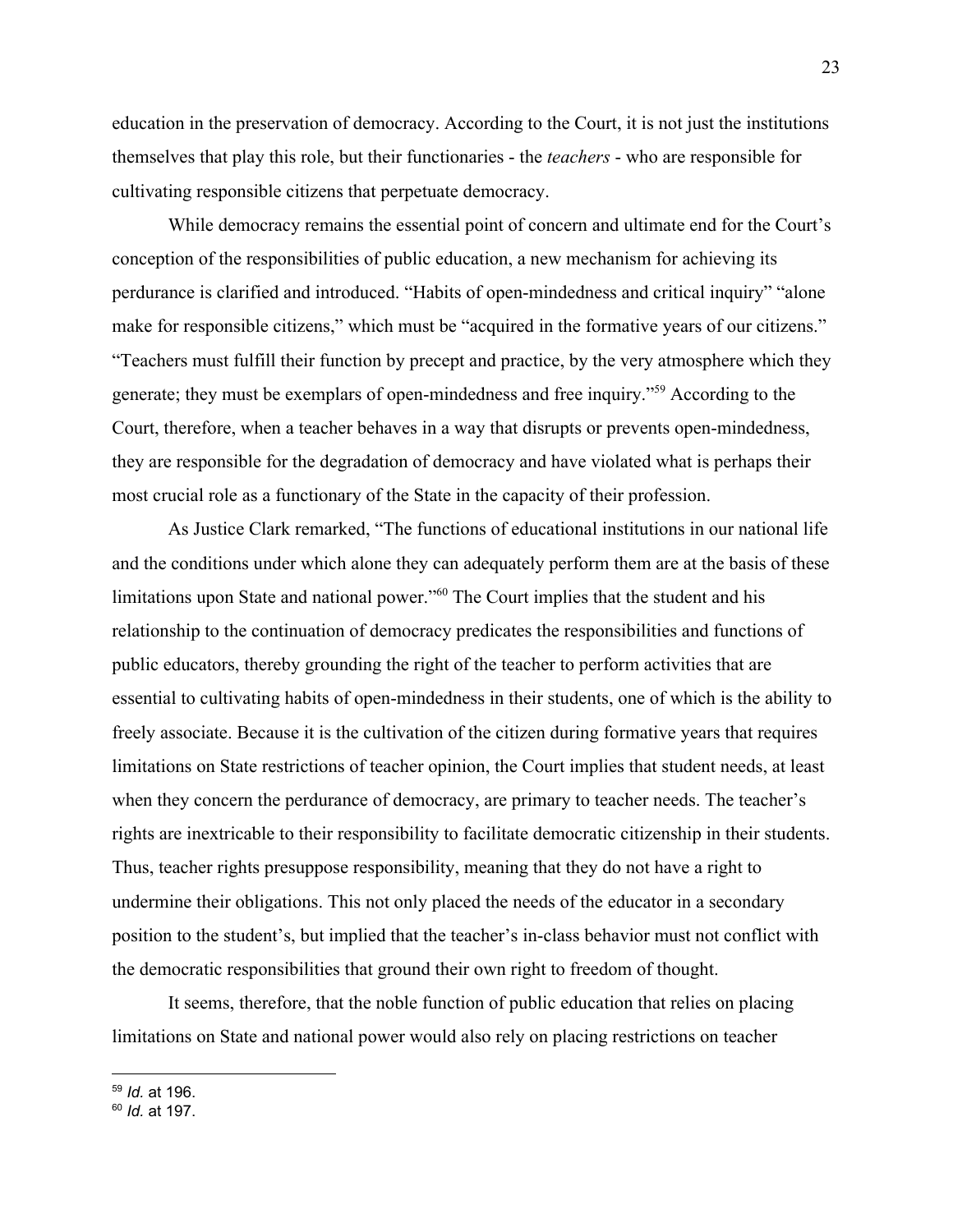behavior that contravenes the most vital purpose and function of the teaching profession. The fact that *Wieman's* legal context does not concern the Establishment Clause nor place limitations on teachers does not degrade the vitality of the Court's conception of the responsibilities of public educators when considering the coequality of religion, politics, and ideology. Rather, it enhances them.

Returning to the Establishment Clause, in *Abington,* the Court reaffirmed the purpose of public education articulated in *McCollum* and *Wieman*, expressing that "Americans regard the public schools as a most vital civic institution for the preservation of a democratic system of government. It is therefore understandable that the constitutional prohibitions encounter their severest test when they are sought to be applied in the school classroom."<sup>61</sup> According to the *Abington* Court, the primary purpose and function of public education requires an additional layer of scrutiny and possibly protection for students.

Furthermore, "it is implicit in the history and character of American public education that the public schools serve a uniquely public function: the training of American citizens in an atmosphere free of parochial, divisive, or separatist influences of any sort -- an atmosphere in which children may assimilate a heritage common to all American groups and religions." $62$  In this statement, the Court combined what *Barnette* and *McCollum* had previously articulated separately, namely, that the purpose of public education in preserving and promoting democracy requires public schools to not become involved or entangled in *any sort* of divisive influences. Although *Abington* only binds to religion, it is unequivocal that the Court's language recognizes that the purposes of public school exact a responsibility to refrain from partiality even in ways that the Court cannot regulate.

From *Barnette* to *Abington* the Court clearly conceived of the primary purpose and function of public education, from which it grounded the emanating responsibilities of public educators and schools. The Court regards public schools as almost holy institutions to our democracy, labeling educators as 'priests' and implying that teacher rights come secondary to student needs because of the vital role that educators play in preserving and promoting democracy. In invoking the importance and purpose of public schools in preserving and

<sup>61</sup> *Abington*, 374 U.S. 203, *see* 230, (1963).

<sup>62</sup> *Id.* at 242.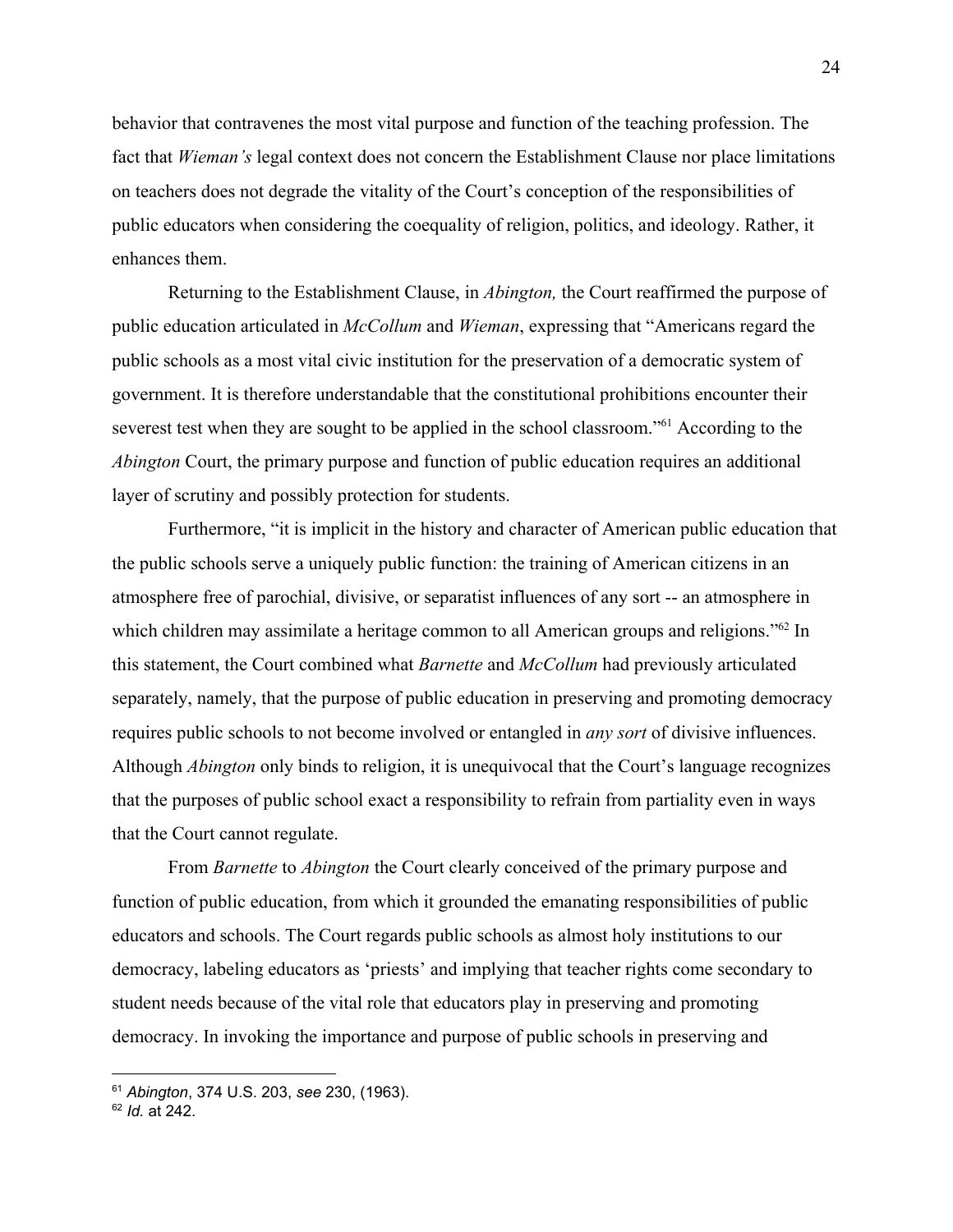promoting democracy, the Court highlighted the significance of remaining impartial to all divisive matters, implying that institutions of public education contribute to the degradation of democracy when they do not refrain from impartiality, undermining their very purpose.

According to the Court, simply failing to cultivate democratic citizens is a dereliction of duty on behalf of schools and teachers. Failure, however, exists in the negative. The positive act of engaging in unnecessary divisive activities is of utmost egregiousness and deleteriousness. From the outset of the analysis, it already appears clear that the Court acknowledges the coequality of religion, politics, and ideology with respect to their proper and improper place in public education. For if it is the case that politics and ideology are as divisive as religion, or are considered divisive to the Court, then the Court sees them as equal in terms of how they should and should not be engaged by schools and educators.

## The Impressionability of Students and Mandatory Attendance

That the "formative years of our citizens"<sup>63</sup> occurs in primary and secondary education according to the Court is not the only reason to be concerned with the rights, needs, and traits of students in public school. That students are impressionable is part and parcel of what makes these years formative. The Court seems to recognize that, because of the impressionability of students in their formative years, it is especially egregious for educators and the State to inculcate or indoctrinate religion. It is difficult to separate the Court's concern for the impressionability of students from the right of students to form their own beliefs. I argue that these are two distinct, yet embedded points of contention for why the State is forbidden from being involved in religion and religious indoctrination in the public educational setting.

Having established that public schools have an obligation to refrain from partiality to divisive issues for the purpose of executing their own purposes, the Court focuses on the impressionable nature of students. To the *Grand Rapids* Court, "the symbolism of a union between Church and state is most likely to influence children of tender years whose experience is limited and whose beliefs consequently are the function of environment as much as of free and

<sup>63</sup> *Wieman*, 344 U.S. 183, *see* 196, (1952).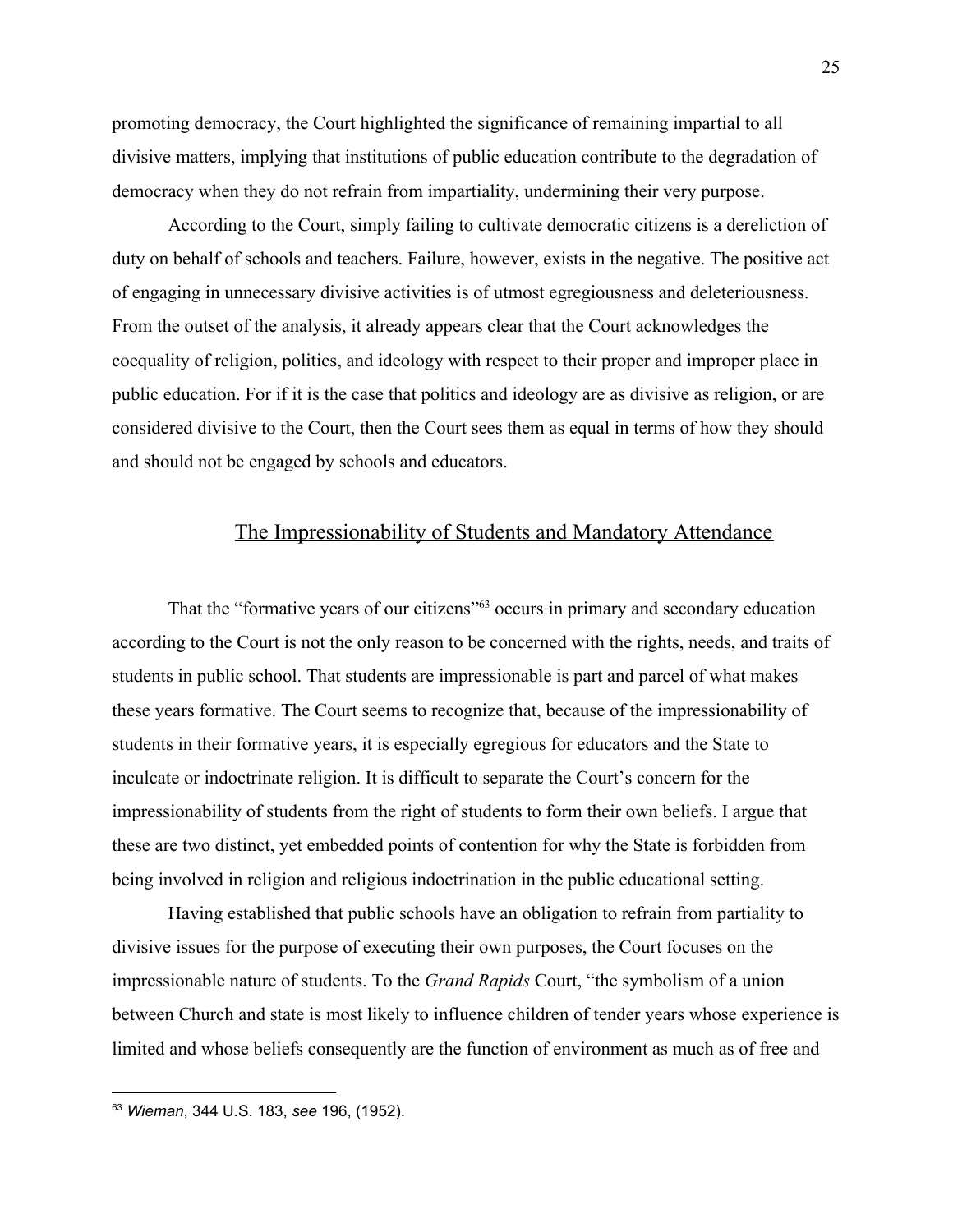voluntary choice."<sup>64</sup> If teachers take advantage of the susceptibility of students, they are disrupting the very ability to become free and responsible citizens due to the interference with the student's not yet fully developed sphere of conscience. A connection can be drawn between two separate concerns of the Court, namely, the impressionable nature of students, and the purpose of public education. If schools have the responsibility of cultivating habits of open-mindedness and free inquiry, inducing students to beliefs and values that are not yet their own has the potential to weaken the formation and cultivation of their free minds. It can be argued that respecting the impressionability of students and the purposes of public education, according to the Court, are two sides of the same coin. Further, the Court notes that a student's *beliefs* are partly a 'function of environment.' While the Court was limited to using the term 'belief' in relation to religion due to the case's Establishment Clause jurisdiction, it is unequivocal that beliefs that concern matters of conscience are not limited to religion. If students' religious beliefs are susceptible to being influenced by their environment, so too are their political and ideological beliefs. Thus, the Court implicitly recognizes that the obligation of teachers and public schools to refrain from creating a symbolic union with religion extends to politics and ideology as well.

The *Jaffree* Court concisely articulated its position on the matter, explaining that "this Court's decisions have recognized a distinction when government-sponsored religious exercises are directed at impressionable children who are required to attend school, for then government endorsement is much more likely to result in coerced religious beliefs."<sup>65</sup> For the *Jaffree* Court, mandatory attendance combined with the susceptibility of students makes State coercion easier and more dangerous.

The *Aguillard* Court reinforced this position by saying that "the State exerts great authority and coercive power through mandatory attendance requirements, and because of the students' emulation of teachers as role models and the children's susceptibility to peer pressure." <sup>66</sup> The very position of being a teacher, according to the Court, is one that exerts influence over the beliefs of the student. The emulation of teachers highlights the degree of impressionability

<sup>64</sup> *Grand Rapids*, 473 U.S. 373, *see* 390, (1985).

<sup>65</sup> *Wallace,* 472 U.S. 38, *see* 81, (1985).

<sup>66</sup> *Edwards,* 482 U.S. 578, *see* 584, (1987).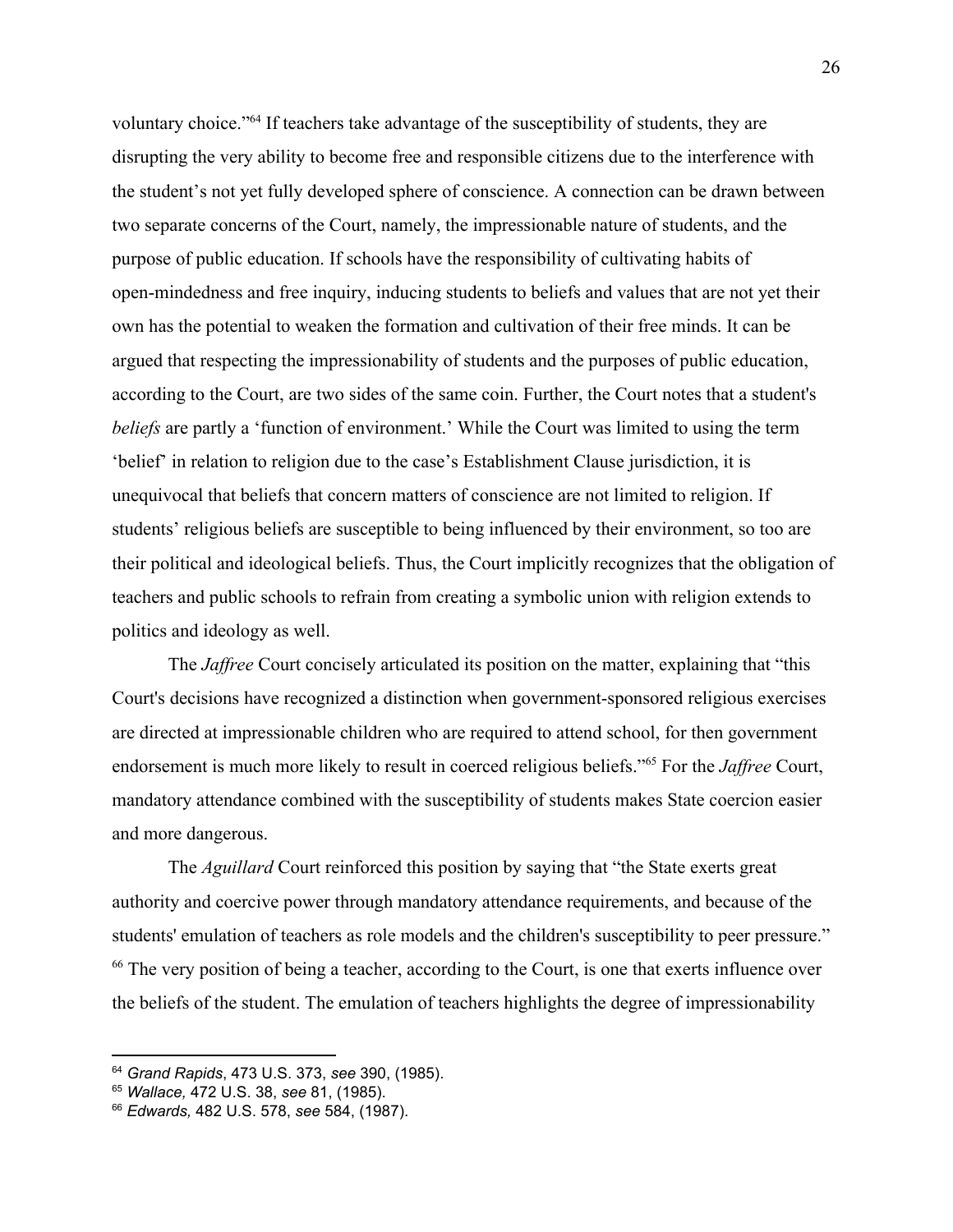that students possess, as well as the authorial and powerful position of the educator in relation to the student trait of susceptibility. Thus, according to the Court's logic, when public schools or educators advance politics or ideology in a way that would otherwise constitute prohibited religious coercion, the State is still coercing students, taking advantage of mandatory attendance requirements and student susceptibility to teachers and peers. That the Establishment Clause only applies to religion does not vitiate the Court's logic that extends to areas and actions not legally covered by the Constitution.

The *Lee* Court reinforced the concerns voiced in *Jaffree* and *Aguillard* and focused on the aspect of student susceptibility to peer pressure. "Since adolescents are often susceptible to peer pressure, especially in matters of social convention, the State may no more use social pressure to enforce orthodoxy than it may use direct means."<sup>67</sup> Thus, even when teachers are not themselves advancing a particular belief, putting students in a school-created or sponsored situation in which they reasonably feel pressured by their peers to conform to a worldview or belief(s) satisfies indirect State coercion, offensive to the First Amendment and no less abhorrent to the Court than direct enforcement of orthodoxy.

Student susceptibility made its way into the collection of arguments that create the asymmetry by demonstrating the power relationship between teachers and pupils. However, this alone cannot stand as the reason to forbid educators from taking advantage of the impressionable nature of students. There must be something crucially important and valuable about the sphere that houses beliefs which justifies limitations on religious instruction.

## The Sphere of Conscience, Mind and Intellect

As mentioned in the section on the coequality of religion, politics, and ideology at the beginning of the article, values and beliefs are housed in the sphere of conscience, (or intellect). The Court, however, has conceived of 'freedom of conscience' as only pertaining to and

<sup>67</sup> *Lee*, 505 U.S. 577, *see* 578, (1992).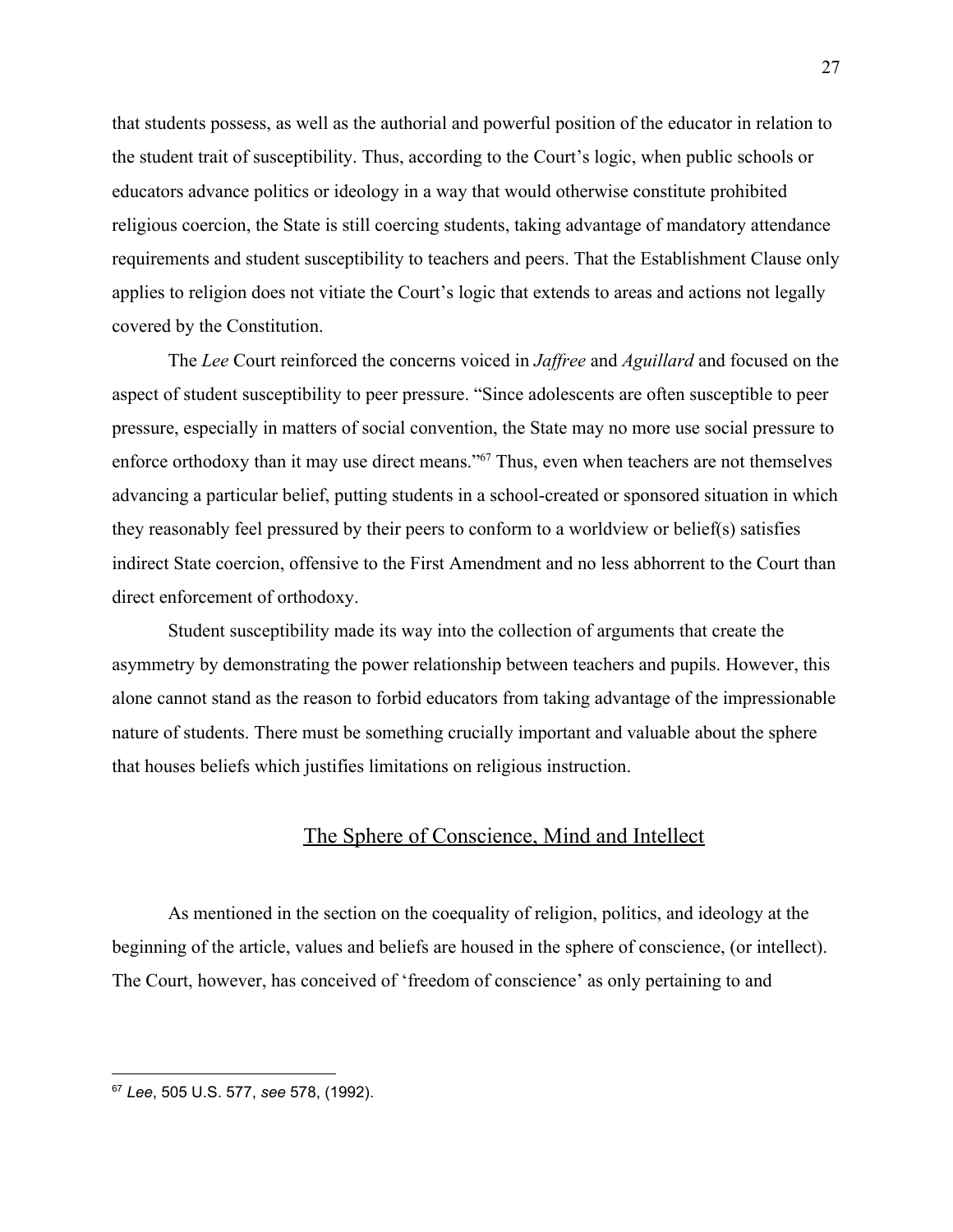covering religion.<sup>68</sup> This section will analyze how the Court's usage of terms like 'freedom of conscience' in the relevant cases extends to politics and ideology given the Court's own language. If it is accepted that religious, political, and ideological values and beliefs are all ultimately housed in the same sphere of mind, it will be apparent that the Court is forced to use language that affirms this reality. If it is not accepted that values and beliefs within these respective areas are housed in the same sphere of mind, an analysis of the Court's language will help to illuminate this truth.

One of the most famous lines in Supreme Court history comes from *Barnette*. While the context of the case concerned *compelled* student speech, the Court exclaimed, "If there is any fixed star in our constitutional constellation, it is that no official, high or petty, can prescribe what shall be orthodox in politics, nationalism, religion, or other matters of opinion, or force citizens to confess by word or act their faith therein" and that such activity "invades the sphere of intellect and spirit which it is the purpose of the First Amendment to our Constitution to reserve from all official control."<sup>69</sup> This places "politics, nationalism, religion, or other matters of opinion which "no official, high or petty, can prescribe" into the same sphere; that "of intellect and spirit."<sup>70</sup> Furthermore, the use of the term 'other' between 'religion' and 'opinion' implies that the areas listed are not the only matters that fall into the same category that protects them from State control. In employing the disjunct 'or' immediately following 'prescribe,' the Court implies that there is a difference between prescribing matters of opinion, and compelling the expression of certain opinions. While the holding only applies to compelled speech regarding matters of opinion, the Court's language acknowledges the importance of protecting matters of opinion from official control, which also requires that public officials refrain from prescribing such matters due to what would constitute an invasion of such a sacred, personal sphere. The language used extends far beyond the limitations of the holding.

*Abington* advances what *Barnette* commented on, but with language limited in legal application to religion.

<sup>&</sup>lt;sup>68</sup> Although, in *Barnette*, the Court groups religious beliefs into the 'sphere of intellect', which includes political views among other value-based areas.

<sup>69</sup> *Barnette*, 319 U.S. 624, *see* 642, (1943).

<sup>70</sup> *Id.* at 642.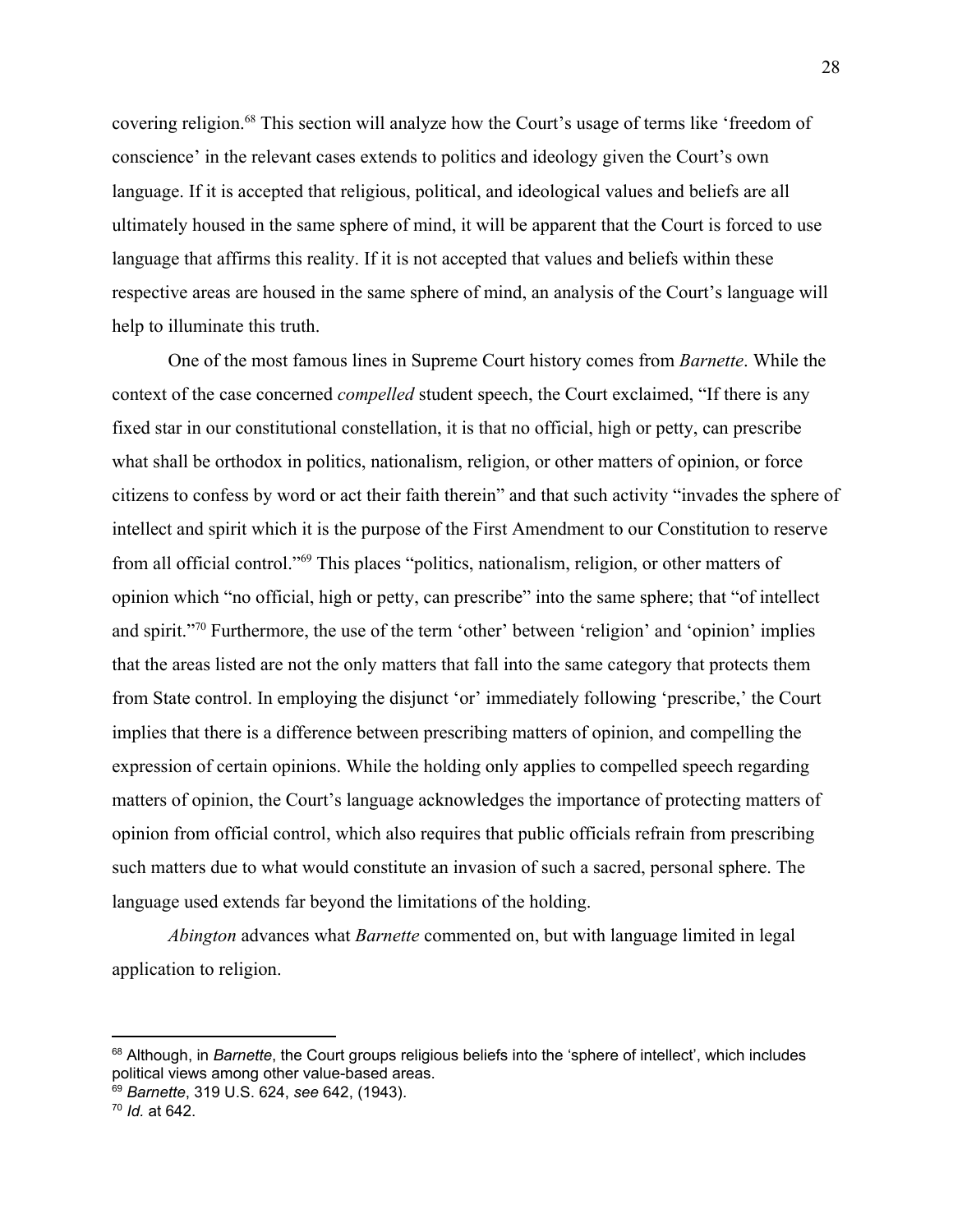"The constitutional mandate expresses a deliberate and considered judgment that such matters are to be left to the conscience of the citizen, and declares as a basic postulate of the relation between the citizen and his government that "the rights of conscience are, in their nature, of peculiar delicacy, and will little bear the gentlest touch of governmental hand."<sup>71</sup>

Indeed, the quality of susceptibility and freedom of conscience combined to empower the Court to declare in *Grand Rapids* that religious "indoctrination, if permitted to occur, would have devastating effects on the right of each individual voluntarily to determine what to believe (and what not to believe) free of any coercive pressures from the State."<sup>72</sup> Indoctrination, according to this Court, takes the character of "invading the sphere of intellect and spirit" that *Barnette* condemned, and manifests as petty officials "prescribing what shall be orthodox."<sup>73</sup> This marks the Court's continuing and progressing legacy of protecting freedom of conscience in a manner that allows the individual, and importantly the public school student, to "voluntarily determine what to believe (and what not to believe)."<sup>74</sup> This ability is an essential aspect of freedom of conscience. I need not elaborate on the fact that beliefs are not limited to the area of religion.

*Wallace v. Jaffree* reinforced *Grand Rapids's* articulation of the Religion Clause's protection of freedom of conscience, especially as it applies to public education. "The individual's freedom to choose his own creed is the counterpart of his right to refrain from accepting the creed established by the majority. Moreover, the individual freedom of conscience protected by the First Amendment embraces the right to select any religious faith or none at all."  $<sup>75</sup>$  Again, creed, as defined by the dictionary, is not limited to religion, and has a definition</sup> almost synonymous with the definition of 'ideology' used in this article. This, of course, does not extend the holding to all non-religious creeds. However, this word choice should illustrate the untenability of distinguishing between values and beliefs covered by freedom of conscience, and those that are not legally covered. The only distinction is between what the Establishment Clause can cover and what is philosophically *coverable*. While the Court does subsequently qualify that the freedom to choose one's own creed pertains to religion,  $\frac{7}{6}$  it is apparently preposterous that

<sup>71</sup> *Abington*, 374 U.S. 203, *see* 231, (1963).

<sup>72</sup> *Grand Rapids,* 473 U.S. 373, *see* 385, (1985).

<sup>73</sup> *Barnette*, 319 U.S. 624, *see* 642, (1943).

<sup>74</sup> *Grand Rapids,* 473 U.S. 373, *see* 385, (1985).

<sup>75</sup> *Wallace*, 472 U.S. 38 (1985).

<sup>76</sup> *Id.*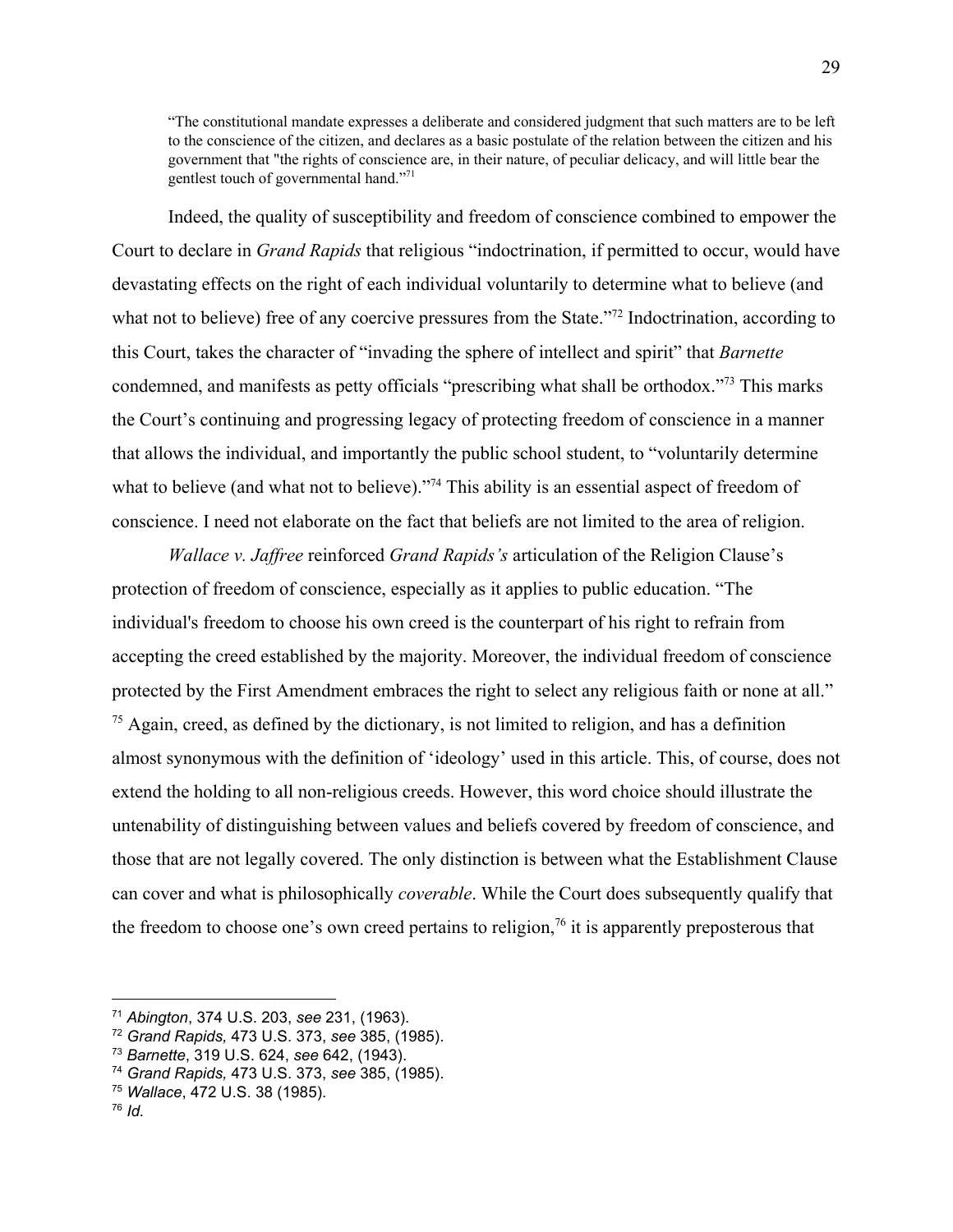'creed' has a strictly religious nature. Indeed, *Barnette* used the term 'creed' when grouping together the various areas that it demanded public education remain impartial to.

Further, in *Lee*, the Court reaffirmed its "heightened concerns with protecting freedom of conscience from subtle coercive pressure in the elementary and secondary public schools."<sup>77</sup> Indeed, "There is no doubt that attempts to aid religion through government coercion jeopardize freedom of conscience. Even subtle pressure diminishes the right of each individual to choose voluntarily what to believe."<sup>78</sup> As established in the preceding section on impressionability, if children are susceptible to being influenced by their environment in all matters of opinion and not just religious belief, then according to the *Lee* Court's specific language, subtle pressures diminish not only what is currently protected by freedom of conscience, but the 'right of each individual to choose voluntarily what to believe' about any matter of opinion. This further vitiates any potential relevant categorical distinction between religion, politics, and ideology in terms of their theoretical coverability by the same doctrine or protective category, such as freedom of conscience. Returning to the purposes of public education as it relates to freedom of conscience, according to the Court's logic, educators have a responsibility to remain vigilant about refraining from even subtly pressuring students to adopt beliefs that are not their own. They must instill habits of critical inquiry and open-mindedness without treading into the territory of 'subtle pressure.'<sup>79</sup>

While public educators are *obligated* to not take advantage of their pupil's susceptibility to the teacher's authority in such a way that alters the development and contents of their conscience, parents therefore reserve a *right* to do exactly that. Indeed, the right of the parent to indoctrinate religion into their children is the other side of the coin of the prohibition on public educators performing the same act.

## The Right of Parents to Indoctrinate Children

<sup>77</sup> *Lee*, 505 U.S. 577, *see* 592, (1992).

<sup>78</sup> *Id.* at 605.

 $79$  I am not arguing that public educators should necessarily refrain entirely from sharing their own opinions in the classroom, or from encouraging students to consider values, beliefs, ideas, etc. that are different from their own.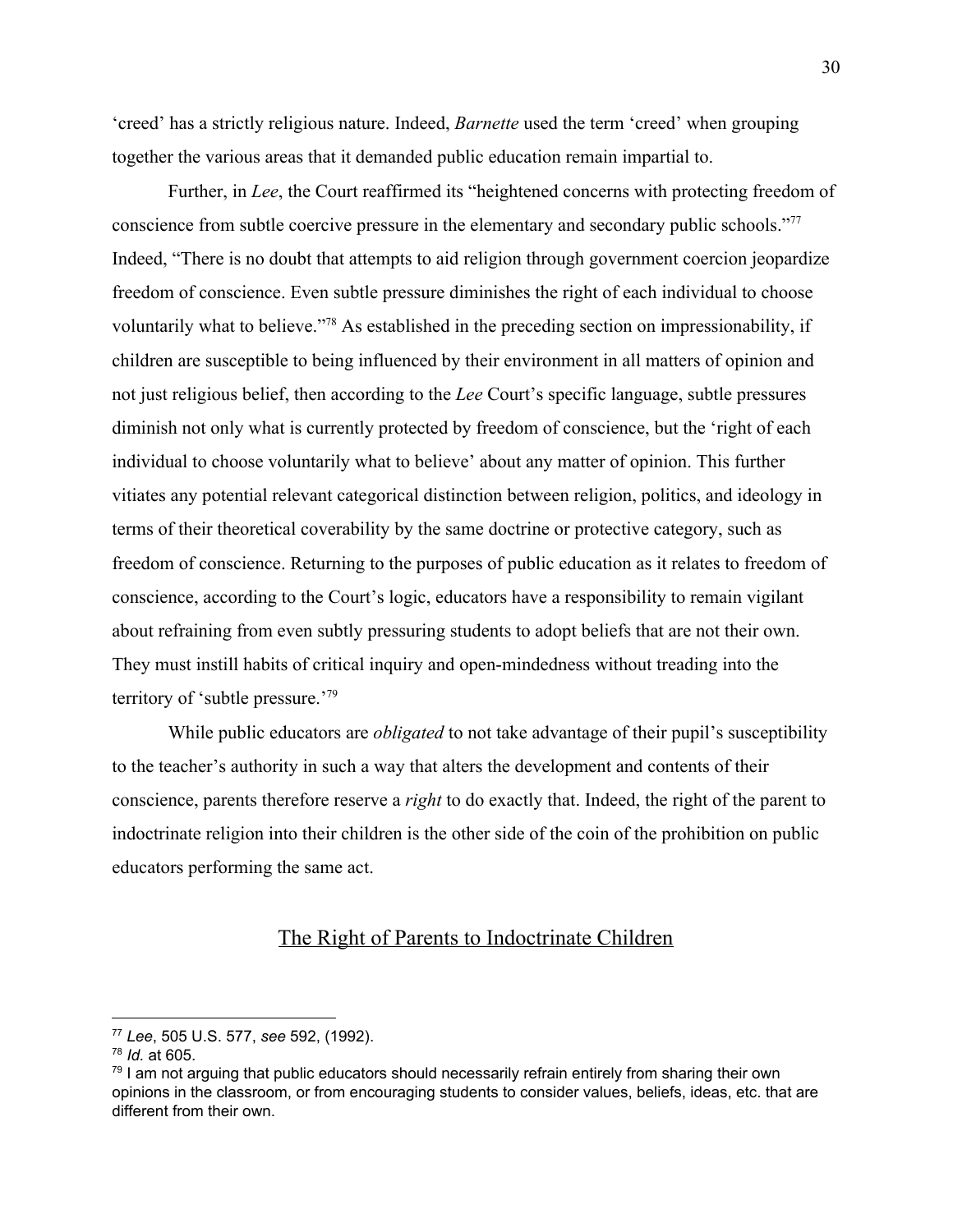It is generally agreed upon in society that the inculcation of religious, political, and ideological values should be either left up to the parents or a parochial school or both. The private sphere of the domain of education, corresponding to the private sphere of conscience. While the parental right to indoctrinate children with religion may appear contradictory to the Court's concern for the susceptibility of children of primary and secondary school years, parents would not be able to send their children to private schools for the purpose of religious instruction, nor would parents be free to raise their children as they see fit without this seeming inconsistency. Regardless of this seeming contradiction, reserving a parental *right* to indoctrinate children blocks the *ability* of educators to indoctrinate.

In *McCollum,* the Court articulated this very point, expressing that the need for "strict confinement of the State to instruction other than religious," leaves "the individual's Church and home indoctrination in the faith of his choice."<sup>80</sup> The Court also acknowledges that public schools perform the job of the private school when they inculcate religion. Since private and public education is a choice "very much like the choice of whether or not to worship -- which our Constitution leaves to the individual parent;" "it is no proper function of the state or local government to influence or restrict that election."<sup>81</sup> To allow public schools to inculcate religion would strip parents of the right to raise their children as they see fit, and would collapse the wall between the private world of child rearing regarding (perceived) proper religious and ideological upbringing and the public world of educating for citizenship. Reserving a parental right to inculcate children with religious ideas helps to bridge the Establishment Clause and the Free Exercise Clause, with both complementing and securing the other's essentiality in a symbiotic relationship.

The Establishment Clause prohibits the State from using schools to inculcate religion, while the Free Exercise Clause prohibits the State from interfering in the religious affairs of citizens. The ability of the citizen to exercise religion freely depends on prohibiting the State from exercising what is reserved to private life, otherwise the State would be establishing religion and interfering with the religious affairs of its citizens. Further, it is a glaring truism to say that, if public schools had the ability to perform the specific purposes and functions that are

<sup>80</sup> *McCollum*, 333 U.S. 203, *see* 217, (1948).

<sup>81</sup> *Abington*, 374 U.S. 203, *see* 242, (1963).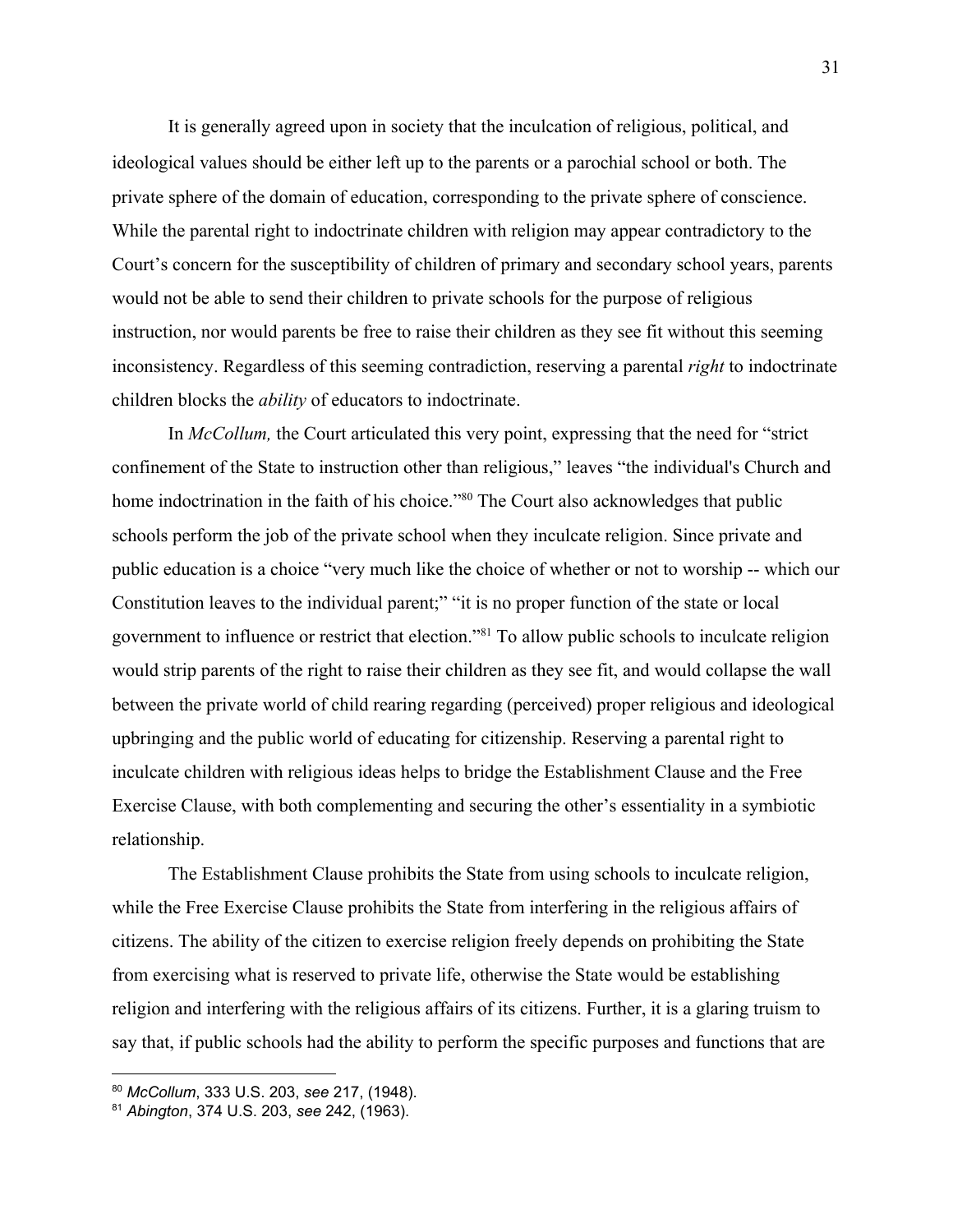reserved for private schools, there would be no need for a complete partition between the two, as there would be no distinct purpose to either. The right of parents to indoctrinate their children is another argument that the Court regards as necessary to fulfill its own conception of the purposes of public education. Indeed, "The lesson of history -- drawn more from the experiences of other countries than from our own -- is that a system of free public education forfeits its unique contribution to the growth of democratic citizenship when that choice ceases to be freely available to each parent."<sup>82</sup>

As the *Aguillard* Court notes, because of the partition between private and public education, parents need to feel like they can "entrust public schools with the education of their children, and condition their trust on the understanding that the classroom will not purposely be used to advance religious views that may conflict with the private beliefs of the student and his or her family."<sup>83</sup> It is the responsibility of the State to fulfill this trust, thereby also satisfying the partition that demands the trust in the first place. If there is any reason why parents would reasonably condition their trust of public schools "on the understanding that the classroom will not purposely be used to advance religious" but not political or ideological "views that may conflict with the private beliefs of the student and his or her family," it does not now occur to me.

Therefore, in this vein, and according to the analysis of the Religion Clauses in the above paragraph, parents do not reserve a First Amendment right to inculcate their children with ideology or politics. Since the Free Exercise Clause only applies to religion, it does not necessitate the Establishment Clause to prohibit the State from indoctrinating students with non-religious beliefs. It is patently absurd that politically or ideologically active parents would not consider it a breach of trust and a violation of a felt parental right for their child's public school to inculcate ideological and political values and ideas contrary to the ones the parents work to instill at home. People intuit that the symbiotic relationship of the Religion Clauses described above clearly applies philosophically to areas where it cannot legally be applied.

<sup>82</sup> *Id.*

<sup>83</sup> *Aguillard,* 482 U.S. 578, *see* 584 (1987).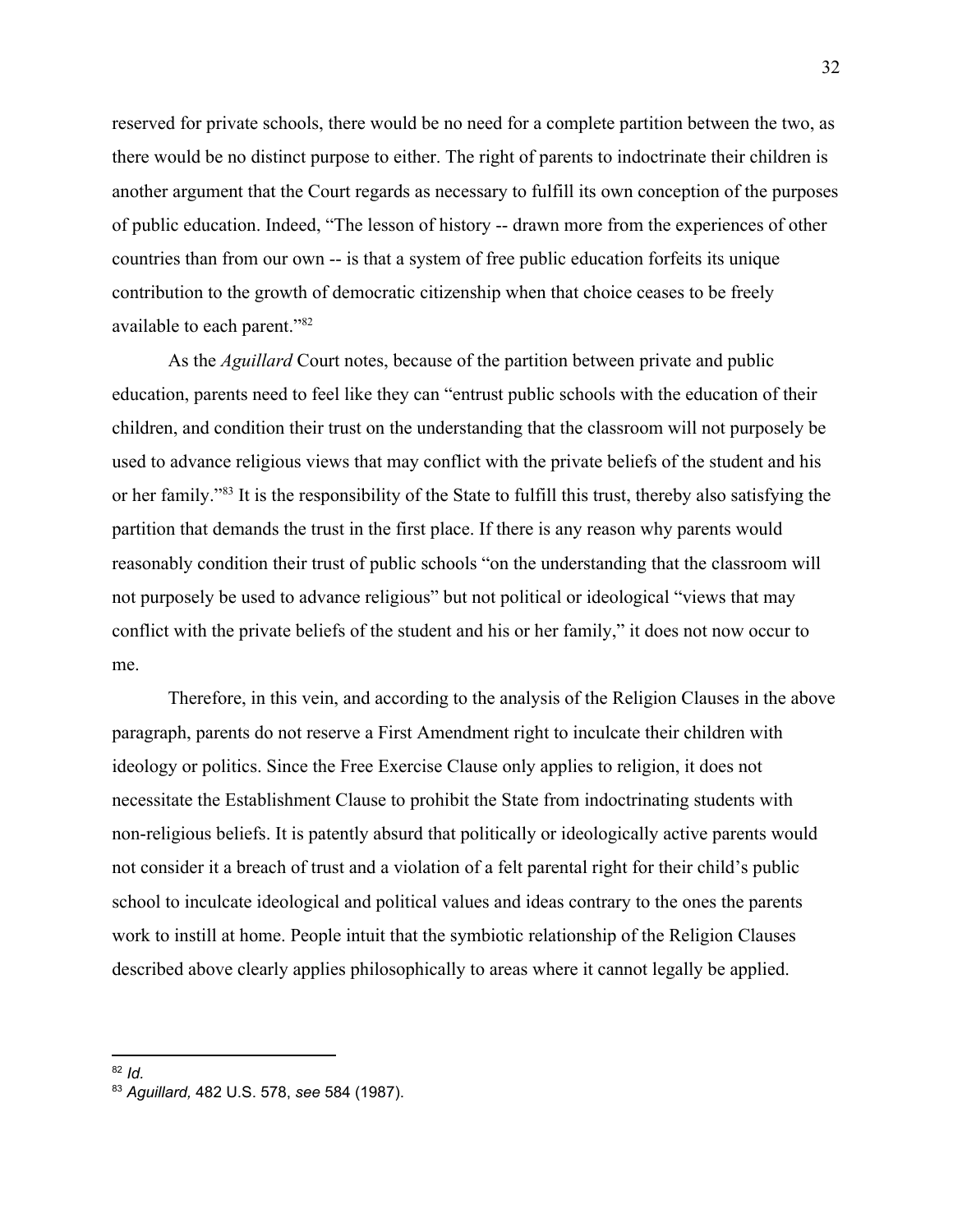The Free Exercise right of the parent to indoctrinate their children is the flip side of the Establishment Clause prohibition on the State advancing or denigrating religion. Interestingly, this symbiosis is further necessitated by yet another Establishment Clause interest, namely, the prevention of divisiveness and discord. This is also closely related to the purposes of public education, however, but can be understood as a distinct, albeit entwined concern.

### Divisive Conflict

It appears that the Court's interpretation of the Establishment Clause has a fundamental concern about the divisive nature of religion. The Court has repeatedly commented on the importance of the State to refrain from becoming entangled with religion due to its power to transform the religious into the political, as well as foment resentment towards the State for making religion at all relevant to the individual's standing in the political community.

The *McCollum* Court articulated the potential for State involvement with religion to cause unnecessary conflicts in the very community which the government has a responsibility to preserve. The Court connected this constitutional interest to the private right of the parents to partake in the religious instruction that public schools are prohibited from. "The preservation of the community from divisive conflicts, of Government from irreconcilable pressures by religious groups" "however subtly exercised, requires strict confinement of the State to instruction other than religious, leaving to the individual's Church and home indoctrination in the faith of his choice."<sup>84</sup> Once again, the Religion Clauses are wedded in symbiosis. Due to the nature of symbiotic relationships, its sustenance comes from both Clauses, and in this case it begins with the Establishment Clause.

The *McCollum* Court grounds the Free Exercise right to private religious instruction and upbringing in the necessity for preserving the community by prohibiting the State from becoming involved in religion - the cause of divisive conflicts. Notice how the justification for prohibiting the State from entanglements with religion is the potential for an undesirable *effect* divisive conflict and the preservation of the community. Using this reasoning, substituting

<sup>84</sup> *McCollum*, 333 U.S. 203, *see* 217, (1948).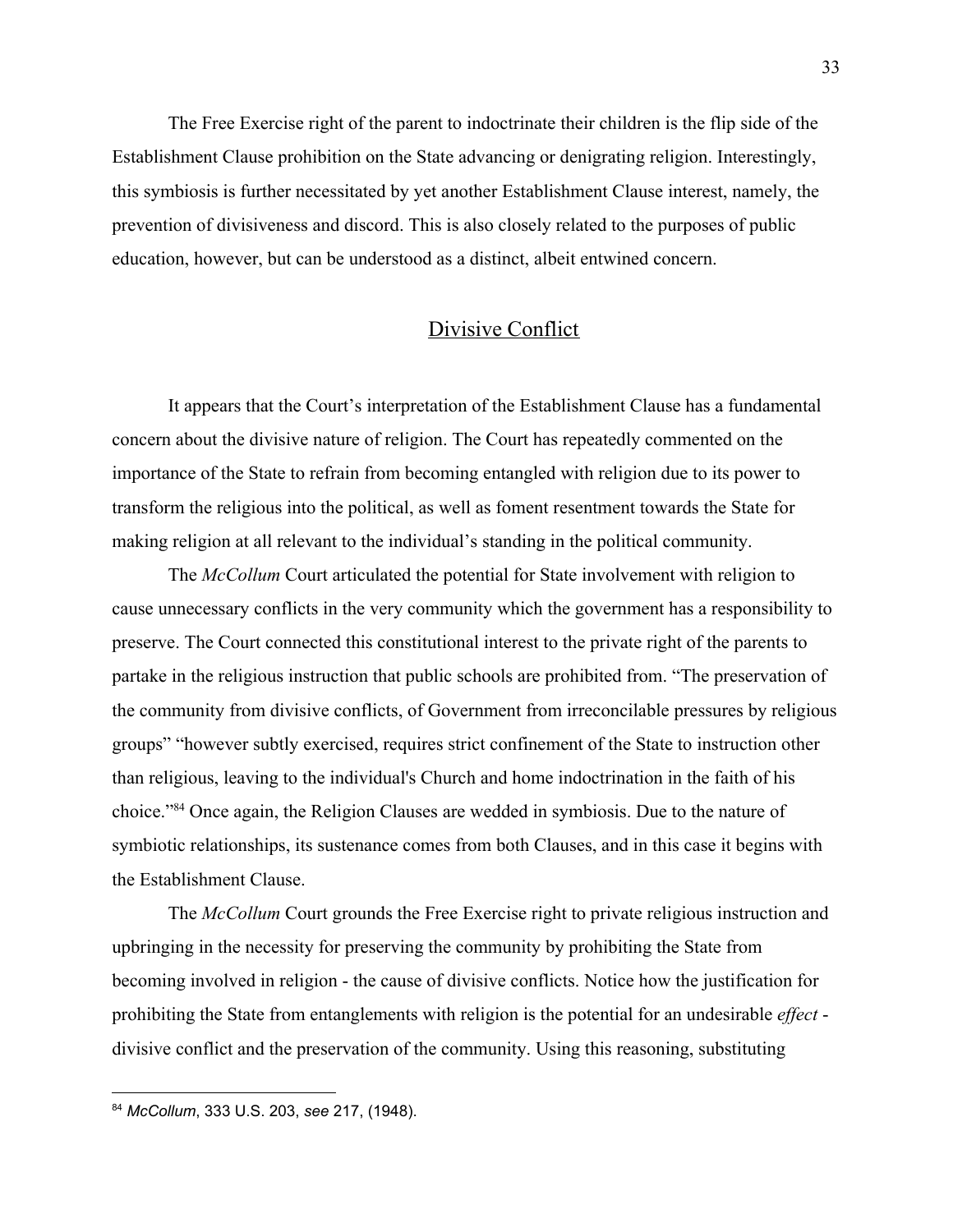ideology or politics for religion in the context of public education with respect to instruction is no different in terms of its potential to foment conflict within the community. Indeed, "In no activity of the State is it more vital to keep out divisive forces than in its schools." <sup>85</sup> Furthermore, this substitution is entirely consistent with all of the other arguments.

*Lynch* advanced the notion that the Establishment Clause is partially designed to preserve the community from divisive conflict, and centered its language around the *political* community. "The Establishment Clause prohibits government from making adherence to a religion relevant in any way to a person's standing in the political community." "Endorsement sends a message to non-adherents that they are outsiders, not full members of the political community, and an accompanying message to adherents that they are insiders, favored members of the political community."<sup>86</sup> State neutrality towards membership in the political community is thus the ground upon which the Establishment Clause prohibits the State from endorsing religion.

Substituting politics or ideology for religion, at least in the public-school setting, succeeds in capturing the fact that standing in the political community is not limited to religion. If it is truly a concern for an individual's membership in the political community that controls the Court's reasoning in *Lynch*, it cannot be denied that if the Establishment Clause could extend beyond religion, the Court would have used the same reasoning to restrict public schools from advancing or denigrating politics and ideology. As such, the Court stated that "the constitutional inquiry should focus ultimately on the character of the government activity that might cause such divisiveness, not on the divisiveness itself." $87$  That the foregoing quote was subsequently qualified with respect to its religious application affirms the notion articulated in this section that the potential for the State to foment division and conflict is not limited to religion. Indeed, qualifying anything implies that what is being qualified is extricable from the thing that qualifies. As such, read without religion as the qualifier of divisiveness, this quote illuminates the breadth of potentially divisive State activity beyond the area of religion. *Grand Rapids* and *Wallace* both affirm the reasoning used in *Lynch* concerning the endorsement test.<sup>88</sup>

<sup>85</sup> *Id.* at 231.

<sup>86</sup> *Lynch*, 465 U.S. 668, *see* 687-88, (1984).

<sup>87</sup> *Id.* at 689.

<sup>88</sup> *Grand Rapids*, 473 U.S. 373, *see* 389, (1985). And *Wallace*, 472 U.S. 38, *see* 61, (1985).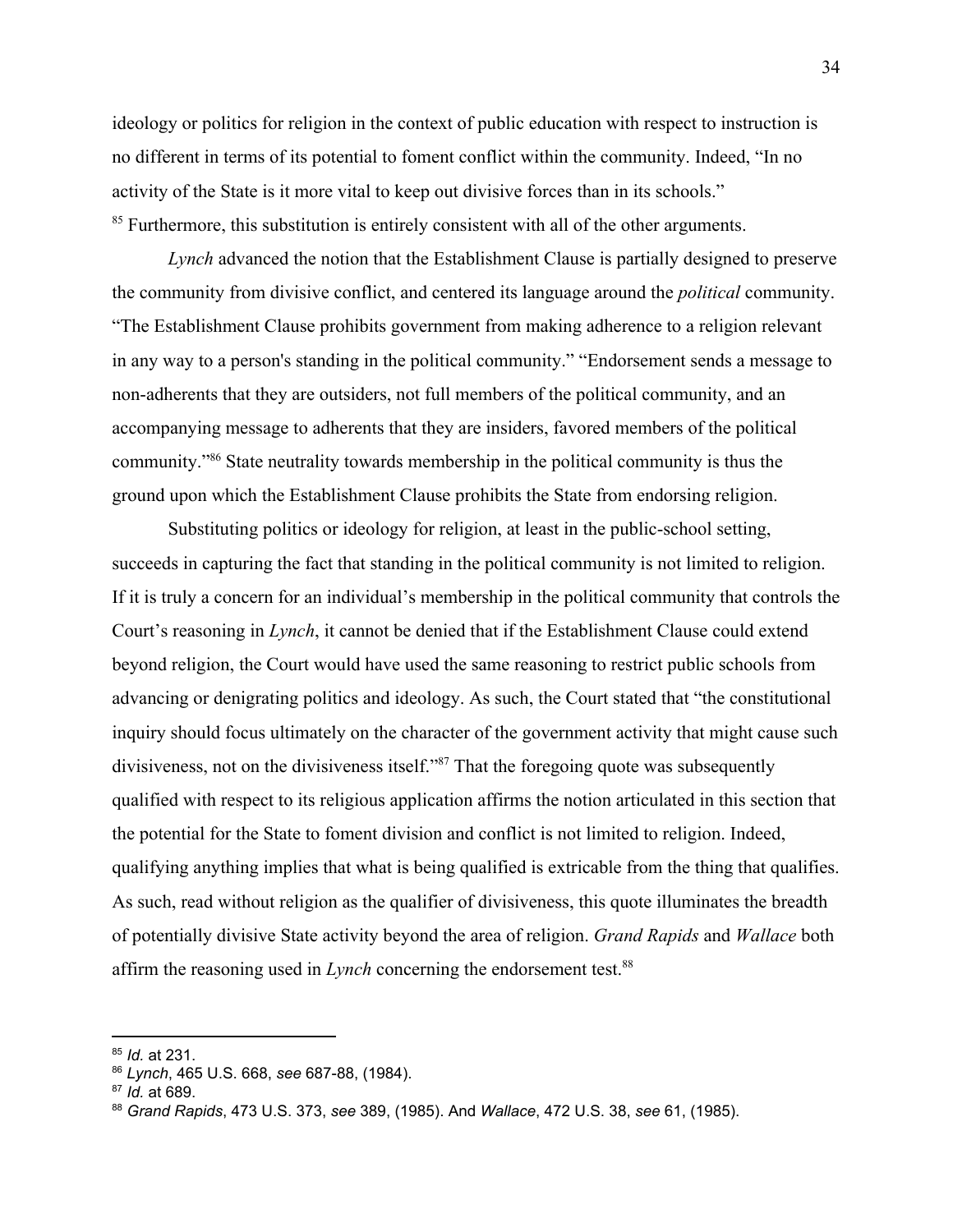## Public Funds

The fact that public schools are, by definition, funded by the State is what enables their application to the Establishment Clause. Thus far, I have attempted to demonstrate that each of the arguments the Court has made to prohibit public schools from instructing or advancing (or denigrating) religion apply in equal philosophical force to politics and ideology.

To the *Abington* Court, State "contributions to" religious proselytization "may not be made" "even in a minor degree without violating the Establishment Clause. It is not the amount of public funds expended; as this case illustrates, it is the use to which public funds are put that is controlling." Just as *any* coercion used to induce public school students to religious beliefs is a violation of the Establishment Clause, any taxpayer dollars put towards such activities is violative as well. The two are inextricable, since government money is necessarily being used, albeit indirectly, when a teacher proselytizes students without the imprimatur of the State. Assuming that religion, politics, and ideology are coequal with respect to their place in public education, any public funds put towards political or ideological proselytization or advancement is an egregious misuse and abuse of taxpayer dollars, only constitutional due to the asymmetry. This circles back to the need to continue to satisfy the trust in public schools that families' condition on the understanding that their children will not be proselytized. The reason why parents entrust the public school to refrain from religious instruction and promotion is because it is publicly funded. As stated above, there is no known reason why parents would entrust schools to remain neutral with respect to religion, but not politics or ideology.

- A properly executed analysis should have compellingly demonstrated:
- 1. The existence of the asymmetry.
- 2. The coequal nature of religion, politics, and ideology in the public educational setting.
- 3. The arguments that the Court used to prohibit religious activities and instruction in

 $\mathcal{L}_\mathcal{L} = \{ \mathcal{L}_\mathcal{L} = \{ \mathcal{L}_\mathcal{L} = \{ \mathcal{L}_\mathcal{L} = \{ \mathcal{L}_\mathcal{L} = \{ \mathcal{L}_\mathcal{L} = \{ \mathcal{L}_\mathcal{L} = \{ \mathcal{L}_\mathcal{L} = \{ \mathcal{L}_\mathcal{L} = \{ \mathcal{L}_\mathcal{L} = \{ \mathcal{L}_\mathcal{L} = \{ \mathcal{L}_\mathcal{L} = \{ \mathcal{L}_\mathcal{L} = \{ \mathcal{L}_\mathcal{L} = \{ \mathcal{L}_\mathcal{$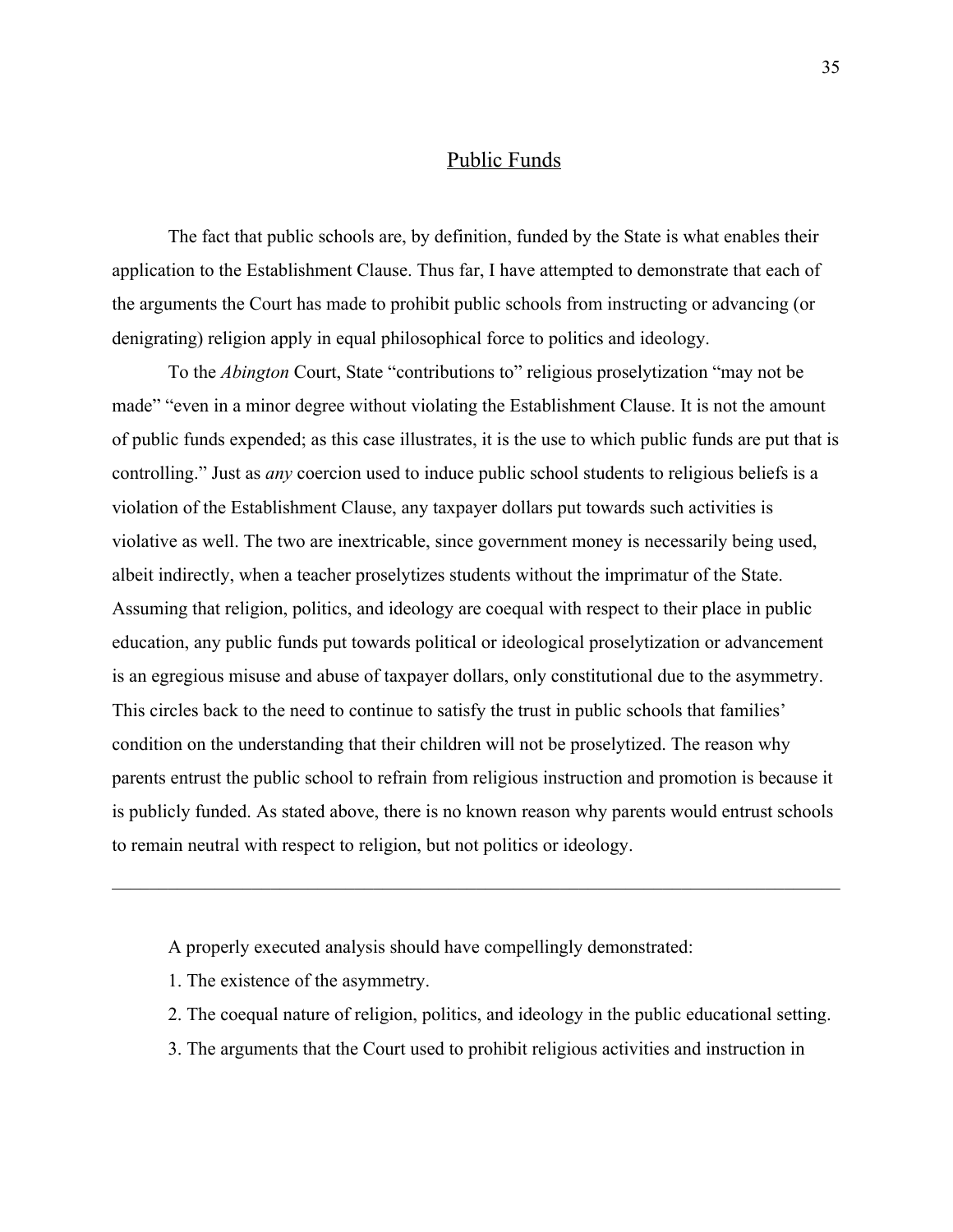public education are not intrinsically tethered to religion, and appear to have inherent independent value.

However, the relevant cases in no way suggest that the Establishment Clause can be interpreted in such a way as to seal the asymmetry, which would thereby extend the constitutional prohibitions on public schools to politics and ideology. In fact, due to their strict application to religion, the relevant cases suggest the opposite. Yet, these cases did not produce holdings that explicitly deny any possibility of extending the Establishment Clause to the other areas. Such cases would undeniably shut any opening in the Establishment Clause to seal the asymmetry. While the Supreme Court has yet to rule on such a case, two circuit courts have indeed nullified this possibility. This section will provide an overview of these cases, and an analysis of how they fit into the present schema.

#### *Sherman v. Community Consol. Dist. 21 (1992)*

In 1992, the appeals court for the 7th Circuit ruled on *Sherman v. Community Consol. Dist. 21*, a case in which a student and his father challenged the ability of states to require schools to recite the Pledge of Allegiance, claiming that the utterance of the words "under God" in public educational settings violated both Religion Clauses.<sup>89</sup> The recitation of the Pledge was not compelled, nor were students punished for leaving the room if they wished to not participate, but was merely included in the schools' curriculum. The plaintiffs alleged that the very recitation of the Pledge during school hours created an environment that pressured and even coerced students to recite, thereby offending *Lee*. The court concluded that the case ultimately had no bearing on the Religion Clauses, due to the controlling feature being political and not religious in nature.

To reach this determination, the court first concluded that the Pledge is a patriotic, and not a religious exercise. It then turned to an essential point: that "Separation of church from state does not imply separation of state from state."<sup>90</sup> The intrinsic value of the arguments presented above that create the asymmetry therefore have no bearing on the Establishment Clause's

<sup>89</sup> *Sherman v. Community Consol Dist. 21*. 980 F.2d 437 (7th Cir. 1992)

<sup>90</sup> *Id.* at 444.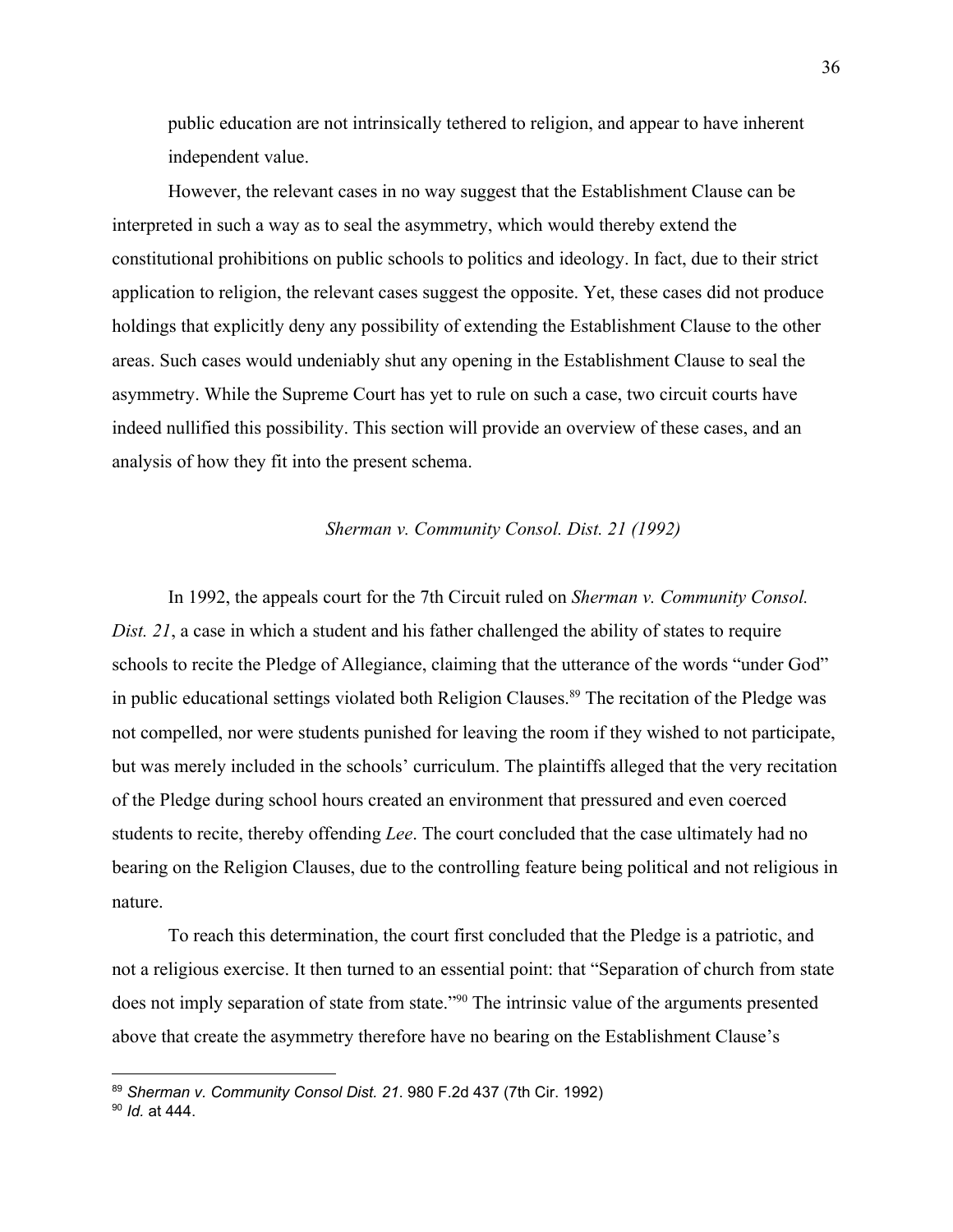jurisdiction, according to this court. Just because the Establishment Clause has been interpreted in such a way as to create the asymmetry, does not mean that it can be interpreted to resolve it. In fact, because of the nature of the Religion Clauses, according to this court, the Establishment Clause cannot be interpreted to resolve the asymmetry. Whether State-sponsored coercion did actually occur in this case as alleged, is irrelevant to the applicability of the Establishment Clause. As such, "Schools are entitled to hold their causes and values out as worthy subjects of approval and adoption, to persuade even though they cannot compel, and even though those who resist persuasion may feel at odds with those who embrace the values they are taught." This is because "Patriotism is an effort by the state to promote its own survival, and along the way to teach those virtues that justify its survival. Public schools help to transmit those virtues and values."<sup>91</sup>

According to the court, it seems as though public schools have a responsibility to promote patriotism for the perdurance of democracy, thereby satisfying, at least in theory, the purpose of public education according to the Supreme Court. However, whether advancing doctrines and administering specific ideologically significant patriotic practices is necessary to satisfy this purpose is a worthy question for investigation, and is something that the Supreme Court has pointed to in some of the cases reviewed above. This is not a question that interests the legal applicability of the Constitution. The court did not mandate the non-compelled recitation of the Pledge or other patriotic exercises in public schools in this case, but rather upheld the state law.

#### *Meyers v. Loudoun County (2005)*

In *Meyers*, the appeals court for the 4th Circuit affirmed *Sherman*, wherein the plaintiff had the same complaint and allegation of its predecessor.<sup>92</sup> Loudon County had a policy that required each school within its district to recite the Pledge of Allegiance every day in each classroom. Just like in *Sherman*, recitation was not compulsory. Following in the footsteps of the 7th Circuit court in 1992, the 4th Circuit ruled that because the policy in question had no

<sup>91</sup> *Id.*

<sup>92</sup> *Myers v. Loudoun County Public Schools*, 418 F.3d 395, (4th Cir. 2005)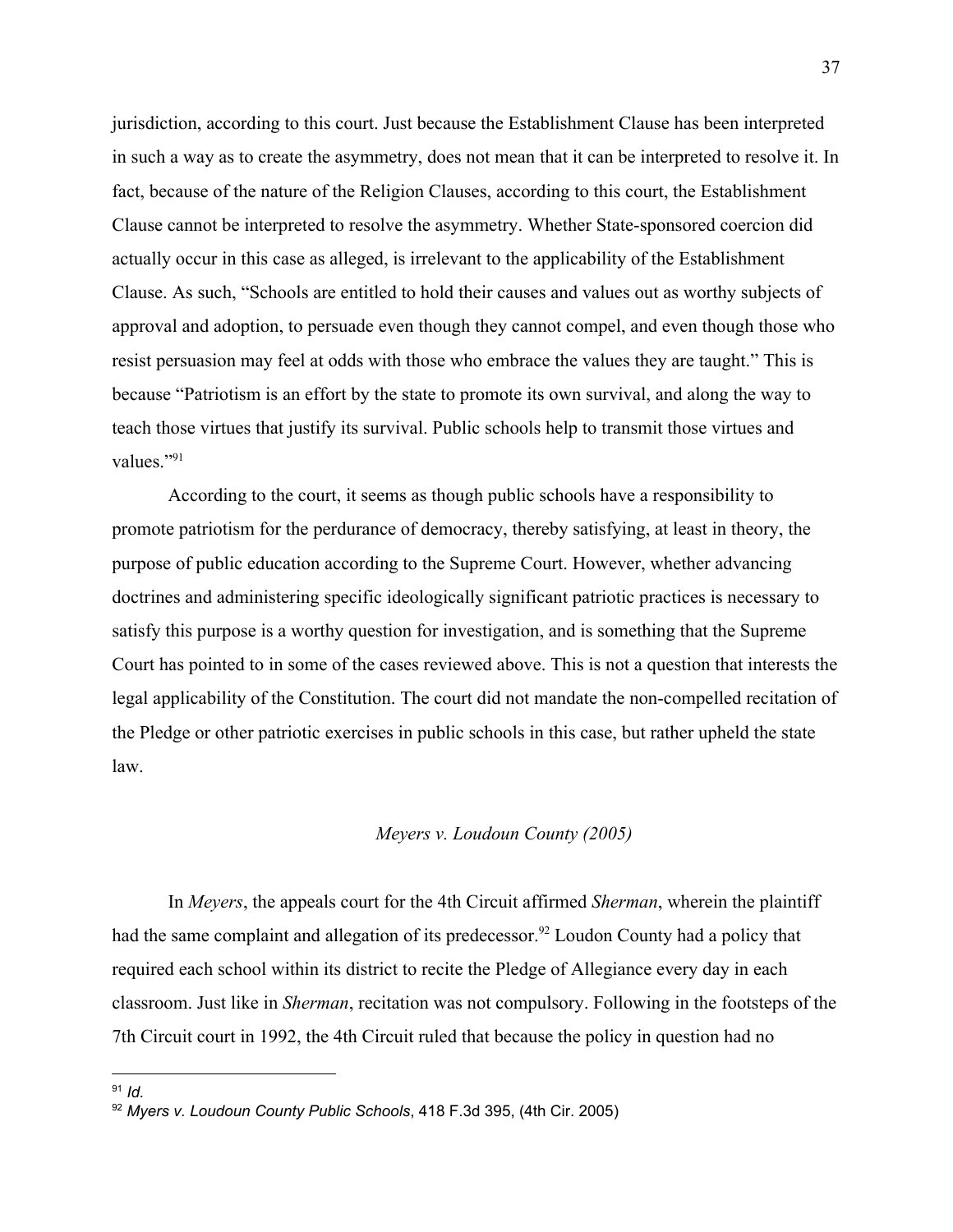connection to religion, it could not violate the Establishment Clause. Indeed, "The indirect coercion analysis discussed in Lee, Schempp, and Engel, simply is not relevant in cases, like this one, challenging non-religious activities," because "it was the religious nature of" the activities that animated *Lee, Schempp, and Engel* "that gave rise to the concern that non-participating students would be indirectly coerced into accepting a religious message."<sup>93</sup> Just like *Sherman*, even if "the recitation of the Pledge contains a risk of indirect coercion, the indirect coercion is not threatening to establish religion, but patriotism." "Thus, the fact that indirect coercion may result from voluntary recitation of the Pledge in school classrooms is of no moment under the Establishment Clause."<sup>94</sup> Coercing young minds itself is not an animating factor. Rather, the coercion of young minds with respect to religion animates the Court's concern and triggers the application of the Establishment Clause.

While the Supreme Court has not ruled on such a case that animates the question of whether the asymmetry can be resolved using the Establishment Clause, these circuit court decisions are entirely consistent with each other, and appear consistent with every relevant Supreme Court Establishment Clause case concerning the asymmetry. These circuit court cases clarify the inability for non-religious qualities to animate the Establishment Clause, even when the arguments the Court used to prohibit religious activities in public schools are satisfied with respect to other areas. The quality of religion is controlling, not the arguments themselves.

However, while these circuit court cases establish that the Establishment Clause strictly applies to religion in relation to the educational setting, they do not, nor does the Supreme Court in the cases that create the asymmetry, expressly prohibit the State from proscribing public educators from proselytizing politics and ideology. In theory, the arguments the Court used to justify the Establishment Clause's prohibition on religious instruction and activities in public schools are extricable from the quality of religion. As the analysis attempted to demonstrate, these arguments overlay to politics and ideology, even though the holdings bind no such extension. If this is true, to maintain consistency with the intrinsic value and importance of the arguments, the Court would need to allow the State to prohibit what the Constitution cannot. In other words, if the

<sup>93</sup> *Id.* at 404.

<sup>94</sup> *Id.* at 408.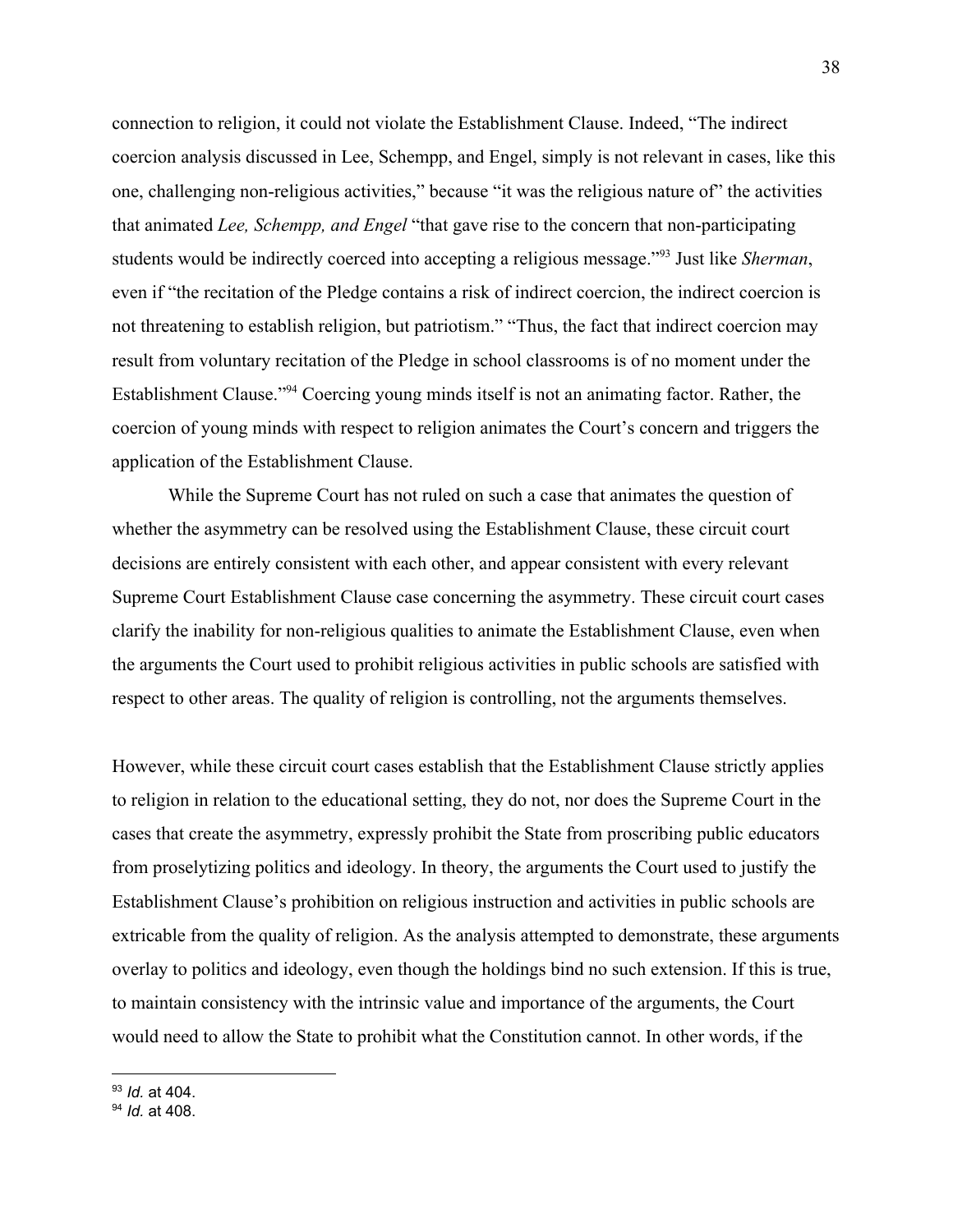arguments are themselves valuable to the Court, (and therefore have any worth in prohibiting educators from advancing religion) independent of the applicability of the Establishment Clause, the Court should affirm the right of the State to recognize:

1. That the arguments are intrinsically valuable and worthy of adhering to.

2. That therefore, because the Court is limited to applying the arguments to religion, the State has both a right and a *responsibility* to complete what the Court cannot.

Otherwise, the Court would affirm that, even on a theoretical level, the responsibility of teachers to 'foster habits of open-mindedness' is compatible with political and ideological inculcation, that cohesion among heterogeneous groups is exclusive to religion, that the political community is reducible to the areas of religion, that students are only susceptible to the inculcation of religious content and ideas, that religious creeds are the only creeds that exist, that it is perfectly fine ethically for the State to coerce and induce students to political and ideological beliefs at all as well as those that are contrary to the beliefs instilled by parents, and that it is perfectly fine ethically for public funds to be used to teach politics and ideology as distinct from teaching *about* them. Indeed, if the Court disallowed the State from applying the same standards and arguments the Court used to the coequal areas of politics and ideology, *Barnette's* "Free public education, if faithful to the ideal of secular instruction and political neutrality, will not be partisan or enemy of any class, creed, party, or faction<sup>"95</sup> would be nullified as a point of conviction. Therefore, in order for internal consistency to exist within this topic of law, the Court *must* allow for other bodies of government to implement what the Court cannot. If not, the Court denies that any asymmetry exists at all, and therefore, *Sherman* and *Meyers* would not have needed to comment on how the nature of the Establishment Clause creates an inability to respond to instances of coercion that have no connection to religion. This would simply be an absurd position for the Court to find itself in.

<sup>95</sup> *Barnette*, 319 [U.S.](https://supreme.justia.com/cases/federal/us/319/624/) 624, 637 (1943).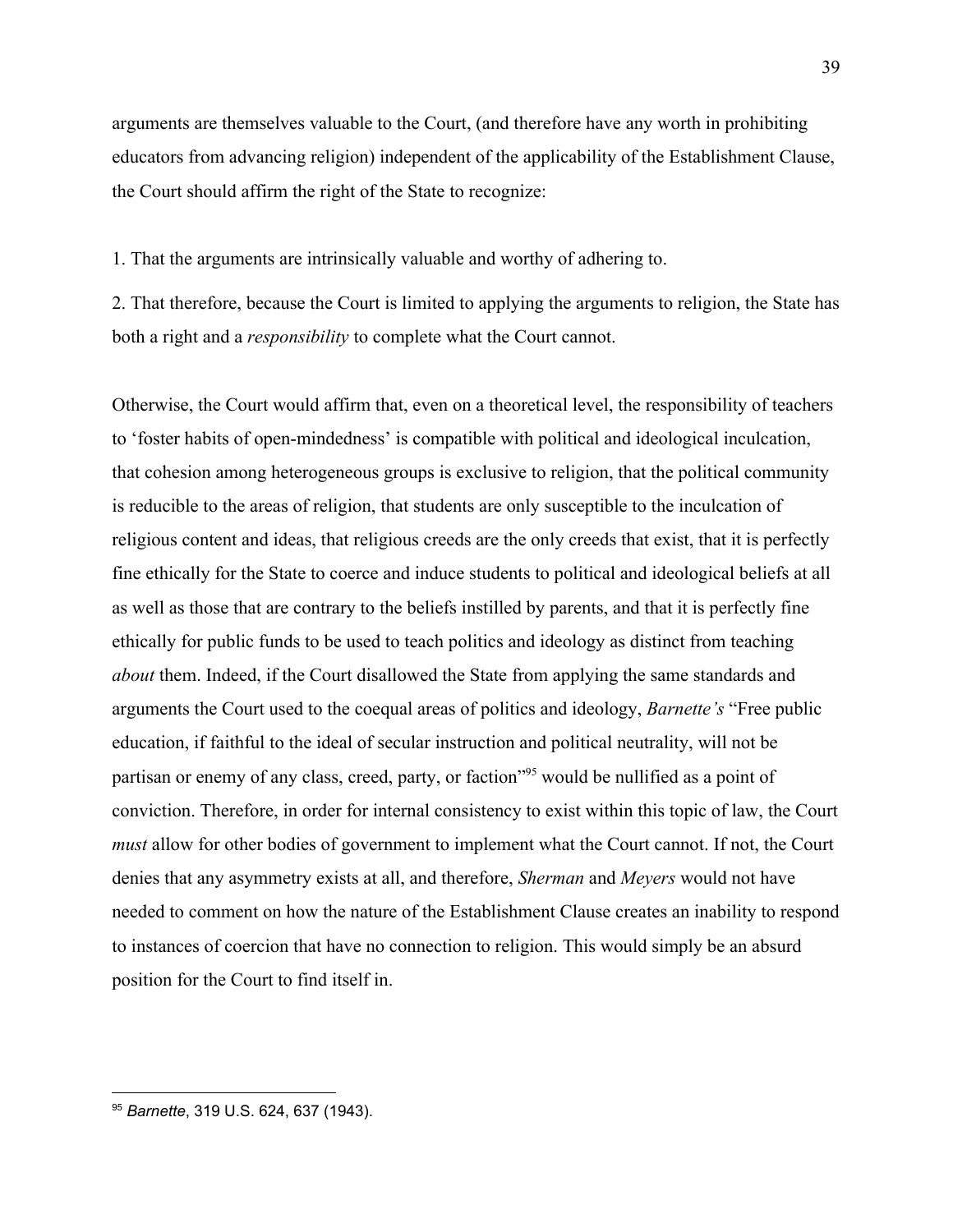# **The Constitutional Opening for a Non-Judicial Closing of the Asymmetry**

As explained in the preceding section, the Court needs to allow non-judicial government bodies to close the asymmetry in order for the Court to maintain consistency regarding the intrinsic value and importance of the arguments that contributed to the creation of the asymmetry. Implementing this consistency would require government officials to prohibit public educators from political and ideological activity and instruction while acting in their professional capacity. Because the Free Speech Clause prohibits the State from restricting expression, especially regarding political views, limitations on teacher expression concerning the broad area of politics triggers Free Speech Clause concerns. Thus, consistently implementing the Establishment Clause's prohibition on certain teacher expression could potentially conflict with the Free Speech Clause right to speak on matters that fall within the broad category of political expression. This section will examine the relevant cases concerning the ability of government officials to implement policies that resolve the asymmetry, analyze the language used in relation to the cases that create the asymmetry, and analyze their implications.

While *Pickering v. Board of Education (1968)* determined that public educators have a First Amendment right to make public comments that implicate the reputation of the school in which they are employed, its context was limited to expression exercised *outside* of the schoolhouse gates. Even so, "The teacher's interest as a citizen in making public comment" regarding "matters of public concern" must be balanced against the State's interest in promoting the efficiency of its employees' public services."<sup>96</sup> In ruling that the complainant did have a First Amendment right to make public comments about his public workplace that might have affected the "efficient operations and administration,"<sup>97</sup> the Supreme Court did not grant the complainant absolute free speech rights, and remarked on the importance of balancing First Amendment interests with the efficiency interests of the public employer.

<sup>96</sup> Pickering v. Board of Education, 391 [U.S.](https://supreme.justia.com/cases/federal/us/391/563/) 563 (1968).

<sup>97</sup> *Id.* at 564.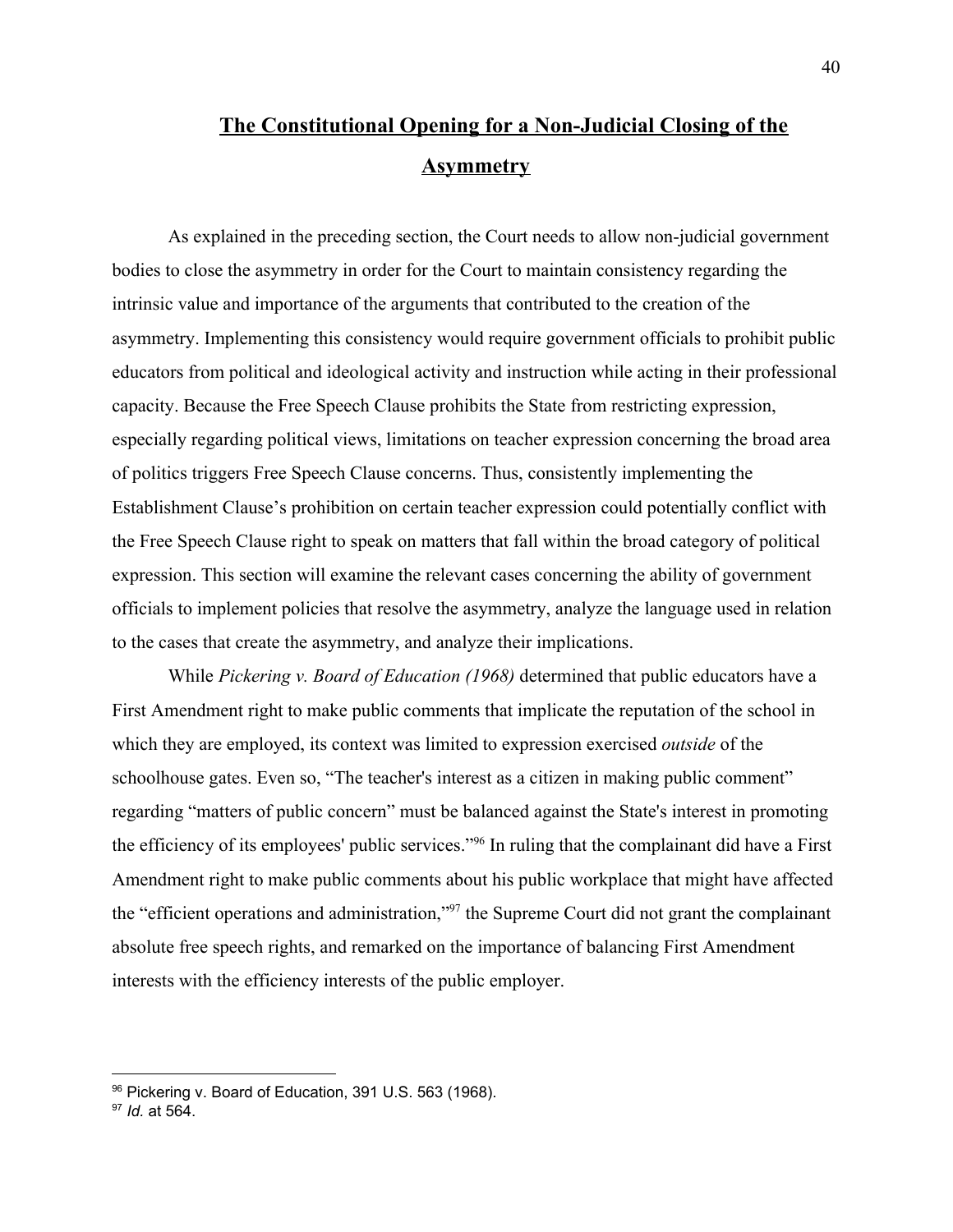*Connick v. Myers (1983)* followed up on *Pickering*. However, unlike *Pickering*, *Connick* concerned expression that was exercised in the workplace setting. The Court even advanced the "matters of public concern" doctrine established in *Pickering*, clarifying that it covers "any matter of political, social or other concern to the community<sup>"98</sup> but ruled that because the case's context "concerned only internal office matters" and not matters that concerned the electorate, the complainant's expression was not protected.<sup>99</sup> Unlike *Pickering*, the complainant's First Amendment rights were not violated when she was terminated from her job for distributing a self-made survey to her co-workers inquiring about workplace morale, confidence in supervisors, and office policies in response to being transferred to another worksite. Instead, she spoke on "matters only of personal interest" as distinguished from matters of public concern.

The circuit courts had difficulty agreeing on how to integrate this determination when public educator expression was implicated. In 1993, the Court of Appeals for the First Circuit ruled on *Ward v. Hickey,* a case in which a teacher sued her school committee for not renewing her contract after a dispute occurred as a result of an in-class discussion she facilitated on the topic of abortion.<sup>100</sup> The court concluded that "A teacher's classroom speech is part of the curriculum." Because "a teacher's principal classroom role is to teach students the school curriculum," "schools may reasonably limit teachers' speech in that setting."<sup>101</sup> The school "may regulate a teacher's classroom speech if: (1) the regulation is reasonably related to a legitimate pedagogical concern; and (2) the school provided the teacher with notice of what conduct was prohibited." $102$  However, three years later, the 4th Circuit Court of Appeals arrived at the opposite conclusion, resulting in a split.

In 1996, the 4th Circuit ruled on *Boring v. The Buncombe County Board of Education*. The court ruled that "The fact is, in most instances, the essence of a teacher's role in the classroom, and therefore as an employee, is to discuss with students issues of public concern." "Accordingly, most teacher comments fall within the Supreme Court's broad definition of

<sup>98</sup> Connick v. Myers, 461 U.S. 138, *see* 146, (1983).

<sup>99</sup> *Id.* at 143.

<sup>100</sup> Ward v. Hickey, 996 F.2d 448 (1993).

<sup>101</sup> *Id.* at 453.

<sup>102</sup> *Id.* at 452.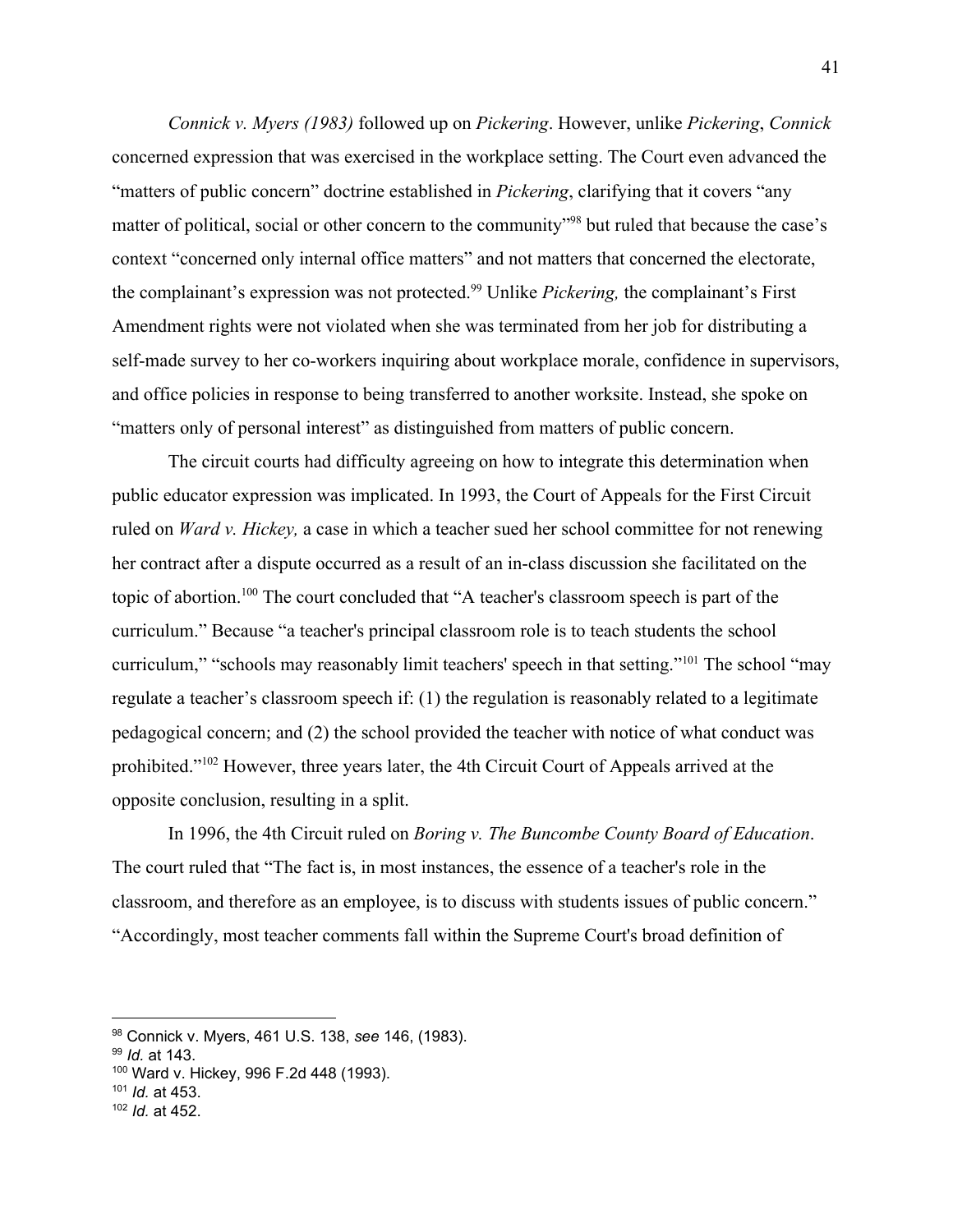"public concern."<sup>103</sup> While *Ward* concluded that teacher in-class speech is inextricable from their professional duties, but is not always a proper function of their responsibilities, *Boring* found that such expression usually *is* a proper function. On these conclusions, derived from the "matters of public concern" doctrine clarified in *Connick,* political and ideological promotion would likely have been defended as a teacher's right. *Boring* recognized the public educator as acting as a citizen *because* of her professional role, and thereby granted her broad free speech protections. While this case was unconnected to indoctrination, pressure, or coercion, it is likely that, under this ruling, politically or ideologically inculcative content or expression would fall within the "broad" 'matters of public concern' standard, as they concern topics related to matters "of political, social or other concern to the community," $104$  and therefore be viewed as consistent with the *Boring* court's conception of the "essence of a teacher's role in the classroom."

Adding to the split, in 1996, a California appeals court ruled in *California Teachers Association v. Governing Board of San Diego Unified School District* that "public school authorities may reasonably conclude it is not possible to both permit instructors to engage in classroom political advocacy and at the same time successfully dissociate the school from such advocacy."<sup>105</sup> The "very attributes of a successful teacher/student relationship make it reasonable for school authorities to conclude the only practical means of dissociating a school from political controversy is to prohibit teachers from engaging in political advocacy during instructional activities." The court sided with the school authorities' desire to ensure that political conflict and controversy did not enter and contaminate the operations of the school, consistent with the Supreme Court's position in *Barnette, McCollum*, and *Lynch* that public schools should remain impartial to politics and creed in order to prevent divisions in the community. Further, the appeals court sympathized with the school district's desire to not "become involved in sponsoring or subsidizing political activities," reflecting the concerns about subsidizing partiality voiced in *Abington*. The court upheld a ban on wearing political buttons within instructional

<sup>103</sup> Boring v. Buncombe County Bd. of Education, 98 F.3d 1474, *see* 1480, (4th Cir. 1996).

<sup>104</sup> The *Boring* court cited Blum v. Schlegel, 18 F.3d 1005 (2d Cir.1994) in which a teacher's comments, including use of hypotheticals in class advocating drug legalization, constituted speech of "public concern."

<sup>105</sup> https://caselaw.findlaw.com/ca-court-of-appeal/1846922.html in the absence of a means of citing this case.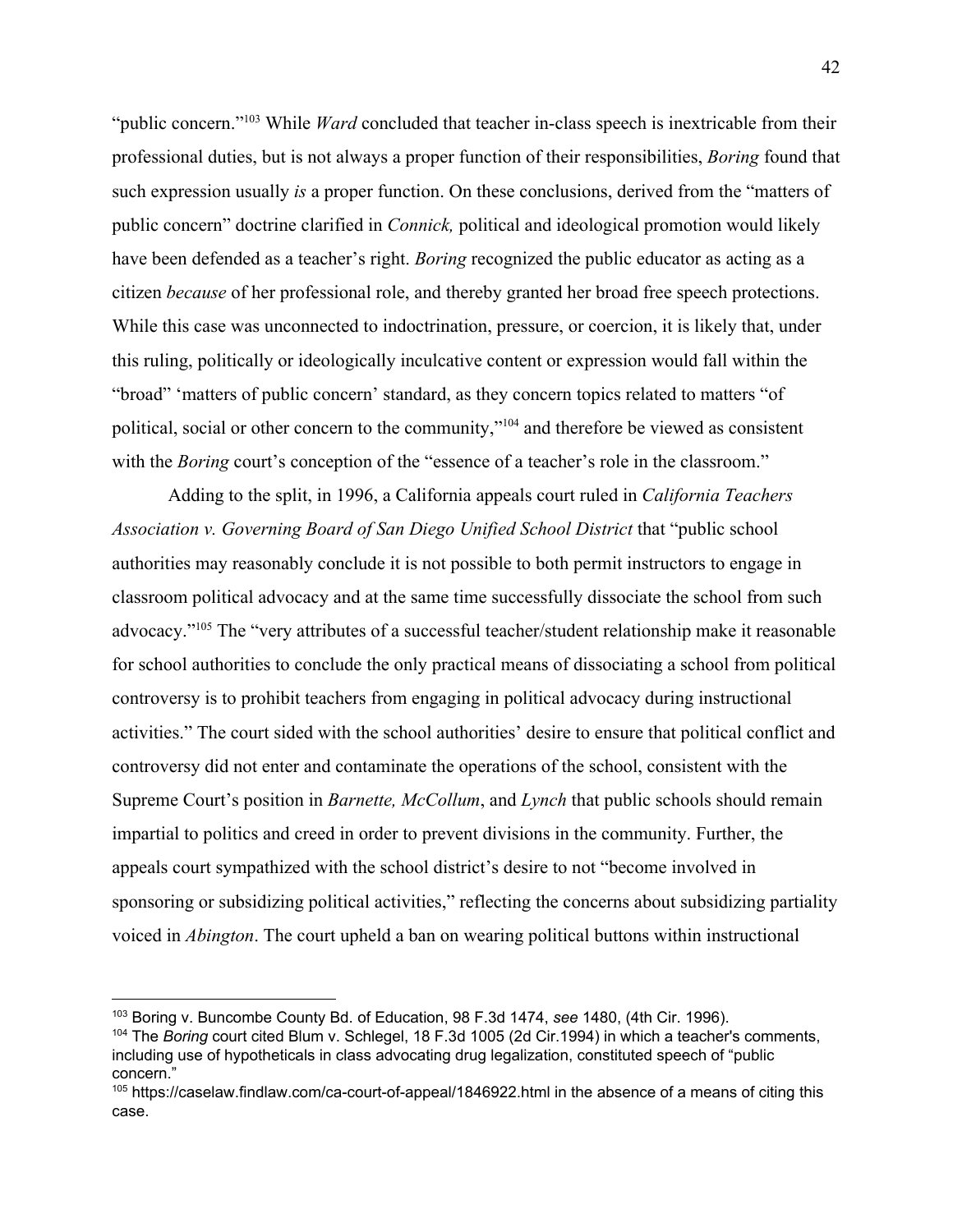settings, and held that these limitations on teacher expression did not extend to non-instructional settings.

*Boring* and the entire 'matters of public concern doctrine' changed in 2006, when the Supreme Court ruled on *Garcetti v. Ceballos.* The question came down to whether an employee, speaking on matters purely related to his job and strictly pertaining to the duties of his employment was protected by the First Amendment even though he was not speaking as a citizen.<sup>106</sup> The Court determined that a public employee is no longer speaking as a citizen for "First Amendment purposes" when they speak on matters pertaining to their "official duties," and as such, "the Constitution does not insulate their communications from employer discipline." This is because "Government employers, like private employers, need a significant degree of control over their employees' words and actions; without it, there would be little chance for the efficient provision of public services." Therefore, "Restricting speech that owes its existence to a public employee's professional responsibilities does not infringe any liberties the employee might have enjoyed as a private citizen."<sup>107</sup>

This opened up the ability for places of public employment to adopt policies that limit expression so long as it pertains to employees' official duties. Accordingly, this allowed the State to restrict public educator expression that is pursuant to their official duties, and unrelated to their essential responsibilities as a teacher - speech that causes inefficiency and is either a cause or product of irresponsibility. No longer could courts view matters of public concern as necessarily relating to the essential role of the teacher in the classroom, and could now permit for the essential roles of the teacher to supersede matters of public concern expressed within their official capacity.

Indeed, one year after *Garcetti* changed the nature of constitutional protections on public employee speech, the 7th Circuit Court of Appeals ruled on *Mayer v. Monroe,* a case in which a probationary elementary school teacher filed suit after her contract was not renewed for a second consecutive year, which she claimed was because she took a political position during a discussion that she facilitated in her current-events class.<sup>108</sup> Citing two 7th Circuit cases

<sup>106</sup> Garcetti v. Ceballos, 547 U.S. 410 (2006).

<sup>107</sup> *Id.*

<sup>108</sup> https://caselaw.findlaw.com/us-7th-circuit/1233551.html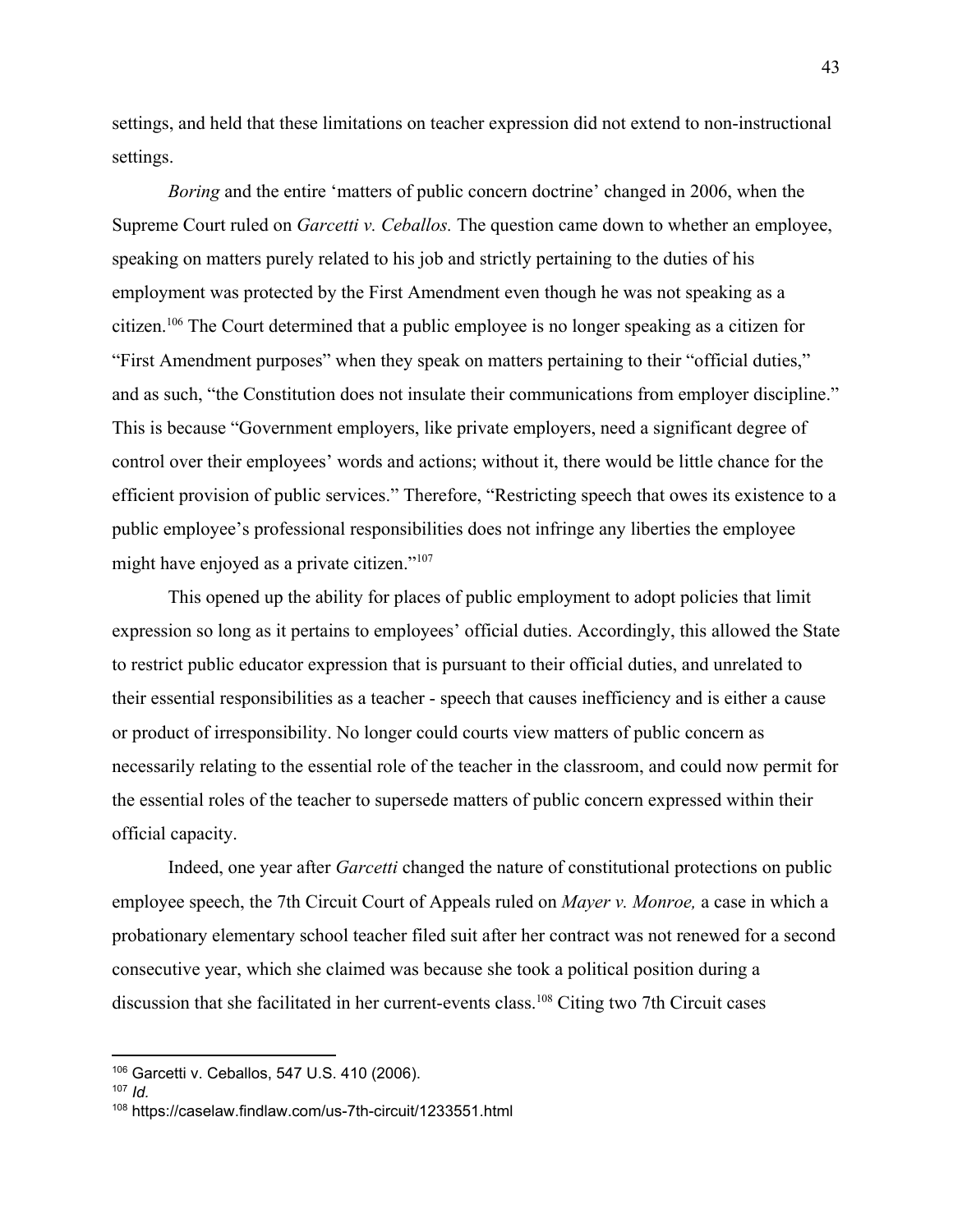concerning a teacher's ability to alter the prescribed curriculum, the court ruled that "The school system does not regulate [that] speech, as much as it *hires* it. Expression is a teacher's stock in trade, the commodity she sells to her employer in exchange for a salary." "Children who attend school because they must ought not be subject to teachers' idiosyncratic perspectives." While the court could have kept its language to what the legal question demanded, the judges decided to expand the ruling to make a declarative statement about teacher ethics given the power dynamic between educator and pupil. Indeed, this denunciation embraces the demands of the asymmetry, as it remains consistent with the 7th Circuit's previous ruling in *Sherman*, and acknowledges that what the courts cannot prohibit themselves with respect to this issue should be condemned if the arguments in the relevant Court cases are to retain any non-binding validity.

 The court's reasoning for condemning such expression reflected the Supreme Court's mandatory attendance argument, used in *Jaffree* and *Augillard*. In fact, the 7th Circuit even used the legally loaded phrase "captive audience" to refer to the subjects of wrongful teacher expression when concluding that "It is enough to hold that the first amendment does not entitle primary and secondary teachers, when conducting the education of" students "to cover topics, or advocate viewpoints, that depart from the curriculum adopted by the school system." Furthermore, the court invoked the term 'indoctrination' when referring to the potential for such teacher expression, using the same type of language that the Supreme Court used to prohibit religious instruction in *McCollum* and *Grand Rapids*.

Since *Mayer,* multiple higher court cases have arrived at the same conclusion, ruling that teacher perspectives or curriculum instruction that deviate from the authorized or prescribed content does not fall within their First Amendment rights. The reasoning used in these affirming cases extends beyond *Mayer's* concerns about 'indoctrination' and 'captive audiences.' Indeed, they consist of sympathizing with the school's fears of generating perceptions of entanglement with partisan politics,  $109$  and the impressionability of students,  $110$  consistent with Supreme Court

<sup>109</sup> Weingarten v. Board of Education, 591 F. Supp. 2d 511 (S.D.N.Y. 2008 ) upheld the ability of a public school to prohibit teachers from wearing political buttons.

<sup>110</sup> *Johnson v. Poway* (9th Cir. 2011) ruled that neither the Free Speech Clause nor the Free Exercise Clause were violated when a school fired a teacher for speaking about his religious views during math class.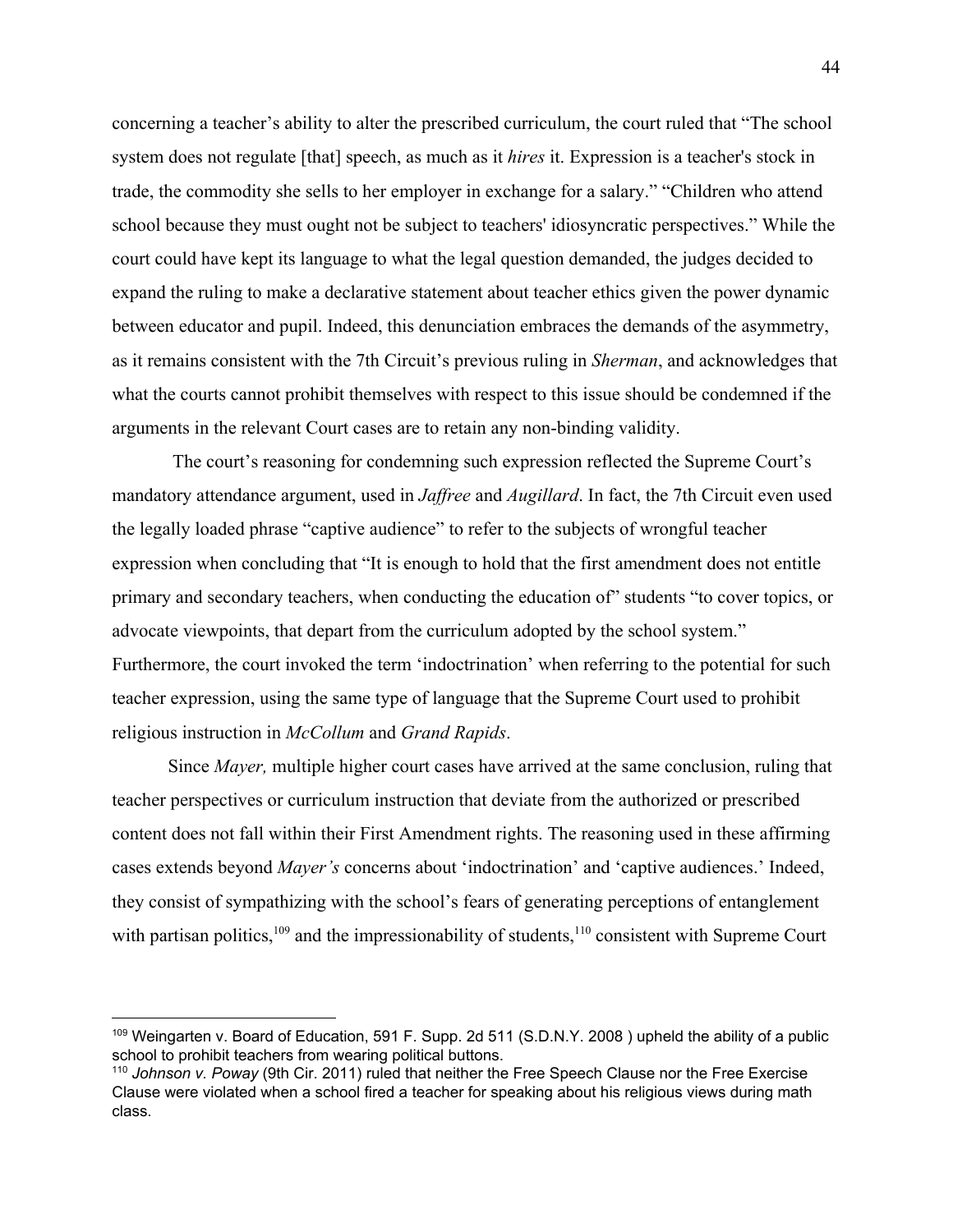arguments. These cases that invoked additional reasoning to affirm *Mayer* have not been the only ones keeping consistent with its holding.<sup>111</sup>

Currently, the decision in *Mayer* derived from *Garcetti* dominates the landscape of in-class teacher expression. According to *Mayer* and its affirming cases, in-class speech is pursuant to the official duties of public educators, and can thus be limited to the prescribed curriculum content, which stands at the heart of the teacher's essential role and responsibilities. While these cases do not prohibit teachers from speaking on matters that deviate from the prescribed content, they open up the ability of (in one case even encouraging) the State to implement policies that regulate the potential for indoctrination, and the expression of content that is equivalent to what the Court has prohibited within the area of religion. These rulings, including and especially *Mayer's* condemnation of subjecting students to 'idiosyncratic perspectives,' are entirely consistent with the demands of the asymmetry, and unsurprisingly use arguments that contributed to the asymmetry to open up the path to resolving it.

#### **Conclusion**

While the application of the Establishment Clause has created an asymmetry between constitutional prohibitions on religious, and political and ideological instruction and promotion in public schools, the court system has affirmed the ability of non-judicial State authorities to proscribe what the Constitution cannot with respect to politics and ideology. While *Sherman* and *Myers* close the possibility of sealing the asymmetry using the Establishment Clause, their holdings do not govern all potential judicial routes for prohibiting public educators from political or ideological instruction. Indeed, a growing body of research suggests that the 'captive audience' doctrine can be used to proscribe primary and secondary school educators from compelling students to listen to a particular non-curricular viewpoint.<sup>112</sup> However, it is unclear to what extent the asymmetry would be effectively resolved even if this approach becomes

<sup>111</sup> Shelley Evans-Marshall v. Board of Education of the Tipp et al, No. 09-3775 (6th Cir. 2010) and Brown v. Chicago Bd. of Educ., No. 15-1857 (7th Cir. 2016) both arrived at the same conclusion, consistent with the circuit court decisions listed above, ruling that teachers do not have a right to dictate their curriculum and instructional content.

<sup>112</sup> Caroline Mala Corbin, *The First Amendment Right Against Compelled Listening*, 997.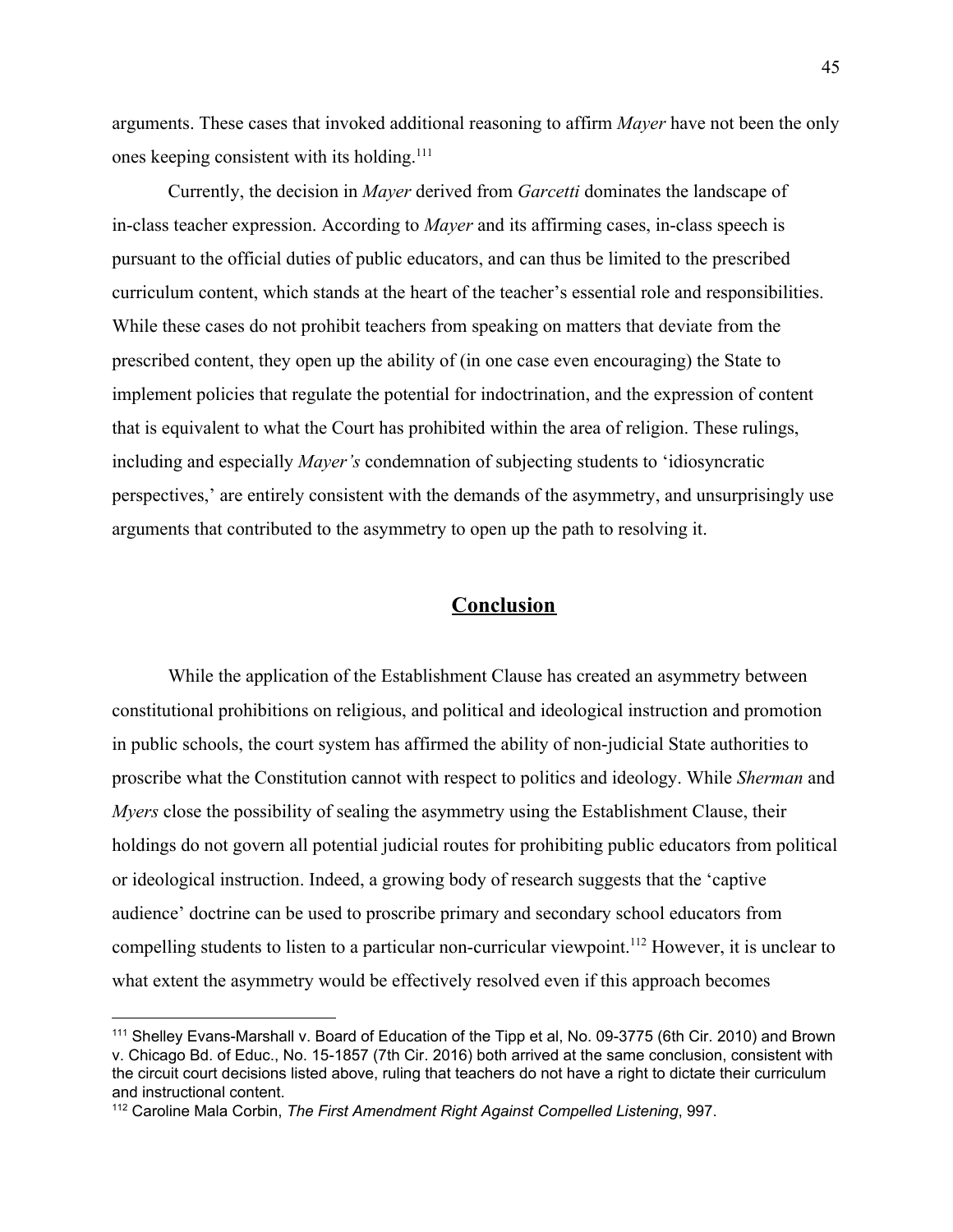successful, as some teacher and school-sponsored expression that falls within the bounds of the asymmetry might not be prohibited by this doctrine, such as what the Court would otherwise consider 'subtle pressures.' This requires further research.

While the asymmetry demands to be resolved, the proper means of sealing it remains up for discussion. Is it more respectful to the demands of the asymmetry and proper to Federalism to attempt to seal it using First Amendment mechanisms and doctrines that could deliver a determinate blow to the type of expression in question? Or, is the better route to work within the legislative and school systems in an effort to adopt laws and policies that effectively resolve the problems that the asymmetry created? Due to lack of clarity regarding what precisely constitutes political and ideological expression that is coequal with religion with respect to the asymmetry, it is unclear what the exact policies and laws that could effectively resolve it would look like, and what the exact definitions of politics and ideology would need to be.<sup>113</sup> This poses an additional problem in answering the question raised above, as it would remain up for discussion the extent to which the Court would effectively resolve the asymmetry if the captive audience doctrine proved successful at all. While both routes can be taken concurrently, it is unclear how one would inform the other to its benefit.

Also up for discussion is the extent to which the asymmetry applies to non-educational issues and settings. Does the asymmetry demand that the State not advance any and all ideological values and ideas aside from patriotism? If not, does the asymmetry define or even demand limits to State-sponsored patriotism? The State is by definition an ideological actor, and it cannot escape the necessity to perform its duties, which are undergirded and guided by a patriotic creed and mission. However, for example, while the FBI consists of individual actors who may subscribe to a political party, it is certainly unnecessary for the agency to promote any political party or ideology other than what its mission calls for.<sup>114</sup> Indeed, the Hatch Act of 1939 already seals at least some of the asymmetry's political component outside of public education.<sup>115</sup> The Hatch Act even prohibits the wearing and distribution of political paraphernalia and

<sup>&</sup>lt;sup>113</sup> This requires significant research.

<sup>114</sup> Assuming that any organizational mission depends on a form of 'creed' in order to inform its activities and operations.

<sup>115</sup> U.S. Office of the Special Counsel, Hatch Act of 1939, https://www.doi.gov/ethics/political-activity. Who Is Not Covered? https://osc.gov/Services/Pages/HatchAct-StateLocal.aspx#tabGroup12.